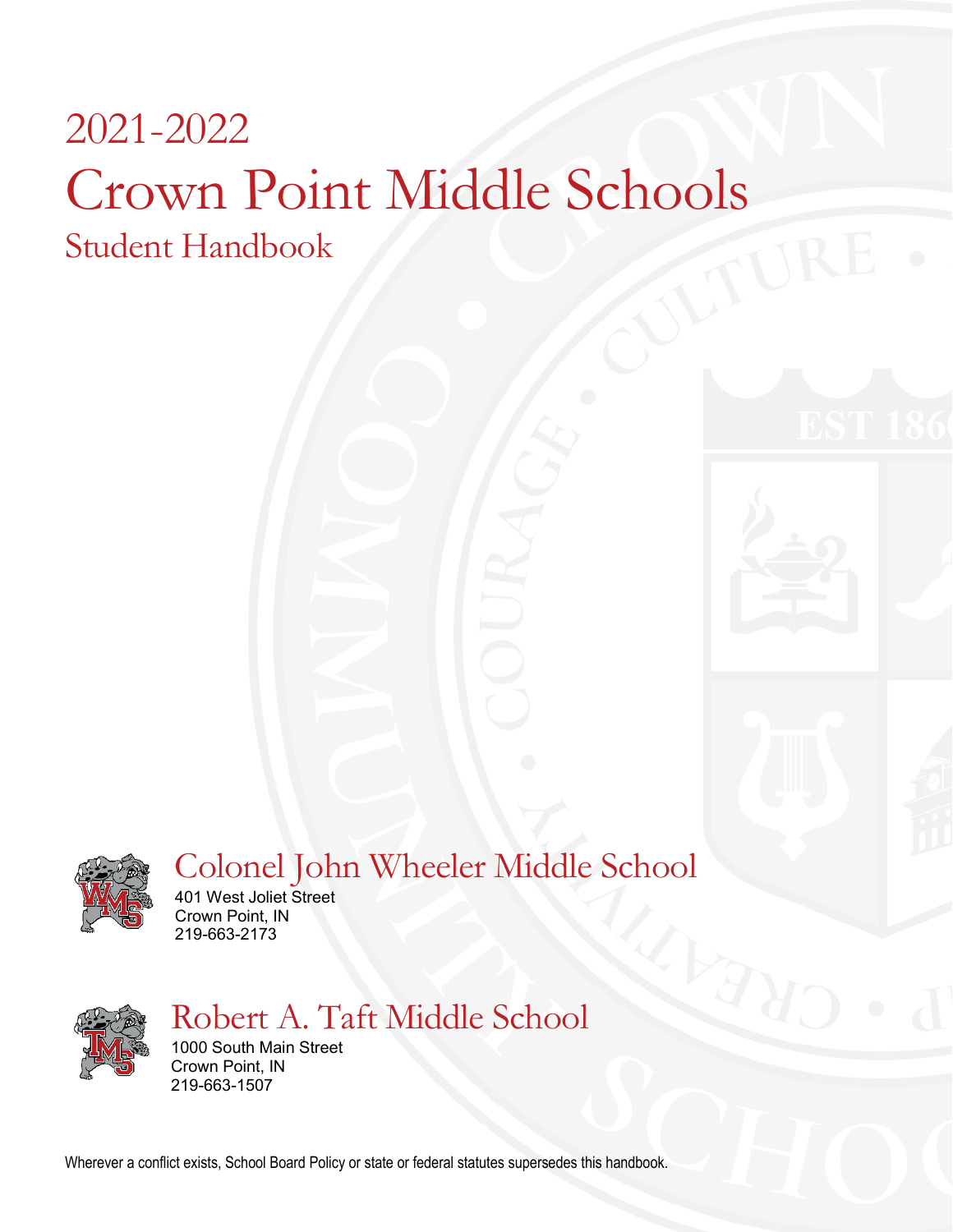# Table of Contents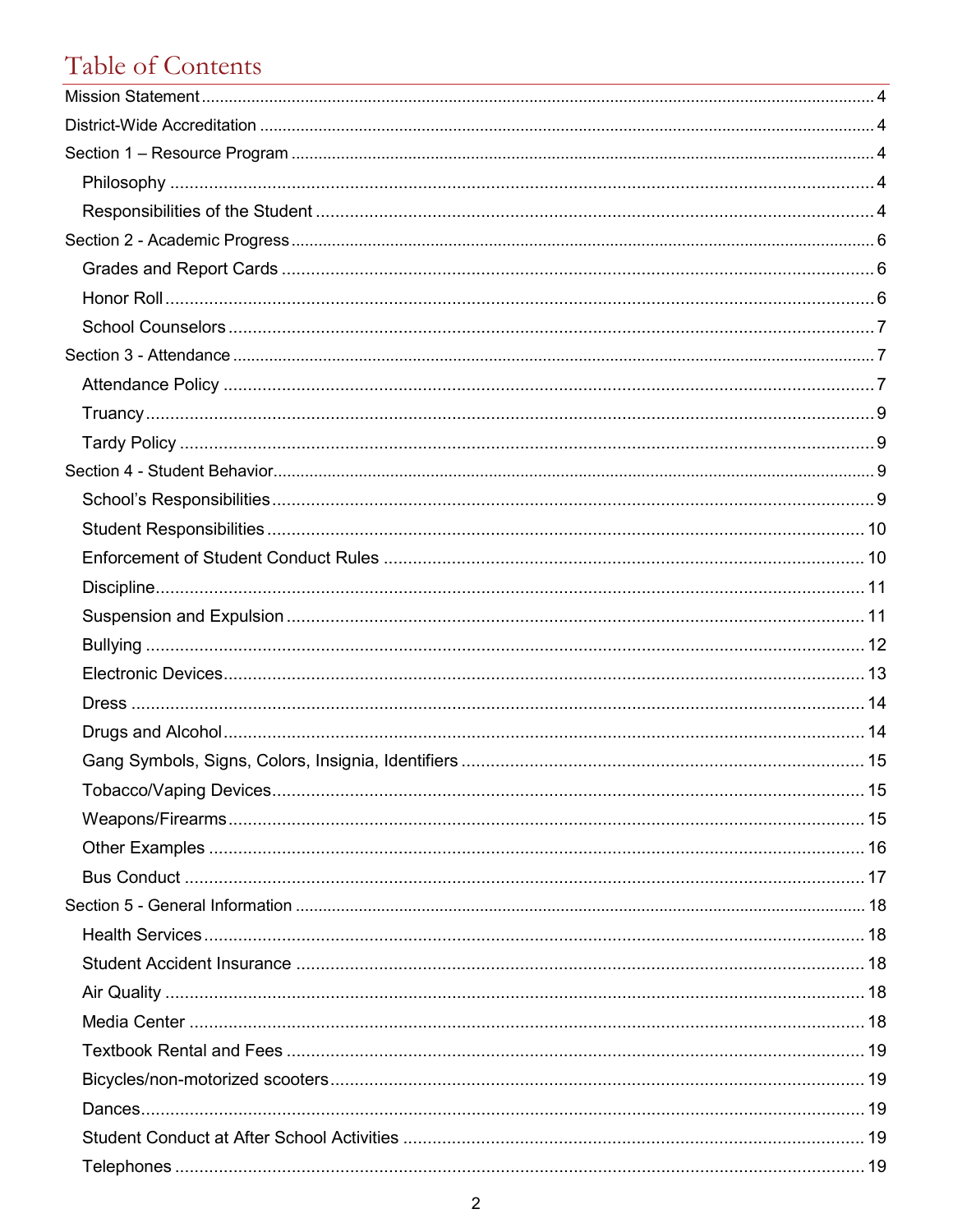| Access to Corporation Technology Resources from Personal Communication Devices 27 |  |
|-----------------------------------------------------------------------------------|--|
|                                                                                   |  |
|                                                                                   |  |
|                                                                                   |  |
|                                                                                   |  |
|                                                                                   |  |
|                                                                                   |  |
|                                                                                   |  |
|                                                                                   |  |
|                                                                                   |  |
|                                                                                   |  |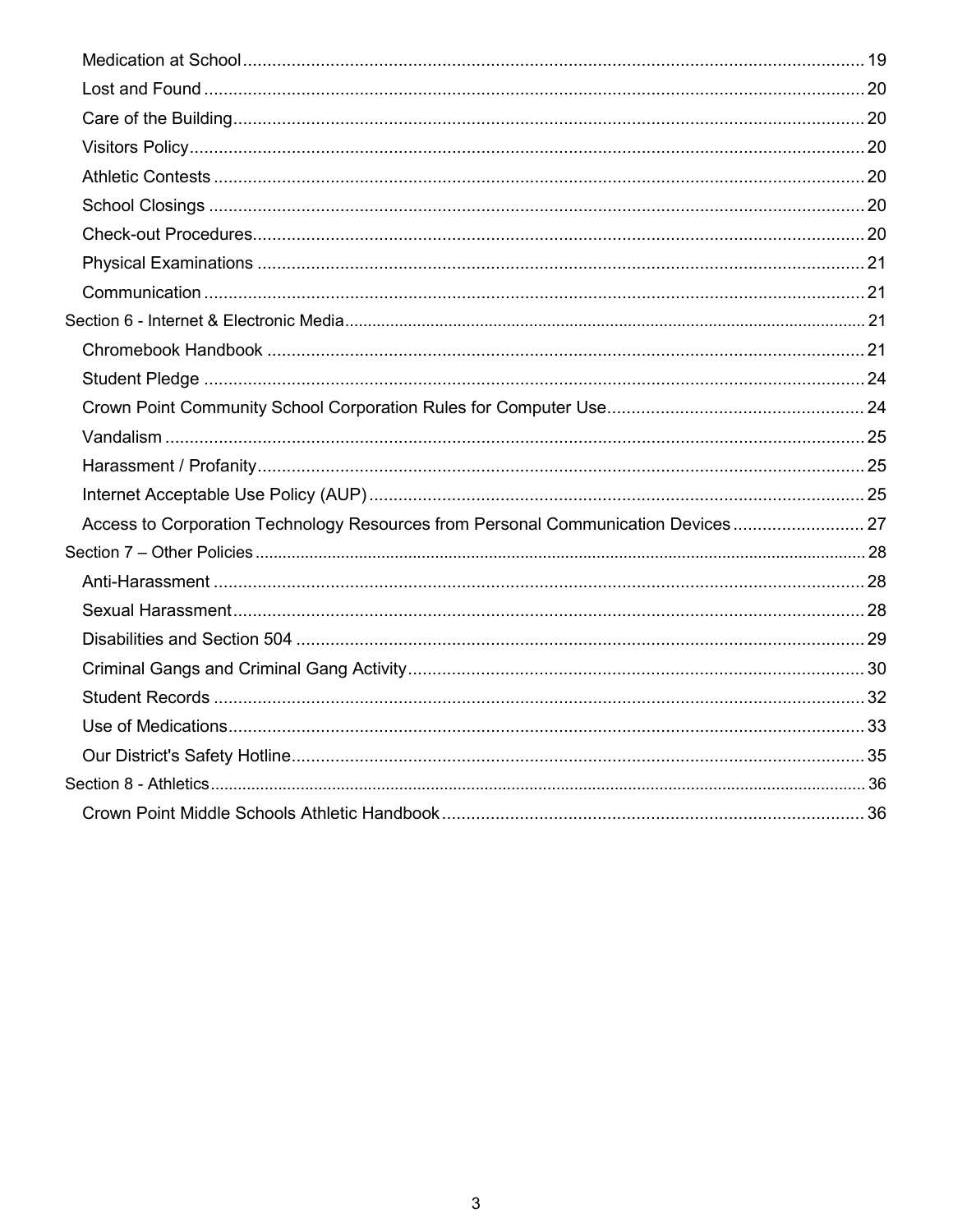# Crown Point Middle Schools

# <span id="page-3-0"></span>Mission Statement

The mission of the Crown Point Community School Corporation, a partnership of students, families, staff and community, is to ensure that all students become lifelong learners through the highest quality educational program.

# <span id="page-3-1"></span>District-Wide Accreditation

The Crown Point Community School Corporation is accredited through AdvancEd, which is an external and international protocol for systematic and sustainable educational improvement. As a part of our district wide re-accreditation process Crown Point Middle Schools will be participating in self-assessments to help guide and direct our future improvements.

# <span id="page-3-2"></span>Section 1 – Resource Program

# <span id="page-3-3"></span>Philosophy

The resource program for Crown Point's middle schools is a formalized component of our educational day. It is designed to create an environment, which emphasizes academic growth and the development of self-worth and social responsibility. Students are provided an opportunity to develop and nurture relationships with professional staff and peers, as well as develop a sense of community within our school.

We recognize that the entire school community must be involved in the mission of creating an emotionally, physically, and socially safe school environment. Creating A Safe School (CASS) actively involves leaders from administration, faculty, student, and parent groups that work together to develop action plans to ensure positive social norms. Taft and Wheeler Middle Schools are both CASS schools. CASS, "Creating a Safe School," is an anti-bullying program for all sixth, seventh, and eighth grade students. This program is part of the Ophelia Project, a non-profit, volunteer organization located in Pennsylvania. This project was founded in 1997 by Susan Wellman to provide education and intervention programs that address problems that teens today are facing in schools, home or at other teen functions. Some goals for the project include: developing mentoring relationships between adults and students, building an atmosphere for students to express their concerns and needs, and creating a safe social climate for all students.

The Resource Program gives students a chance to belong to a "family" within the school day at Crown Point Middle Schools. We expect that students will:

- participate in structured discussions and activities with an honest, open mind.
- form a positive relationship with their advisory teacher and members of the group.
- develop and maintain good school citizenship by learning to respect the rights and opinions of others.
- learn and apply skills, which lead to improvement in the areas of academic and personal growth.

## <span id="page-3-4"></span>Responsibilities of the Student Lunch

All students will have a 30-minute lunch period.

### Cafeteria

- Students should be courteous and respectful to peers and cafeteria staff.
- Students are to remain in their seats throughout the lunch period until dismissed by a cafeteria supervisor.
- No throwing of food, drinks or garbage.
- Students must throw all garbage in garbage cans and return trays and utensils to designated area.
- Students must clear all garbage and trays from lunch table 5 minutes before lunch ends.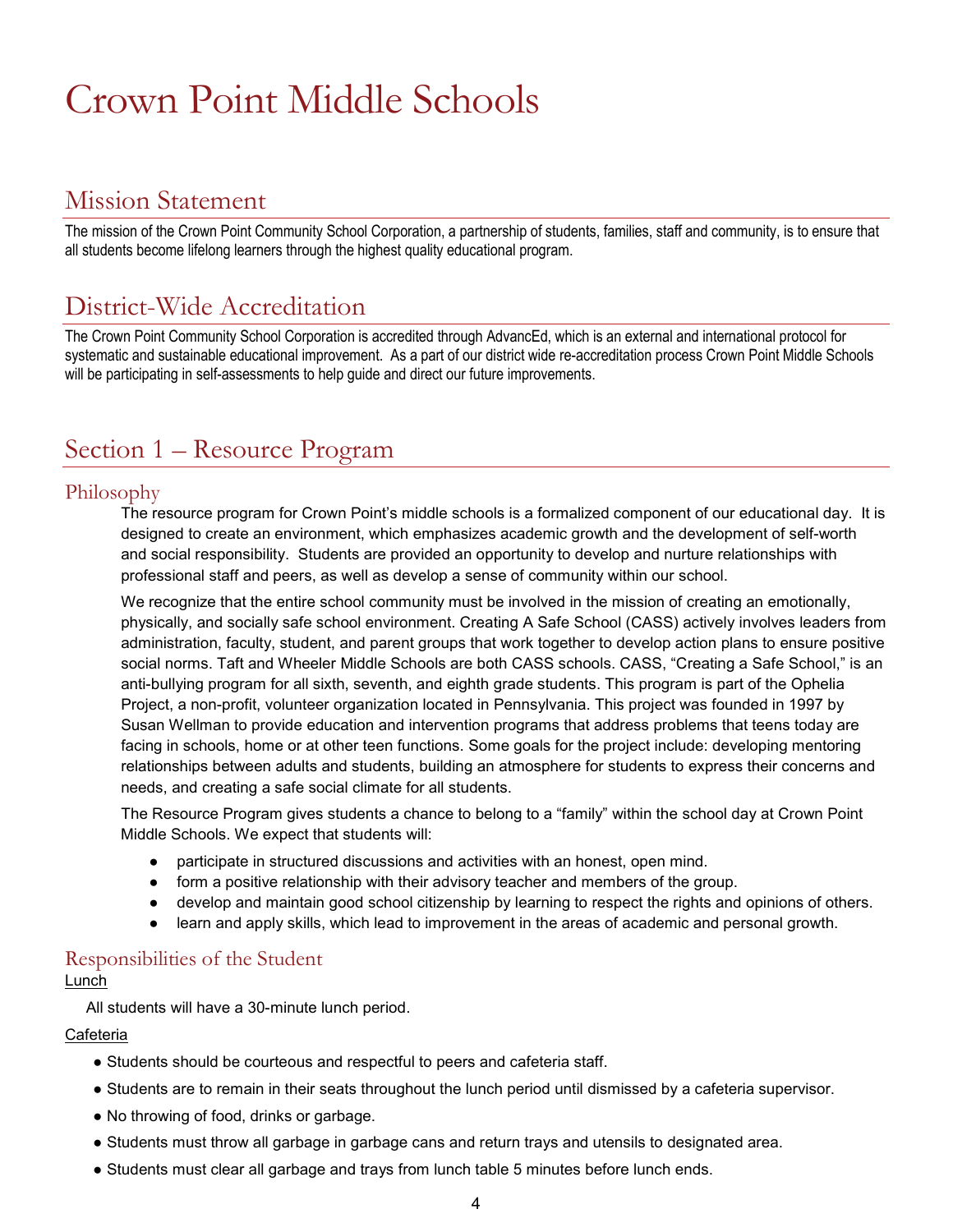- Students that use the restroom must return to their seats after use.
- No more than 2 students are allowed to use the cafeteria restroom at one time.
- Students are not allowed to use personal electronic devices in the cafeteria.
- Students are to keep order while in the lunch line. No cutting in the line is allowed.
- Students are not permitted to take any food or drink outside the cafeteria.
- Any student found to be breaking these rules will be automatically sent to the ISS room and further disciplinary action may be taken.

The **cost** of a school lunch is \$2.65 (subject to change).

The **cost** of a school breakfast is \$1.50 (subject to change).

- *Refunds* for withdrawn students will be made within 30 days of the withdrawal date, provided a forwarding address has been given. Funds remaining in returning student accounts at the end of the school year will roll forward to the next school year. Refunds will be made for the amount of \$5.00 and over. Overpayments of less than \$5.00 will remain in the fund in which it was applied unless the parent submits a request for reimbursement.
- *MealTime Online* is the gateway to your student's "MealTime" school lunch account. You can make deposits into his/her MealTime Point of Sale account, or simply view the account activity. Click<http://www.mymealtime.com/> to get started! MealTime Online, a product of The CLM Group Inc., is the gateway for parents to make prepayment deposits into their student's cafeteria account! This internet service offers a secure and convenient tool to process Visa or Master Card payments. Online payments are processed immediately and will be reflected in the student's cafeteria account automatically, according to the district's scheduled transfer process. Parents may also view their student's entire transaction history, including onsite payments, online payments, current balance and a detailed history of meal and food item purchases. Deposits can be made at the school with cash or check and will reflect immediately. Deposits can also be made with any VISA or MasterCard credit or debit card. Credit card processing is completed through a secure authorization process and will take up to 48 hours to reflect on the student's account. Credit Card information is not stored on our servers and will never be shared with a third party. All student data that is transmitted is encrypted and authenticated every time you use the website. Parents can view their student's current account balance, transaction activity, and online deposit history for the current school year. Parents can register multiple students, from multiple schools, under one account. MealTime Online can be used to make deposits into a student's cafeteria account, or any additional accounts set up by the school district.

#### **Lockers**

### **Control of lockers - All lockers and storage areas provided for student use on school premises remain the property of the school. Students have no reasonable expectation of privacy in such lockers or areas. School authorities have a responsibility and a right to enter and examine the contents of the lockers for reasons of health, safety, and security. Acceptance on the part of the student of a locker is acknowledgment of this right.**

- Each student is assigned a locker
- Lockers should contain backpacks, coats, lunches, and books only. Students will not be allowed to bring hats, coats, book bags, or backpacks to class; they must remain in the locker during the school day.
- Locker use by students may be limited during the school day. Students should bring to school no more money than they intend to use on a given day.
- The school is not responsible for loss or damage of a student's personal property.
- All books and personal belongings are to be kept in a neat and orderly fashion.
- Locker combinations are strictly private information and must not be given out to anyone. Never leave your locker without making sure you have it locked. Shut the door to make sure it locked. Do not preset your locker combination.
- Students are not to share lockers.
- All students are held accountable for school equipment assigned to them, such as lockers.
- **When your locker does not function properly, report this immediately to the office.**
- **Any student caught tampering, opening, or removing items from any locker other than his own**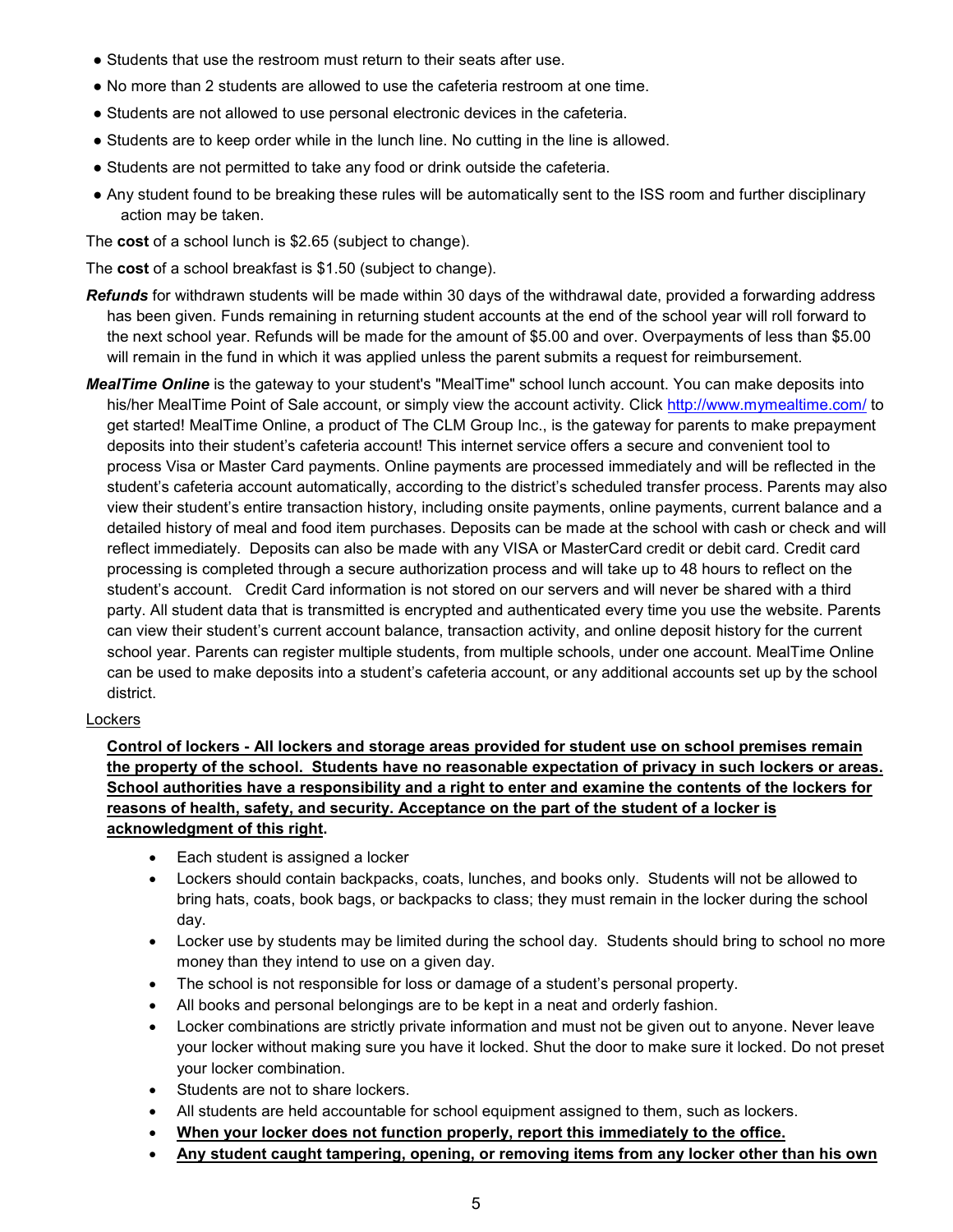### **without proper authorization, will face strong disciplinary action.**

### **LOCKER OPENING INSTRUCTIONS**

- Turn dial right (clockwise) until you get to the first number (in this case  $-$  #39)
- Then turn the dial left (counterclockwise) to the second number BUT DON'T STOP you must go around one more time before you stop at the second number (in this case - #14)
- Lastly, turn the dial right again UNTIL the dial stops then the locker will open. Dialing to the third number on your combination will NOT open the locker. Therefore, you will only have to memorize the first TWO numbers of the combination.
- IMPORTANT In order to lock and secure your locker, you must turn the dial to the left. This is the last step - DON'T FORGET TURN DIAL TO THE LEFT TO LOCK YOUR LOCKER!
- Example:  $R$  #39 L #14 R #2

### Fire Drills

Fire drills are held once a month. Students should follow the signs in whatever room they happen to be. All doors and windows should be closed before the building is cleared. When the fire alarm sounds, students should immediately leave the building. Talking and running are not permitted. The first students to reach an outside door are to hold it open until all have left. Students are to stand away from the building to leave a lane open for fire equipment. Students may return to the building at the signal of a staff member. There shall be no talking until students are back in the classroom. Students who violate fire drill regulations may be subject to suspension.

### Emergency Weather Drills

Emergency weather drills will be held to insure that students, faculty, and staff will know the procedure to follow in the event of a tornado warning. Teachers in each class will provide instructions.

During emergency weather drills absolute silence is expected. Students who violate emergency weather drill regulations may be subject to suspension.

### Lockdown Drills

Lockdown drills will be held to insure that students, faculty, and staff will know the procedure to follow in the event of a lockdown situation. Teachers in each class will provide instructions.

During lockdown drills absolute silence is expected. Students who violate lockdown drill regulations may be subject to suspension.

# <span id="page-5-0"></span>Section 2 - Academic Progress

# <span id="page-5-1"></span>Grades and Report Cards

Evaluation of human effort and progress is inevitable and essential to growth. Standards of achievement give all students objectives toward which they might strive. Grades are symbols that indicate to a student and parents how well the student has progressed toward achieving a set of given objectives established by teachers.

The intention of the administration in issuing this statement of policy is to offer general guidelines, which may be helpful to the students and teachers of our school. It is not our intent to interfere with the teachers' determination of grades as they see fit. We consider that in the final analysis, each teacher is best able to judge the student's performance in a given subject area. The grade level teachers will provide the students with a late work policy.

Grades are given to report progress in each class at the end of each nine-week grading period. A student's grade point index is the cumulative average of each nine-week grading period. Report cards are distributed the week following the end of the nine-week grading period. The last report card at the end of the year will be mailed. Parents and students are encouraged to regularly view student academic progress through Buzz.

Students taking high school level courses will receive a semester exam grade and a semester grade.

# <span id="page-5-2"></span>Honor Roll

The honor roll has two classifications: Principal Honor Roll and A/B Honor Roll. To achieve the Principal Honor Roll, a student must earn a grade of A in all subjects. To achieve the A/B Honor Roll, a student must earn grades of A's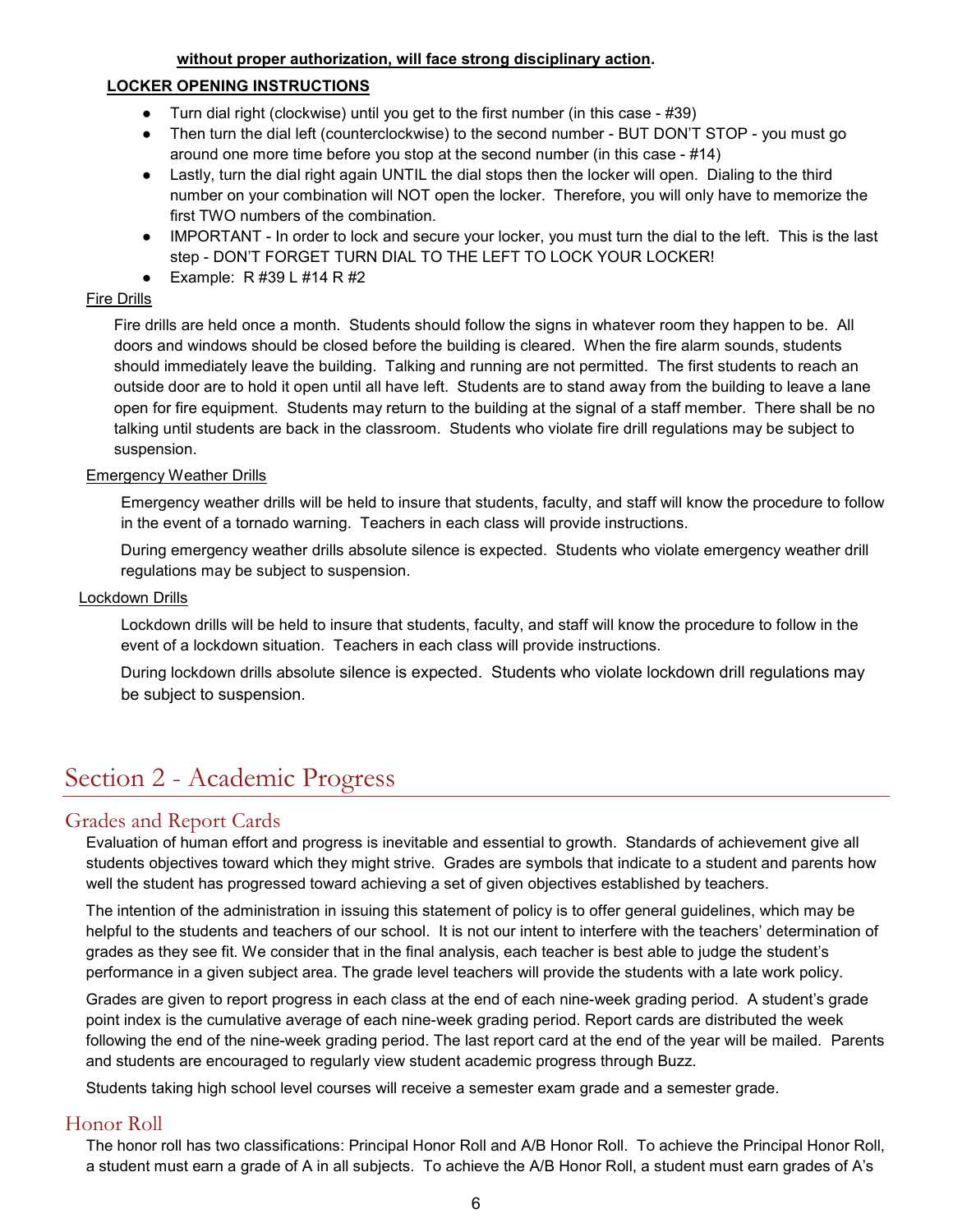and B's in all subjects.

National Junior Honor Society recognizes those students who display positive involvement in school and community life by being of service to others, show leadership, attain a 3.75 grade point index, and exhibit exemplary character qualities.

# <span id="page-6-0"></span>School Counselors

The purpose of the guidance service is to help students in their social, educational, and personal development.

Counselors work closely with other members of the school system in helping students get the most from their school experiences. Counselors may be seen by contacting the secretary.

Students who need to see any person in the office or a counselor must first go to their next period teacher, secure teacher permission to use a pass, and then report to the office. If you are in the office after class is scheduled to begin without a pass, you will be counted tardy. The only exception would be before and after school.

# <span id="page-6-1"></span>Section 3 - Attendance

# <span id="page-6-2"></span>Attendance Policy

**STATEMENT OF BELIEF** – The Board of School Trustees requires all students enrolled in the Crown Point School Corporation to attend school regularly in accordance with *Indiana Code 20-8.1-3-17.2*. The education program of Crown Point Middle Schools is predicated upon the presence of the student and requires continuity of instruction and classroom participation. The regular contact of students in the classroom and their interaction with one another in a well-planned instructional activity under the tutelage of a competent teacher are vital to the educational process. *Indiana Code 20-8.1-3-32* states that it shall be unlawful for a parent to fail to ensure that his/her child attends school as required. Therefore, students are expected to attend school every day. If a student must be absent, it is the parents' responsibility to notify the school on the day of the absence and provide documentation. In accordance with *Indiana Code 20-33-8-17*, a student may be expelled from school if the student's legal settlement is not in the attendance area of the school corporation where the student is enrolled.

Parents are strongly encouraged to regularly monitor their student's attendance record via RDS Parent Access.

# Chronic Medical Condition

Parents or guardians of any student who is experiencing a "chronic medical condition," an illness which results in missing a considerable number of school days, will be required to contact the school counselor's office to discuss options.

# Absenteeism

- Upon the fifth full day or single period absence of the semester, the school counselor will contact the student and parent/guardian to review the attendance policy and expectations, and will outline possible disciplinary procedures.
- Upon the seventh full day or single period absence of the semester the school counselor will notify the student and parent/guardian and will outline other possible disciplinary procedures.
- Upon the tenth full day or single period absence of the semester, the school counselor will schedule a meeting with the student and parent/guardian; other school personnel may be invited. Student may be placed on an Attendance Contract and stipulations for compliance will be outlined and may include: exclusion from participation in extracurricular activities, dances, and/or alternative to expulsion. The student may be referred to Juvenile Court upon the tenth absence.

The following absences would exempt a student from expulsion or continued absence concerns:

- Service as a page in the Indiana General Assembly
- Service on a precinct election board on Election Day
- Subpoena to appear in court
- School-sanctioned field trips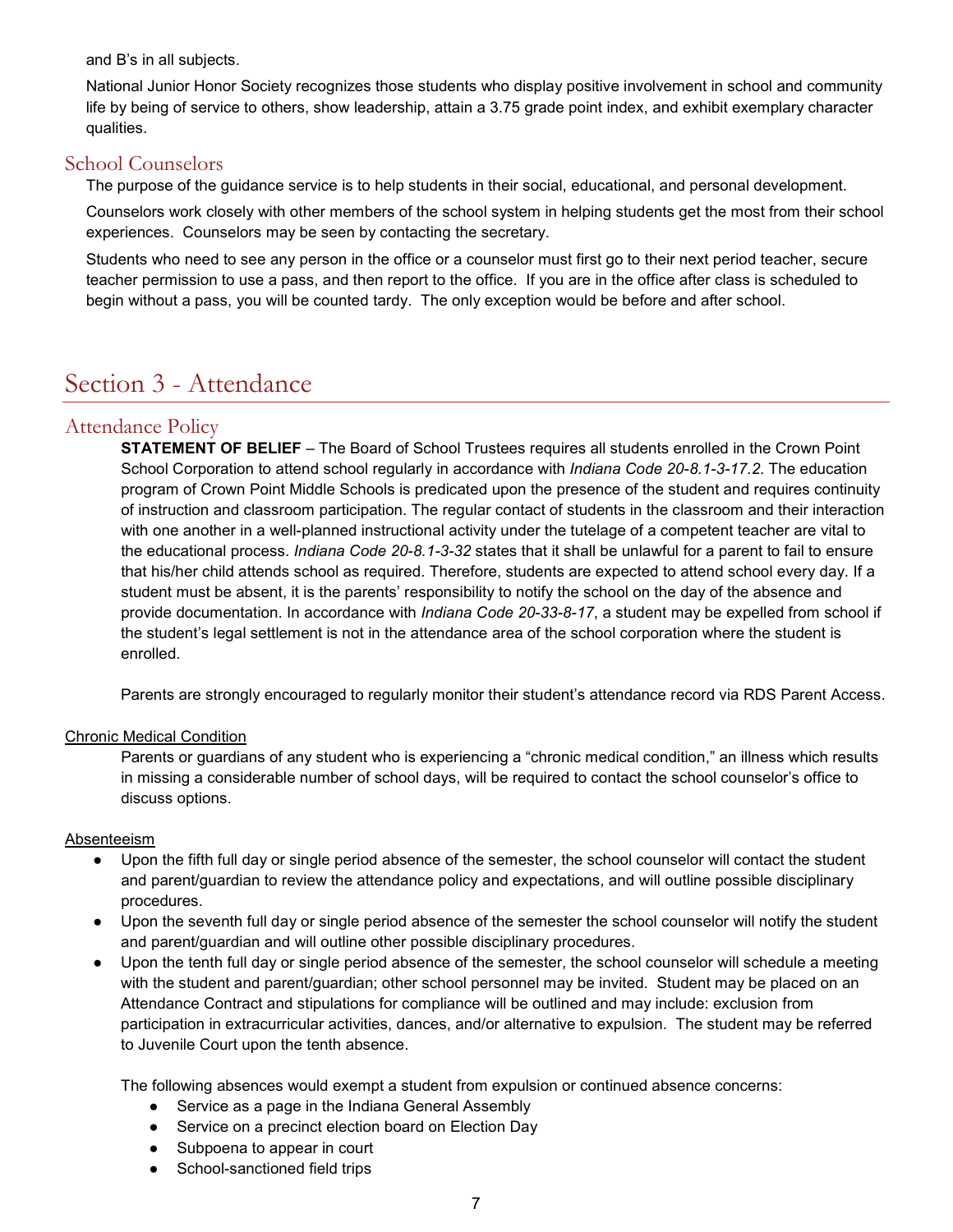- Required religious observances
- Death in immediate family
- Military examinations

Other emergencies and unusual circumstances as approved by administration.

*These absences are exempt and require appropriate documentation brought to school immediately following the absence.*

### Extra-Curricular Attendance

Daily attendance at school and practice is expected of all students involved in extracurricular activities. Students must be in attendance in order to be considered eligible to participate in an event that day. Attendance at school the day following an evening event is always expected. Habitual school absences following an evening event will be subject to disciplinary action.

Exceptions are absences that have been excused by the school administration for such activities as field trips, attendance at funerals, school visitations, workshops, etc.

### Late Arrival

All students who arrive late to school must sign/scan in with the Main Office. Students are considered absent from a class if they are more than 10 minutes late. Parents are advised to call if the student will be late to school by 10 minutes or more.

### Legal Settlement

A student may be expelled if it is determined that the student's legal settlement is not in the attendance area of Crown Point Middle Schools.

### Permit to Leave School

Appointments, such as doctor, dentist, orthodontist, or counseling, should be made outside the school day. If a student must leave during the day, the student should present a written request from the parent or guardian to the attendance office before the first bell in the morning. If a note is not presented and the request is arranged by telephone or email with the attendance office staff, the parent/guardian must sign the student out in person. This procedure is strictly enforced to secure the safety and well-being of your child.

### Prearranged Absences

The school discourages students from taking family trips/vacations during the school year. Be advised that negative academic consequences are likely to occur due to absences. Participation in classroom discussions and activities will be missed and the burden will be placed on the student to complete make-up work. All absences due to vacations shall be counted toward the student's total number of absences. If there is a need for a prearranged absence, parents should send a note to the Asst. Principal's office advising of the student's absence *at least five (5) days in advance* of the proposed absence. The note should include the reason for the absence and number of days the student will be out of school. This request will be forwarded to administration for approval. Prior to leaving, it is the student's responsibility to make arrangements with individual teachers for work that will be missed during the pre-arranged absence.

**Final exams will not be taken early unless pre-approved by a CPMS administrator.**

### Reporting Student Absence

The parent of any student has the duty and responsibility to notify the school of each student's absence prior to 9:00 a.m. on the day of the absence. When an illness exceeds the initial time indicated, the parent shall again notify school officials.

Parents may call or email 24 hours a day to report an absence: **Robert A. Taft Parents/Guardians should call: (219) 663-1507, ext. 12075 Colonel John Wheeler Parents/Guardians should call: (219) 663-2173, ext. 13003**  When reporting an absence, the parent should give the following information:

- Name of caller and relationship to student
- Student's name and grade in school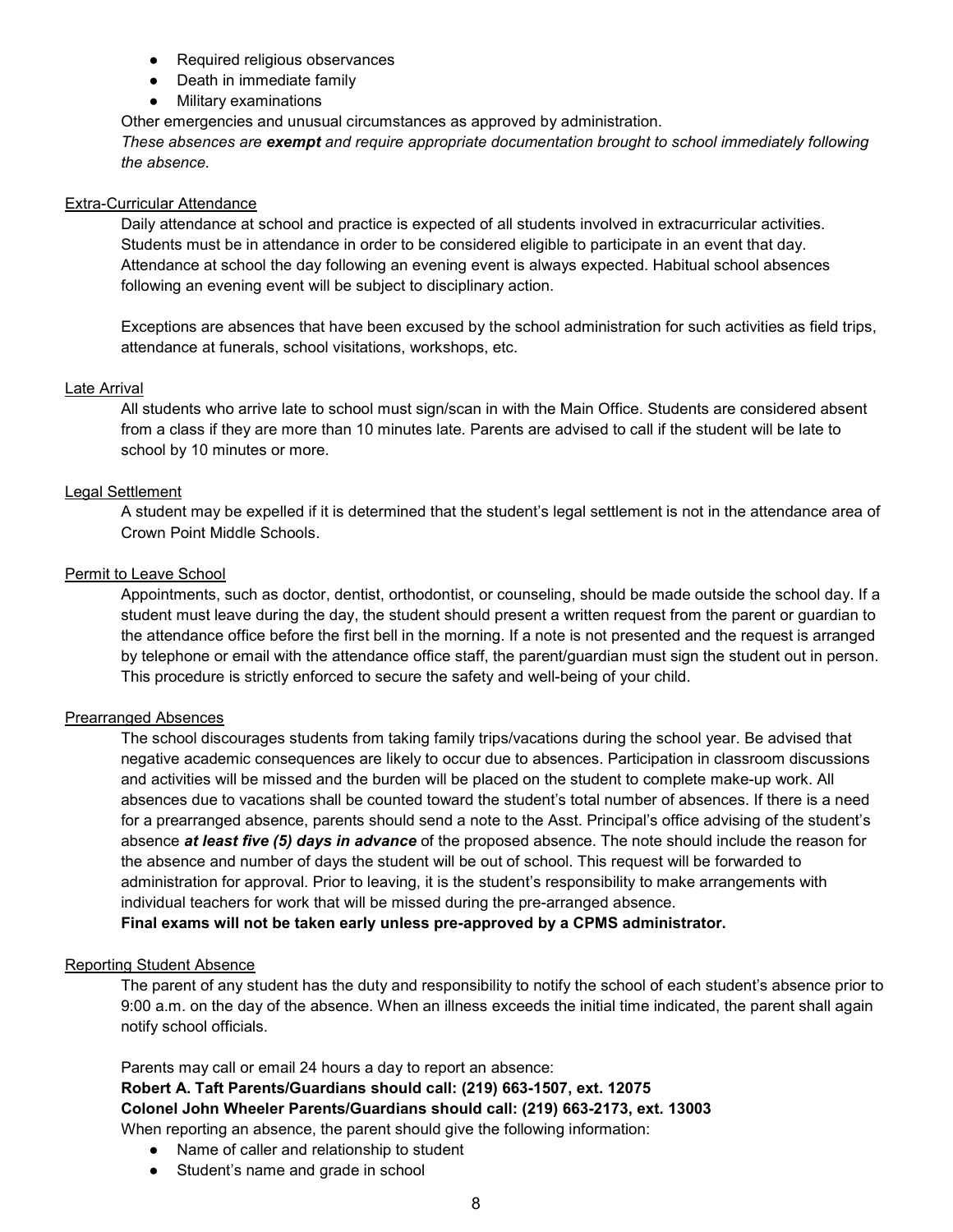**Reason for absence** 

Students are expected to submit documentation for exempt absences the day they return to school.

# *ANY STUDENT ABSENCE THAT IS NOT VERIFIED BY A PARENT /GUARDIAN WITHIN 48 HOURS MAY BECOME A TRUANCY AND RESULT IN DISCIPLINARY ACTION.*

# <span id="page-8-0"></span>Truancy

Truancy is defined as being somewhere other than where the student is scheduled to be during the day when the student has reported to school, or being absent from school without parental authorization.

Any student who leaves school and does not check out in the office or with the nurse will be considered truant.

All truancies are unexcused absences. Students will not be allowed to make up work when truant. The student will receive a "O" for any work in each class on the date of the truancy.

Any student who leaves a class without authorization of the teacher will be reported to the building administrator.

If a student is truant, attempts will be made to contact parents by telephone or mail.

- Period Truancy: An in-school suspension will be assigned if a student is truant to 1 class period.
- Multiple Period Truancy: An In-school suspension will be assigned if a student is truant to more than one class period during the day.
- If truancies continue, further disciplinary action may be taken, including a possible request for expulsion from school may be made.

# <span id="page-8-1"></span>Tardy Policy

Tardy means being late to school or between classes

The patterns established by students concerning promptness will be of prime importance as they progress in school and beyond. The following procedures will be followed for excessive tardiness to school and classes.

- Consequence options-tardy to school (period 1):
	- 5th tardy = After School Detention/Parent notification-every effort will be made to notify the parent.
	- 7th tardy and beyond may result in out-of-school suspension as well as **a referral to juvenile court.**
- Consequence options-tardy to class
	- $\circ$  1st & 2nd tardy = warning to the student
	- 3rd tardy = Lunch Detention / Parent notification
	- 4th tardy = After School Detention / Parent notification
	- 5th tardy = In-School Suspension / Parent notification
	- $\circ$  6th tardy = Parent notification / further disciplinary action including possible In-School Suspension/Out of School Suspension as determined by administrative team
- Tardy records will be maintained on a nine-week basis

# <span id="page-8-2"></span>Section 4 - Student Behavior

# <span id="page-8-3"></span>School's Responsibilities

The primary responsibility of the Crown Point Community School Corporation is to provide each student with an opportunity to acquire meaningful knowledge and skills and to help develop fully his or her potential as an individual. In order to assure a climate for learning, the Crown Point Community Schools must maintain certain standards of conduct for school citizenship.

School staff members will strive individually, collectively, and cooperatively with appropriate available community resources to help each student gain acceptable self-discipline, consistent with expected standards of behavior.

The following rules establish standards governing student conduct which is reasonably necessary to carry out or to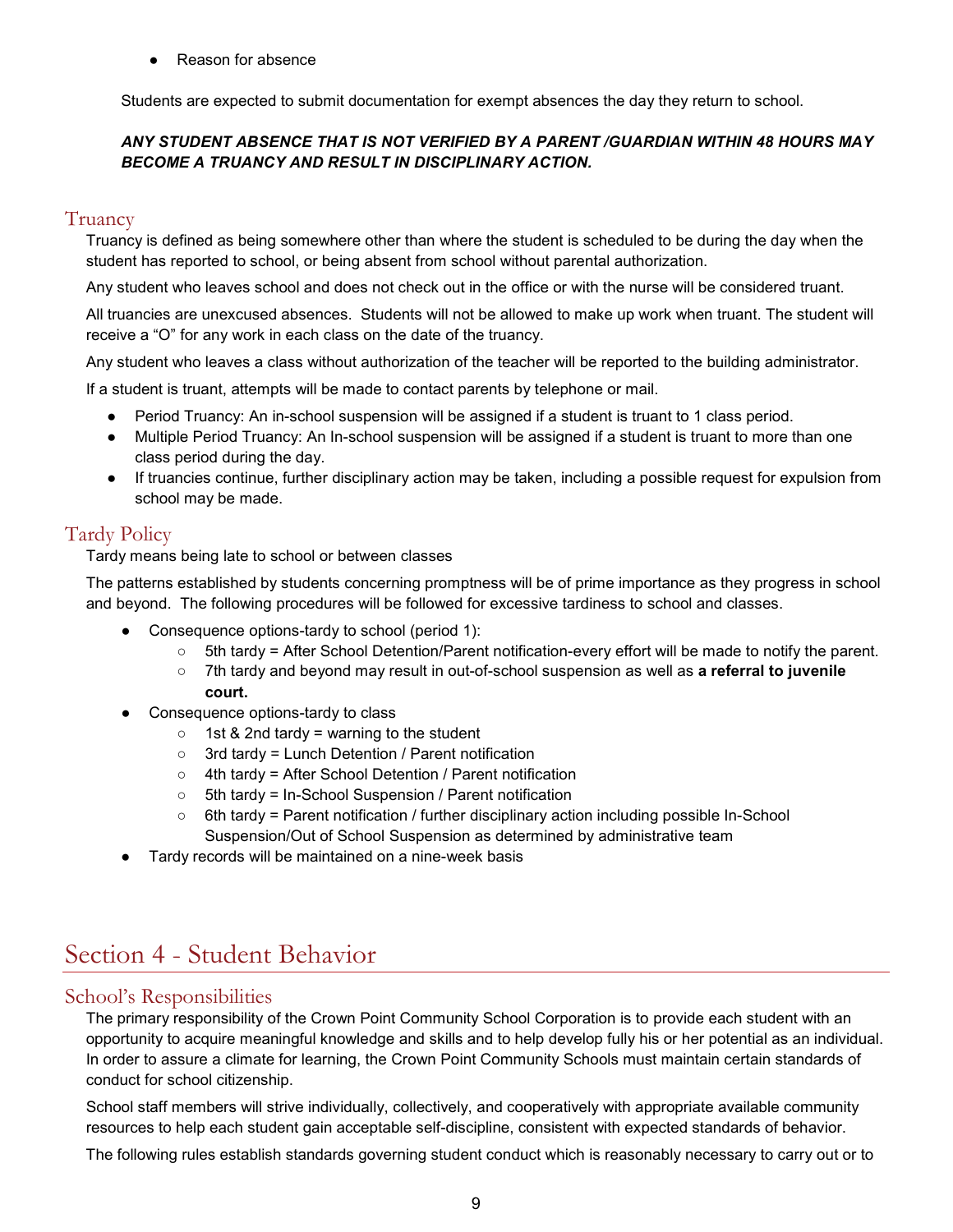prevent interference with carrying out, any educational function. The rules are in addition to our broad, discretionary authority to maintain safety, order and discipline inside the school zone. These rules support, but do not limit, our authority.

Students are subject to school rules:

- on school grounds immediately before or during school hours or immediately after school hours and at any other time when the school is being used by a school group;
- off school grounds at a school activity, function or event; and
- while traveling to or from school or a school activity, function or event.

In addition, students may be disciplined for engaging in unlawful activity on or off school grounds which may reasonably be considered an interference with school purposes or educational functions or which necessitates their removal to restore order or protect persons or school property. This includes any such unlawful activity that takes place during weekends, holidays and other school breaks, and the summer period when a student may not be attending classes or other school functions.

All CPCSC students must adhere to guidelines issued by the administration regarding safety protocols and practices to prevent the spread of disease and illness including but not limited to hand sanitizing/washing, wearing protective coverings, required spacing in school facilities, on school property and in school busses, and at any school sponsored activity wherever located. Students who violate such protocols are subject to discipline, up to and including recommendations for removal from class, suspension, expulsion, or placement in distance learning setting.

- Some students and staff may have conditions that impact their ability to wear a face covering. Students or staff who have a condition and seek modifications or exemption from face covering requirements must make a request to their school for the exemption or modification. Medical documentation may be required.
- A face shield may be used by the student if approved by the student's health care provider, or by any student whose 504 plan or IEP indicates the need for a face shield.

# <span id="page-9-0"></span>Student Responsibilities

- Each student shall accept the responsibility for his/her own behavior.
- Each student shall show respect for self and others, and for the campus and building by keeping Crown Point Middle Schools free of vandalism, graffiti, and other personal trash.
- Each student shall comply with the Board and school policies, rules, and standards designed to protect the rights of all.
- Each student shall be involved in the educational process to the fullest extent possible.
- Each student shall contribute to a positive classroom learning environment by:
	- Being respectful and considerate of your teacher and classmates in both words and actions.
	- Remaining awake and avoiding the impression you are asleep.
	- Coming to class prepared by bringing: pen or pencil, notebook or paper, book(s) as directed, other material as assigned.
	- Sitting in your assigned seat.
	- Working only on assignments from the class he/she is in unless otherwise directed from the teacher.
	- Remaining in the assigned seat and working until the end of the class or teacher dismissal.
	- Participating in class.
	- Not bringing fidgets, spinners, or any other toys to school.
	- Not using electronic or social media to threaten or harass others.

# <span id="page-9-1"></span>Enforcement of Student Conduct Rules

In the absence of student self-discipline, there are times when it is necessary for school officials to make a decision concerning the acceptability of a student's behavior when it interferes with school purposes or educational functions, or which necessitates removal to restore order or protect persons or school functions or property. Each administrator, teacher, or any other school personnel is responsible for enforcing the rules for student conduct adopted by the individual school and the Board of School Trustees. These decisions will be based on the welfare of the total school community and the behavior's effect on the learning environment. While students committing some infractions will receive the maximum allowable punishment, disciplinary consequences in other situations may be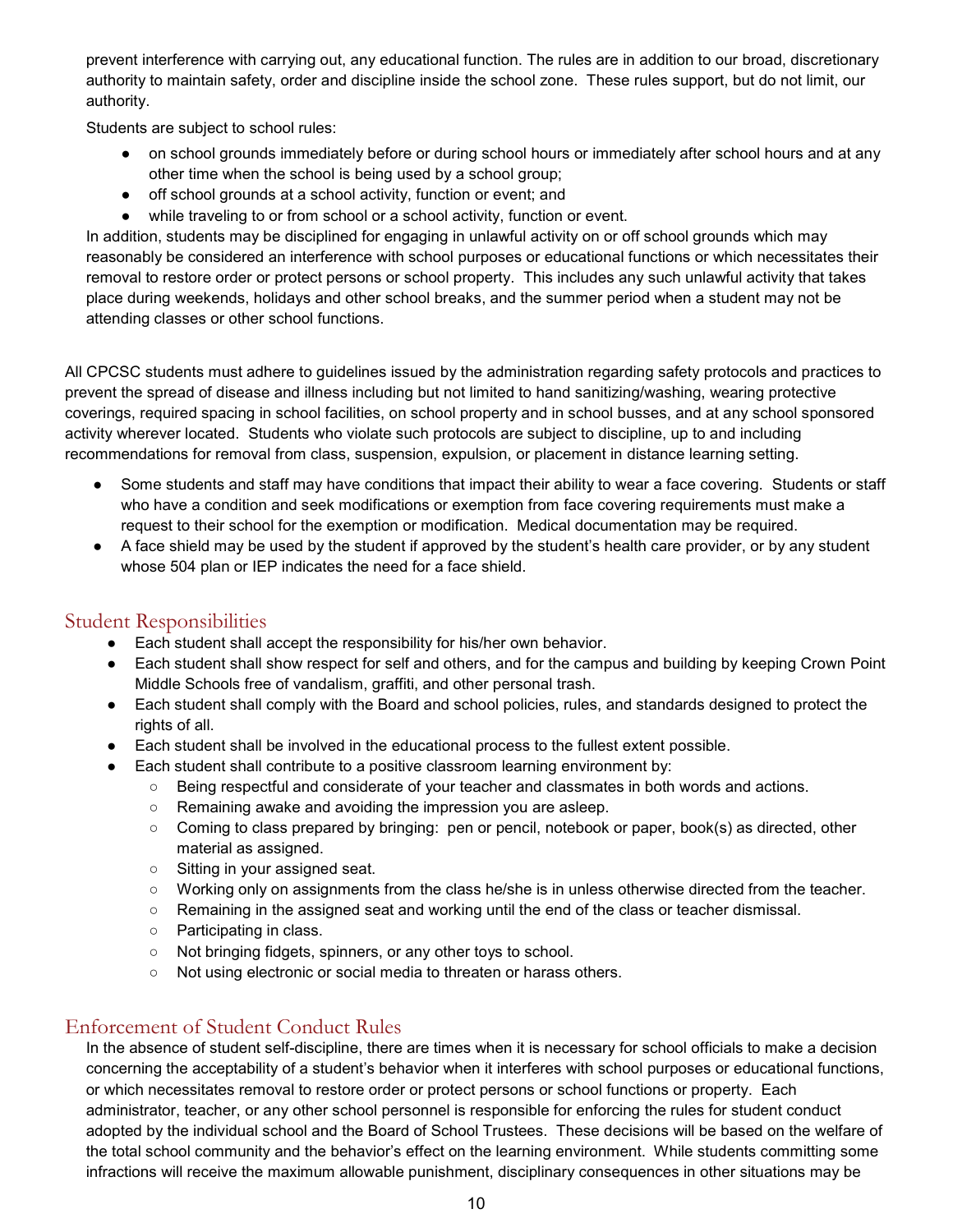altered in the discretion and judgment of the principal.

# <span id="page-10-0"></span>Discipline

The most effective way of influencing student behavior is with positive reinforcement rather than with consequences. Positive reinforcement will always be the first choice in dealing with student behavior. This applies to every classroom situation and to every out-of-class situation. Crown Point Middle School teachers will supply their students with a copy of their individual Classroom Management Plan. This will afford each student the opportunity to manage his or her own behavior. It also provides parents with information as to how appropriate behavior will be encouraged. If after having used positive reinforcement techniques the student does not respond, necessary disciplinary consequences will be imposed. The techniques and consequences including but not limited to the following may be used:

- Verbal reprimand
- Removal from class or activity
- Student/Teacher conference
- Student/Counselor conference
- Parent notification
- Team/Parent conference
- Restitution for damaged property (school or personal)
- Lunch detention. Students assigned to lunch detention are to report to the detention room promptly at the start of their lunch. You may bring a lunch or buy a school sack lunch. You should bring classwork to work on during your assigned detention.
- After-School detention. Students assigned to after-school detention are to report to the designated room at the designated time with study materials. Students will be given one day's notice to plan for transportation. A student may receive an in-school suspension if they are truant for an after-school detention. A student may receive an out-of-school suspension after a third and subsequent truancy to after-school detentions.
- Class Suspension assigned by administrator
- In-School Suspension assignment by a teacher or an administrator
	- Teachers will be notified of any student serving an In-School Suspension and will communicate any necessary assignments with the In-School Suspension supervisor. The In-School Suspension begins promptly at 7:40 a.m. in the In-school suspension room located near the main office. **Students must report directly to the main office UPON ARRIVAL.**
	- Students will have the opportunity to purchase a school lunch, though they may opt to bring a sack lunch on the date(s) of In-School Suspension. Students will not be dismissed to the cafeteria to eat. Students will have 30 minutes for lunch.
	- No talking or sleeping is permitted during In-School Suspension. Students are under the direct supervision of the teacher assigned to monitor the room. Students are to complete class assignments, take examinations, read, or perform a school community service that is assigned by the In-School Suspension supervisor, including behavior learning packets.
	- Failure to comply with any one of the above listed rules will result in an immediate out-of-school suspension.
	- Students that miss an assigned In-School Suspension placement due to illness must make up their time immediately upon return to school.
- Out-of-School suspension (see below)
- Recommendation for expulsion (see below)

# <span id="page-10-1"></span>Suspension and Expulsion

Suspension Procedure:

When a principal or his/her designee determines that a student should be suspended, the following procedures will be followed:

● A meeting will be held with the student prior to suspension, except where the nature of the misconduct requires immediate removal. In such situations however the meeting will be held as soon as reasonably possible after the issuance of the suspension.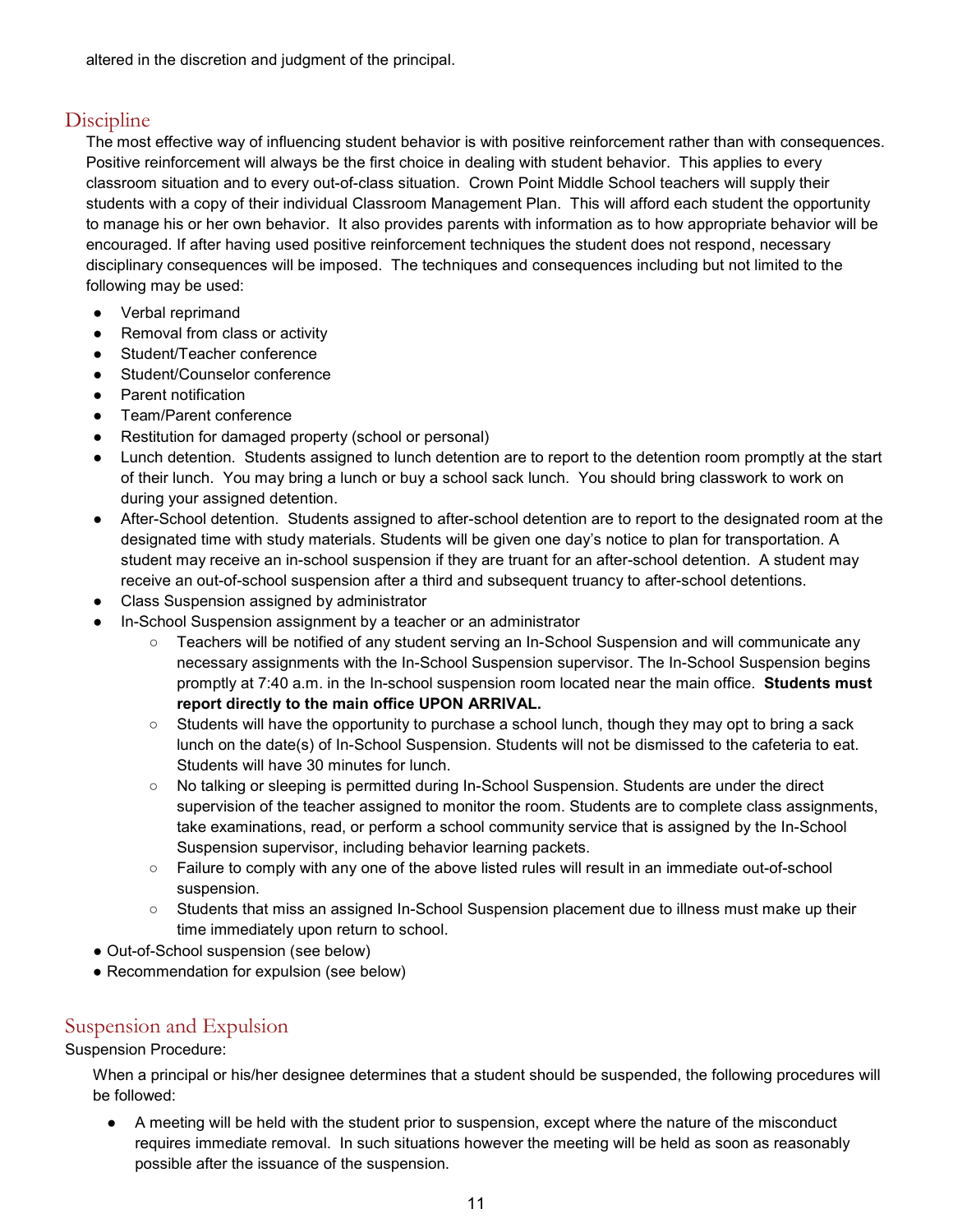- At the meeting, the student will be provided with a written or oral statement of the charges. If the student denies the charges, a summary of the evidence against the student will be presented. The student will be provided an opportunity to explain his or her conduct.
- Following issuance of a suspension, the parent/guardian of the suspended student will be notified in writing. The notification will include the dates of the suspension and will describe the student's misconduct and the action taken by the principal (principal's designee).

A suspended student will be responsible for making up school work missed due to suspension within the number of days s/he has been suspended. It is recommended that a student complete missed assignments during the suspension and turn them in to the teacher upon his/her return to school. The student will be given credit for properly-completed assignments and a grade on any made- up tests

### Expulsion Procedure:

When a principal or his/her designee recommends to the superintendent (or designee) that a student be expelled from school, the following procedures will be followed:

- The superintendent (or designee) may conduct an expulsion meeting, or may appoint an expulsion examiner to conduct an expulsion meeting.
- An expulsion will not take place until the student and the student's parent/guardian are given written notice of their right to appear at an expulsion meeting. Failure to request and/or to appear at this meeting will be deemed a waiver of rights administratively to contest the expulsion.
- If an expulsion meeting is timely requested, the principal (or designee) will present evidence to support the charges against the student. The student/parent will have the opportunity to answer the charges against the student and to present evidence to support the student's position. An attorney may not represent the student at the expulsion meeting, but the attorney may be available for consultation outside the meeting room during the course of the expulsion meeting.
- If an expulsion meeting is held, the expulsion examiner will make a written summary of the evidence heard at the meeting, take any action found to be appropriate and give notice of the action taken to the student/parent.
- The student/parent has no right to appeal an expulsion decision to the school board as the school board has voted not to hear student expulsion appeals.
- A student expelled for more than the current semester will be provided with a review prior to the start of the subsequent semester.

### Crown Point Middle School Discipline Rules

Examples of expectations for student behavior include, but are not limited to the following. Violation of these expectations may result in discipline, including suspension from school and a recommendation for expulsion as noted.

# <span id="page-11-0"></span>Bullying

Like all other student conduct rules, this rule applies when a student is on school grounds immediately before or during school hours, immediately after school hours or at any other time when the school is being used by a school group, including summer school, off school grounds at a school activity, function or event, while traveling to or from school or a school activity, function or event, and also if using property or equipment provided by the school.

- Bullying committed by students toward other students is strictly prohibited. Engaging in bullying conduct described in this rule by use of data or computer software that is accessed through any computer, any computer system, any computer network or cellular telephone or other wireless or cellular communications device is also prohibited.
- For purposes of this rule, bullying is defined as overt, unwanted, repeated acts or gestures, including verbal or written communications or images transmitted in any manner including electronically or digitally, physical acts committed, aggression, or any other similar behaviors that are committed by a student or group of students against another student with the intent to harass, ridicule, humiliate, intimidate, or harm the targeted student and create for the targeted student an objectively hostile school environment that:
	- places the targeted student in reasonable fear of harm to the targeted student's person or property;
	- has a substantially detrimental effect on the targeted student's physical or mental health;
	- has the effect of substantially interfering with the targeted student's academic performance; or
	- has the effect of substantially interfering with the targeted student's ability to participate in or benefit from the services, activities, and privileges provided by the school.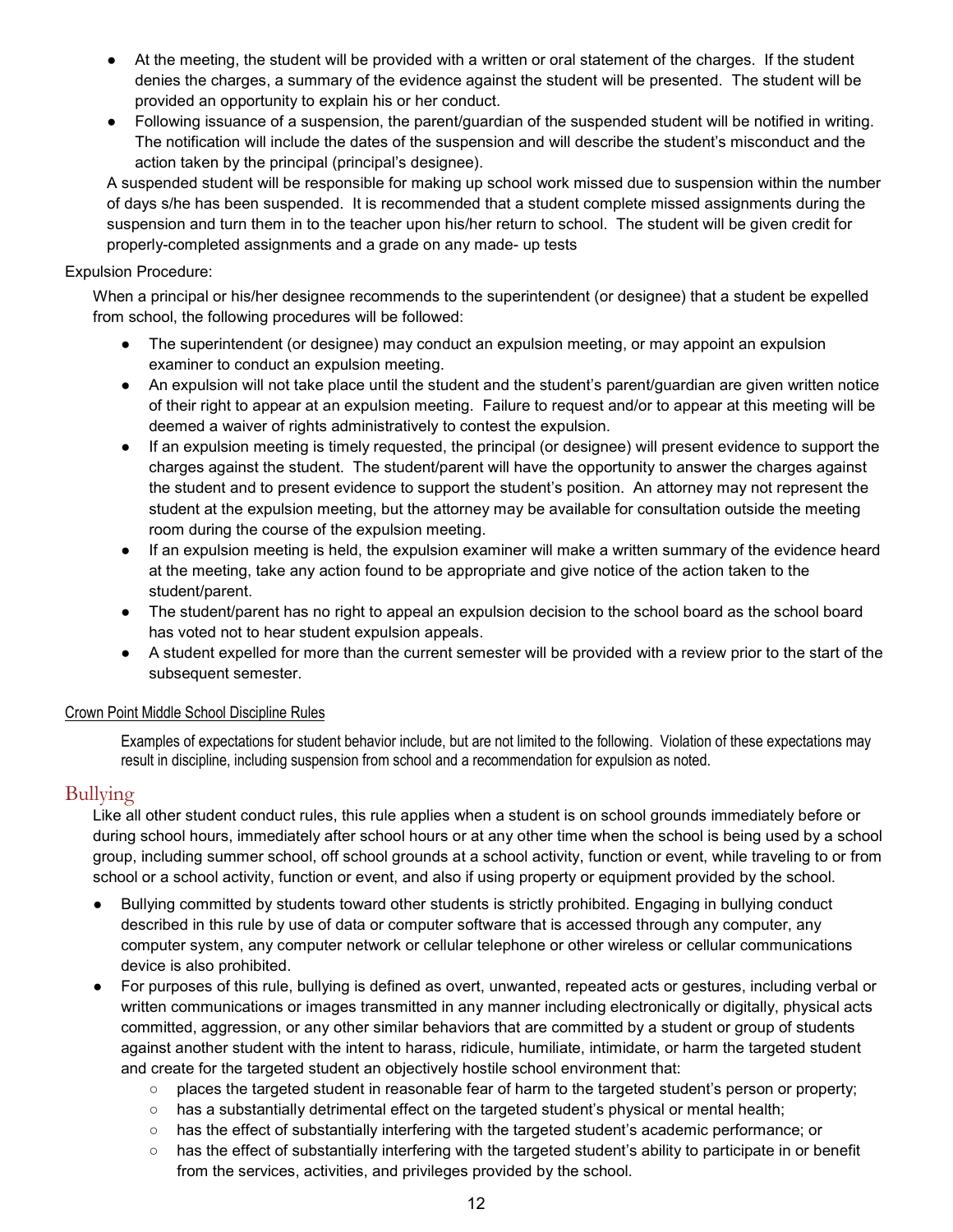- This rule may be applied regardless of the physical location of the bullying behavior when a student committing bullying behavior and the targeted student attend a school within the school corporation and disciplinary action is reasonably necessary to avoid substantial interference with school discipline or prevent an unreasonable threat to the rights of other students to a safe and peaceful learning environment.
- Any student or parent who has knowledge of conduct in violation of this rule or any student who feels he/she has been bullied in violation of this rule should immediately report the conduct to the *[school administrator]* who has responsibility for all investigations of student misconduct including bullying. A student or parent may also report the conduct to a teacher or counselor who will be responsible for notifying the school administrator. This report may be made anonymously.
- The school administrator shall investigate immediately all reports of bullying made pursuant to the provisions of this rule. Such investigation must include any action or appropriate responses that may be taken immediately to address the bullying conduct wherever it takes place. The parents of the bully and the targeted student(s) shall be notified on a regular, periodic basis of the progress and the findings of the investigation and of any remedial action that has been taken.
- The school administrator will be responsible for working with the school counselors and other community resources to provide information and/or follow-up services to support the targeted student and to educate the student engaging in bullying behavior on the effects of bullying and the prevention of bullying. In addition, the school administrator and school counselors will be responsible for determining if the bullying behavior is a violation of law required to be reported to law enforcement under Indiana law based upon their reasonable belief. Such determination should be made as soon as possible and once this determination is made, the report should be made immediately to law enforcement.
- False reporting of bullying conduct as defined in this rule by a student shall be considered a violation of this rule and will result in any appropriate disciplinary action or sanctions if the investigation of the report finds it to be false.
- A violation of this rule prohibiting bullying may result in any appropriate disciplinary action or sanction, including suspension and/or expulsion.
- Counseling, corrective discipline, and/or referral to law enforcement will be used to change the behavior of the perpetrator. This includes appropriate intervention(s), restoration of a positive climate, and support for victims and others impacted by the bullying.
- Educational outreach and training will be provided to school personnel, parents, and students concerning the identification, prevention, and intervention in bullying.
- All schools in the corporation are encouraged to engage students, staff and parents in meaningful discussions about the negative aspects of bullying. The parent involvement may be through parent organizations already in place in each school.
- The superintendent or designee will be responsible for developing detailed administrative procedures consistent with the Indiana Department of Education guidelines for the implementation of the provisions of this rule.

# <span id="page-12-0"></span>Electronic Devices

Any and all electronic devices, including but not limited to cell phones, smart phones, blackberries, iPads, tablets, laptops or any other type of mobile electronic device, have a reduced expectation of privacy once they enter any school zone and maybe subject to confiscation and/or search should a violation be suspected.

Smart phones, tablets, cell/camera phones, laser pointers, and/or any other form of communication or electronic devices may not be used during the school day. **All electronic devices should be turned off and in your locker during the school day.** If an electronic device is seen, the student will be instructed to take it to the office. If it is the first offense, the student may pick up their device from the office at the end of the day. If it is not the first offense, a parent/guardian must pick up the device from the office.

Except as authorized by a teacher, administrator or IEP team, students are prohibited from using Personal Communication Devices (PCD's) during the school day, including while off-campus on a field trip, to capture, record and/or transmit the words or sounds (i.e., audio) and/or images (i.e., pictures/video) of any student, staff member or other person. Using a PCD to capture, record and/or transmit audio and/or pictures or video of an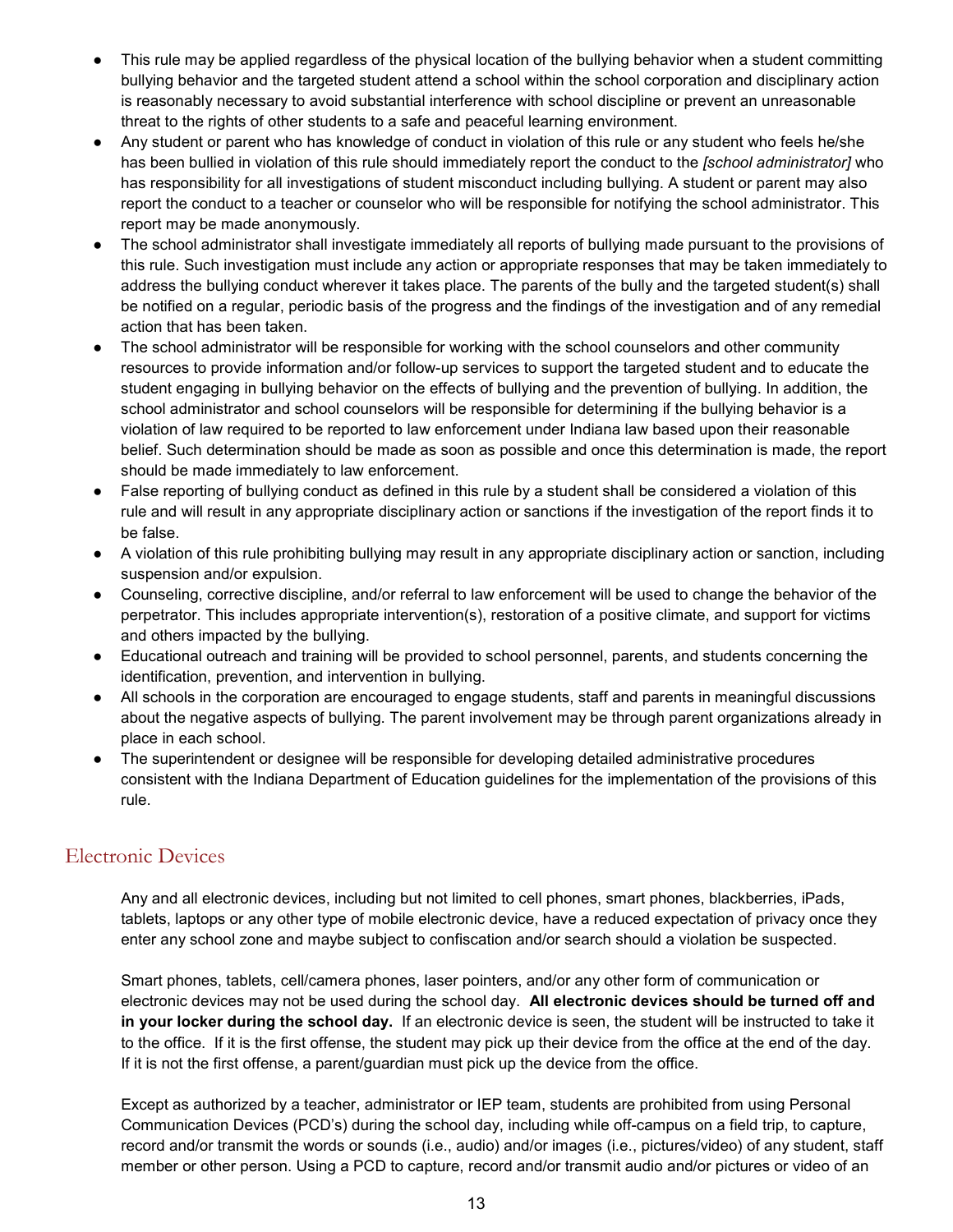individual without proper consent is considered an invasion of privacy and is not permitted. Students who violate this provision and/or use a PCD to violate the privacy rights of another person may have their PCD confiscated and held until the end of the school day, a parent/guardian picks it up, and may be directed to delete the audio and/or picture or video file while the parent/guardian is present. If the violation involves potentially illegal activity the confiscated PCD may be turned over to law enforcement.

Per Crown Point School Corporation Policy 5136, students are prohibited from using a Personal Communication Device to capture, record and/or transmit test information or any other information in a matter constituting fraud, theft, cheating, or academic dishonesty. Likewise, students are prohibited from using PCD's to receive such information.

Possession of a personal communication device by a student during school hours and/or extracurricular activities is a privilege and may be forfeited by any student who fails to abide by the terms of this policy, or otherwise abuse this privilege. Students are personally and solely responsible for the care and security of their PCD's. The Board assumes no responsibility for theft, loss, or damage to, or misuse or unauthorized use of PCD's brought onto its property.

### <span id="page-13-0"></span>Dress

In addition to educational responsibilities, the school corporation accepts the obligation of developing positive student attitudes toward personal hygiene and appropriate attire. We need and ask for the support of our parents in ensuring that students come to school properly groomed and dressed. Proper attire is defined as clothing that is clean, modest, which does not create a health or safety hazard, and which is not disruptive to other students in the classroom.

ALL STUDENTS WILL BE COVERED FROM SHOULDERS TO MID-THIGH.

- Pants/shorts will be worn at or just below the waist.
- Skirts/shorts bottom hem will reach mid-thigh.
- Undergarments will remain covered.
- Head coverings must be approved by administration.

This basic dress code does not infringe on students' rights of freedom of expression, but rather encourages students to "dress for success" and come to school properly prepared to participate in the educational process. If a student is in violation of the dress code, they will be given the opportunity to call home for a change of clothes. If clothes cannot be brought in a timely manner, the student will be given a gym uniform or clothes from the nurse's office to wear for the remainder of the day, and may be subject to additional discipline.

*In accordance with Board Policy governing student conduct with regard to bullying, weapons, gangs, drugs, and alcohol: clothing shall be free of inflammatory, suggestive, racial, or other inappropriate writing, advertising, or artwork.* 

# <span id="page-13-1"></span>Drugs and Alcohol

The use, consumption, possession, or transmission, including by sale, or being affected by any controlled substance, prescription drug, narcotic drug, hallucinogenic drug, amphetamine, barbiturate, marijuana, alcoholic beverage, intoxicant or depressant of any kind, including but not limited to over-the-counter medications and substances, any capsule or pill, look alike drugs, nonalcoholic beer, inhalant, or intoxicant of any kind, as well as any apparatus or paraphernalia used or which could be used in connection with the listed substances is prohibited. Consuming any of the listed substances immediately before attending school or a school function or event is prohibited. Using, consuming, possessing, transmitting, or being under the influence of any of the items listed above by any student while subject to school rules will result in suspension, request for expulsion and notification of law enforcement. Selling any of the items listed above will result in suspension, a request expulsion for the remainder of the semester in which the conduct occurs and the subsequent semester and notification of law enforcement. Any student who arranges to sell or buy drugs at school (even though the actual transaction occurs off school grounds) will be subject to suspension and a request for expulsion, and law enforcement will be notified.

Exception. A student with a chronic disease or medical condition may possess and self-administer prescribed medication for the disease/condition only if the student's parent/guardian has filed a written authorization with the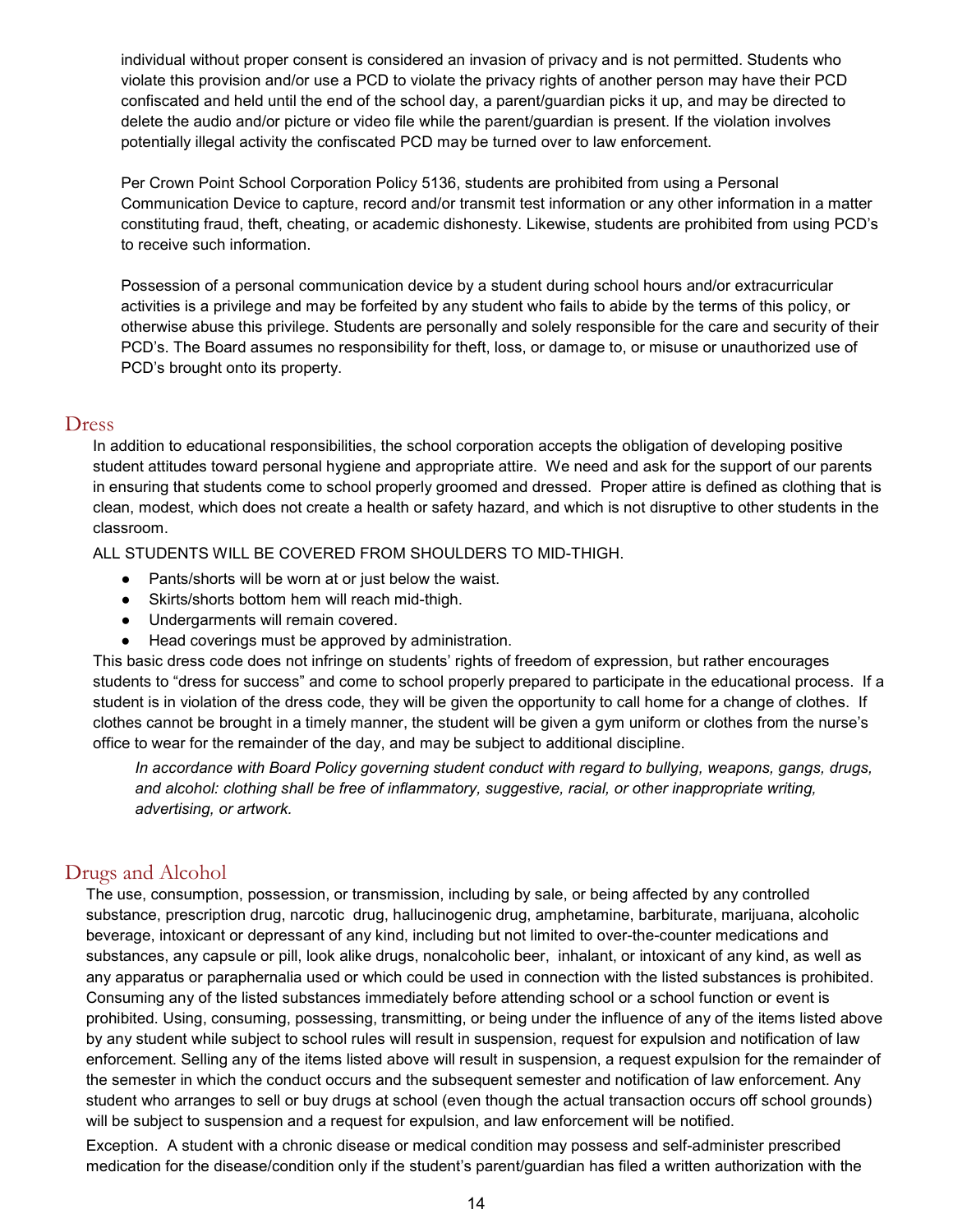building principal or his designee stating that the student is authorized to possess and self-administer the prescribed medication. The written authorization must be filed annually. The written authorization must include a statement prepared/signed by a licensed physician stating:

- That the student has an acute or chronic disease or medical condition for which the physician has prescribed medication;
- That the nature of the disease or medical condition requires emergency administration of the medication; and
- That the student has been instructed in how to self-administer the medication.

Students under this limited exception are responsible for the safe-keeping and proper administration of their medications. For all other situations involving student medications, refer to the Health Services section and contact the school nurse for proper procedures.

# <span id="page-14-0"></span>Gang Symbols, Signs, Colors, Insignia, Identifiers

Gang symbols, hand signs, colors, insignia, and/or identifiers are not permitted on school grounds or at school activities. Students who engage in these activities will be subject to a one (1) to ten (10) day out-of- school suspension.

# <span id="page-14-1"></span>Tobacco/Vaping Devices

Students are not to use, possess, distribute, purchase or sell any tobacco or nicotine-containing products of any kind or in any form, including e-cigarettes or any electronic vaporizing device, on school grounds immediately before, during and immediately after school hours and at any time when the school is being used by a group, off school grounds at a school activity, function or event, and/or while traveling to or from school, a school activity or event. Students found to be in violation of this policy will receive the following consequences:

- **First violation in a school year** The student will receive a one day suspension from school or attend a session on the dangers of vaping, tobacco, nicotine, and smoking. The session must be attended within two weeks of the offense. The Resource Officer will issue a ticket and the student will be remanded to appear before the city judge.
- **Second violation in a school year** The student will receive a two day suspension from school and attend a session on the dangers of vaping, tobacco, nicotine, and smoking. The session must be attended within two weeks of the offense. The Resource Officer will issue a second ticket and the student will be remanded to appear before the city judge.
- **Third violation in a school year**  The student will receive a five day suspension and/or be recommended for expulsion. The Resource Officer will issue a ticket and the student will be remanded to appear before the city judge.
- If the vaping device contains THC or any other illegal drug, handbook guidelines for "Drugs and Alcohol" apply.

# <span id="page-14-2"></span>Weapons/Firearms

The possession, handling, transmittal or use of any firearm, destructive device or deadly weapon is prohibited.

For purposes of this rule, the following devices are considered to be a firearm:

- any weapon which will or is designed to or may readily be converted to expel a projectile by the action of an explosive;
- the frame or receiver of any weapon described above;
- any firearm muffler or silencer;
- any destructive device which is an explosive, incendiary, or poison gas bomb, grenade, rocket having a propellant charge of more than four ounces, missile having an explosive or incendiary charge of more than one-quarter ounce, mine or any similar device;
- any weapon which will, or which may be readily converted to, expel a projective by the action of an explosive or other propellant, and which has any barrel with a bore of more than one-half inch in diameter; or
- any combination of parts either designed or intended for use in converting any device into any destructive device described in the two immediately preceding examples, and from which a destructive device may be readily assemble

For purposes of this rule, a destructive device is:

- an explosive, incendiary, or overpressure device that is configured as a bomb, a grenade, a rocket with a propellant charge of more than four ounces, a missile having an explosive or incendiary charge of more than one-quarter ounce, a mine, a Molotov cocktail or a device that is substantially similar to an item described above;
- a type of weapon that may be readily converted to expel a projective by the action of an explosive or other propellant through a barrel that has a bore diameter of more than one-half inch; or
- a combination of parts designed or intended for use in the conversion of a device into a destructive device. A destructive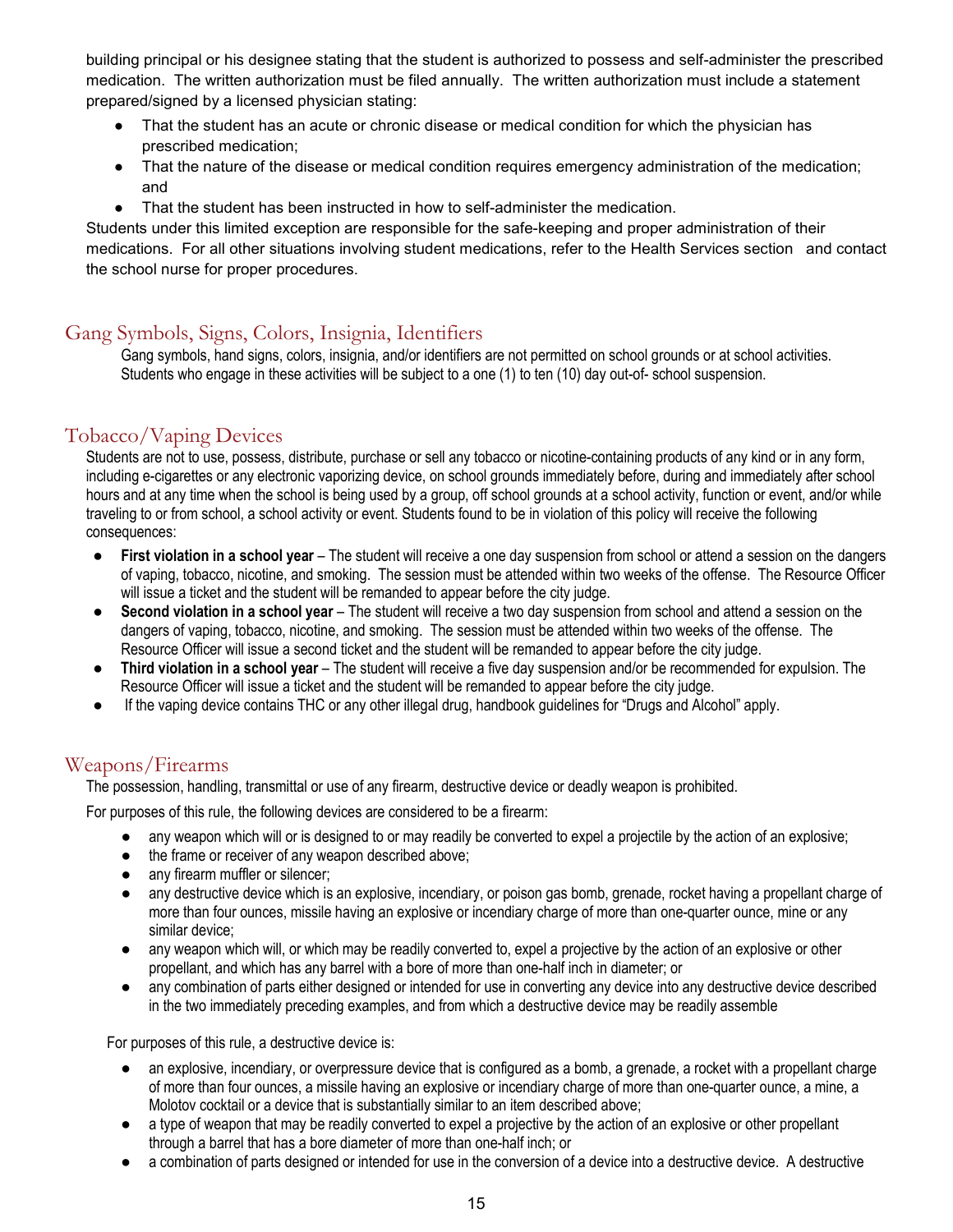device is NOT a device that although originally designed for use as a weapon, is redesigned for use as a signaling, pyrotechnic, line throwing, safety or similar device. However, students are also prohibited from possessing such devices. For purposes of this rule, a deadly weapon is:

- a weapon, device, taser or electronic stun weapon, equipment, chemical substances or other material that in the manner it is used, or could ordinarily be used, or is intended to be used, is readily capable of causing serious bodily injury;
- an animal that is capable of causing serious bodily injury; or
- a biological disease, virus, or organism that is capable of causing serious bodily injury.

A student determined to be in possession of a firearm or destructive device on school property or of bringing a firearm or destructive device to school or on school property in violation of this rule is subject to suspension and request for expulsion for one calendar year, with a return at the beginning of the first school semester after the end of the one-year period, and referral to law enforcement.

A student determined to be in possession of a deadly weapon on school property or of bringing a deadly weapon to school or on school property in violation of this rule is subject to suspension and request for expulsion for up to one calendar year, and referral to law enforcement.

# <span id="page-15-0"></span>Other Examples

Other examples of student misconduct or substantial disobedience which interfere with school purposes and/or educational functions violation of which may result in suspension and a recommendation for expulsion include but are not limited to the following:

- Using violence, force, noise, coercion, threat, intimidation, fear, passive resistance, or other comparable conduct. The following are only examples and do not limit the type of conduct prohibited by this rule:
	- Occupying any school building, school grounds, or part thereof with intent to deprive others of its use.
	- Blocking the entrance or exits of school building or corridor or room therein with intent to deprive others of its use.
	- Setting fire to or damaging any school building or property.
	- Prevention of or attempting to prevent by physical act the convening or continued functioning of any school or educational function, or any meeting or assembly on school property.
	- $\circ$  Continuously and intentionally making noise or acting in any manner so as to interfere with the ability of any teacher or school personnel to conduct the education function under his/her supervision.
	- Exhibiting disrespect to staff, including use of profane language, obscene or otherwise inappropriate gestures or through insubordination
- Causing or attempting to cause damage to school property, stealing, or attempting to steal school property.
- Causing or attempting to cause damage to private property, stealing or attempting to steal private property.
- Engaging in any kind of aggressive behavior that does physical or psychological harm to another person or urging other students to engage in such conduct. Prohibited conduct includes coercion, harassment, bullying, hazing or other comparable conduct.
- Causing or attempting to cause physical injury, behaving in such a way as to cause physical injury, or behaving in such a way as could reasonably cause physical injury to any person, including through pranks and other similar activity. Self-defense or reasonable action undertaken with the belief that it was necessary to protect some other person does not, however, constitute a violation of this rule.
- Threatening or intimidating any person for any purpose, including obtaining money or anything of value.
- Intimidation or threatening (whether specific or general in nature) physical or psychological injury to persons or damage to property, regardless of whether there is a present ability to commit the act. Prohibited conduct includes planning or conspiring with others to engage in such activity.
- Harassing by using extreme or inappropriate communications (verbal, written, or digital) or expressive acts that are intended to harass, intimidate, or humiliate a person on the basis of race, sex, national origin, religion, alternative lifestyle, disability or physical characteristics.
- Failing to report to a teacher or administrator the actions, threats or plans of another person which did or could result in harm to another person or damage property.
- Possessing, handling, or transmitting a knife or any object that can reasonably be considered a weapon, is represented to be a weapon, or looks like a weapon.
- Failing in a substantial number of instances to comply with directions of teachers or other school personnel
- Failing to completely and truthfully respond to questions from a staff member regarding school-related matters, including potential violations of the student conduct rules and/or State or Federal law.
- Falsely accusing any person of sexual harassment, of bullying, of violating a school rule, or of violating State or Federal law.
- Aiding, assisting, agreeing or conspiring with another person to violate student conduct rules and/or State or Federal law.
- Engaging in academic dishonesty, including cheating, intentionally plagiarizing, wrongfully giving or receiving help during an academic examination, and wrongfully obtaining test/quiz copies or scores.
- Taking, recording, displaying and/or distributing pictures (digital or using any media), video or audio recordings without the consent of the student or staff member in a situation not related to school purpose or educational functions.
- Possessing sexually-related materials which include images displaying uncovered breasts, genitals or buttocks.
- "Sexting" or using a cell phone or other personal communication device to possess or send text or email messages containing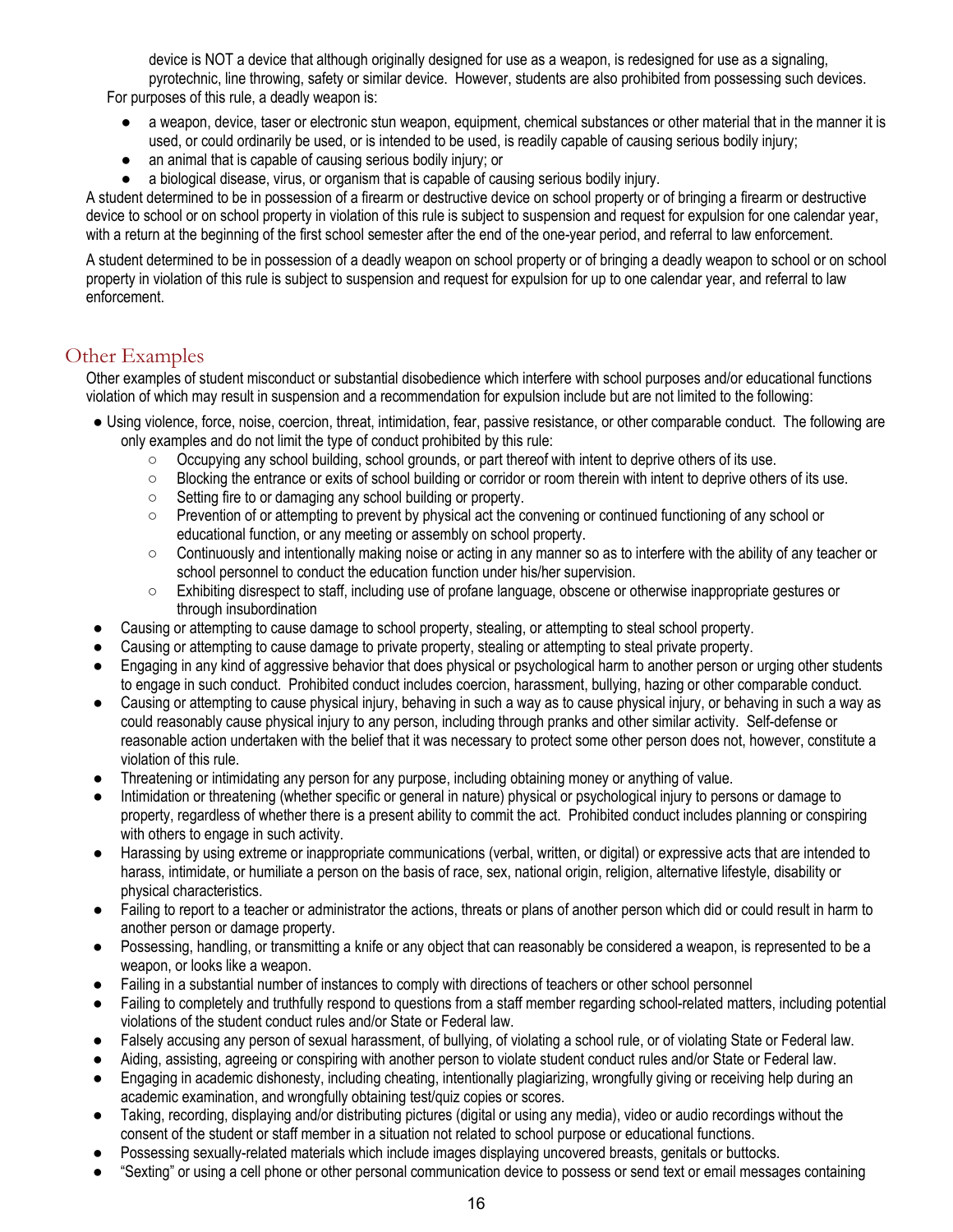images reasonably interpreted as indecent or sexual in nature. [In addition to student disciplinary action, phones/devices will be confiscated and images suspected to violate criminal laws will be referred to law enforcement authorities].

- Engaging in any activity forbidden by State or Federal law that constitutes an interference with school purposes.
- Violating or repeatedly violating any rules that are reasonably necessary to carry out school purposes or educational functions and are validly adopted in accordance with Indiana Law.
- Being absent or truant from school without the knowledge or consent of the parent or school or absent from school when there is an attempt to evade the School Attendance Law.
- Possessing, using, transmitting, or being under the influence of caffeine-based substance, substances containing phenylpropanolamine (PPA), or stimulants of any kind, be they available with or without a prescription.
- Violation of the school's technology policy and rules.
- Violation of the school's discrimination and/or harassment policies.
- Violation of any student conduct rule established by the building principal of which students have been provided notice.
- Possession of an un-sealed drink, bottle or can other than in the cafeteria or an approved activity.
- Tampering with or misusing fire-fighting equipment or system.
- Exhibiting excessive or inappropriate affection.

# <span id="page-16-0"></span>Bus Conduct

The bus conduct and safety rules are designed to promote safety on the school bus at all times. The safety of all students is our top priority. Therefore, each student is expected to cooperate fully by obeying the rules. The authority of the bus driver, who is in charge of the bus, will be recognized and supported by all.

**School bus transportation is a privilege and is not guaranteed for you by law.** Transportation is available, however, it can be taken away if students choose to disobey or violate any of the safety and conduct rules. If transportation privileges are denied, the parents or guardians are responsible for getting their children to and from school. Students may ride a bus other than their regular bus only for an emergency situation after obtaining permission from the Transportation Department. The phone number of the Transportation Department is 663-1465.

The following rules must be followed:

## At the Bus Stop

- Be on time. Board and leave the bus only at your regularly assigned stop, unless you have received special permission in advance.
- Stay out of the street
- Respect surrounding property while waiting for the bus.
- Wait to enter until the bus comes to a full stop, and the driver has opened the door.
- Do not push when entering or leaving the bus.

# On the Bus

- Always obey the driver promptly and respectfully.
- Be seated promptly and stay in assigned seat.
- Keep all books and materials on your lap or contained in a backpack.
- Be courteous and refrain from using profanity.
- Speak in low tones.
- Be respectful and do not push, shove, scuffle or engage in horseplay; that is always unacceptable and a serious safety hazard.
- Keep yourself and all belongings inside the bus and to yourself.
- Never throw objects inside or outside the bus.
- Do not eat or drink on the bus.
- Treat bus seats and equipment with care and respect.
- Keep the bus clean and orderly. Deposit trash in the containers at the front of the bus upon leaving.
- Items not pertaining to classroom activities are not allowed on the bus unless pre-approved by the principal and the transportation department.

# Leaving the Bus

- Take your turn and do not push when leaving the bus.
- Once off, clear the area immediately. If crossing the street, wait for a signal from the bus driver before crossing in front of the bus. Walk quickly across the street.

Consequence Options for Bus Referrals (in addition to possible disciplinary consequences such as after school detention, in school suspension or out of school suspension):

1st Incident Report

- Denied privilege of bus use for one (1) to five (5) days
- Parent/student conference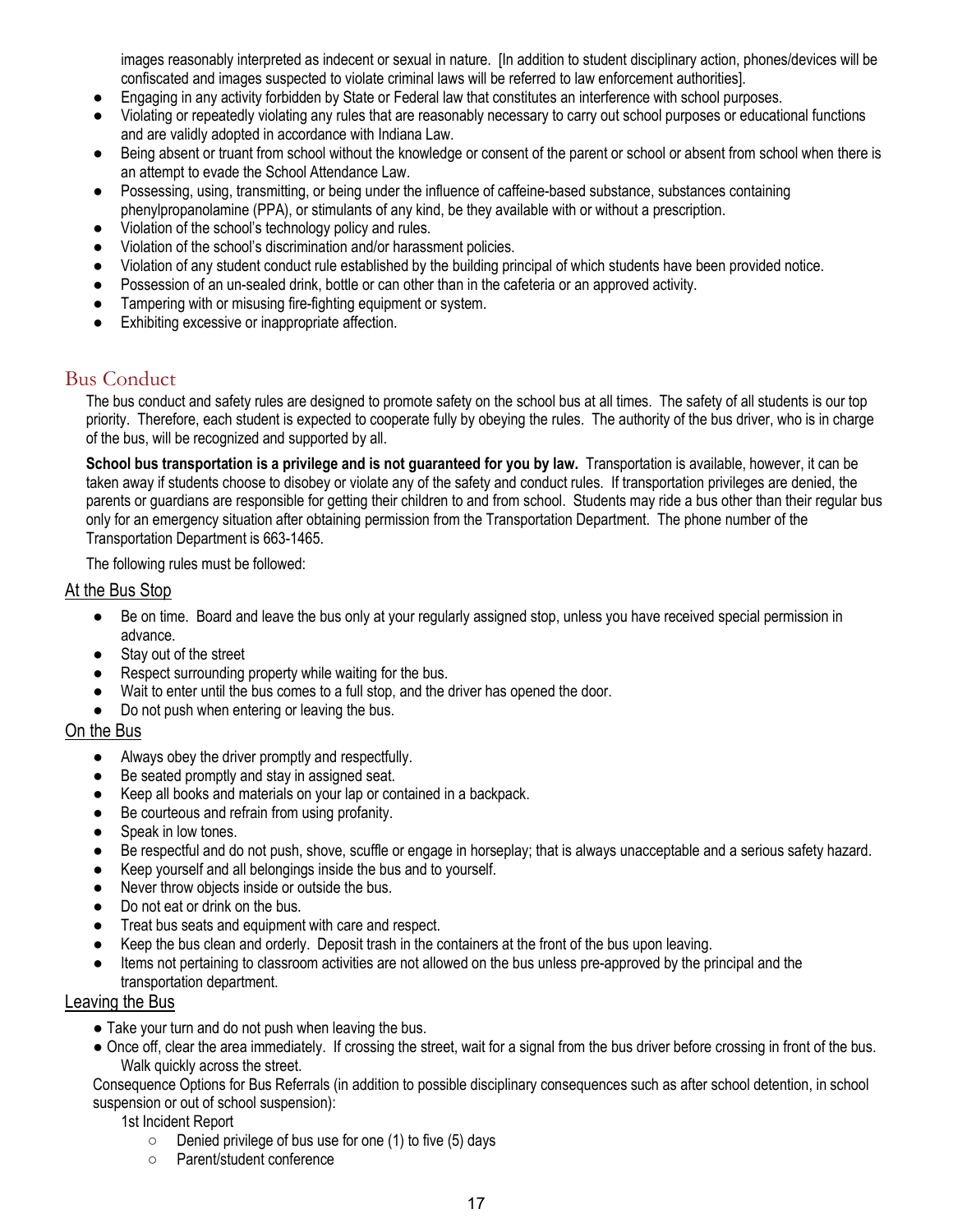2nd Incident Report

- $\circ$  Denied privilege of bus use for three (3) to five (5) days
- 3rd Incident Report
	- $\circ$  Denied privilege of bus use for five (5) to ten (10) days
- 4th Incident Report
	- Suspension from school for one (1) to five (5) days
	- $\circ$  Denied privilege of bus use for the remainder of the semester. If the incident occurs within two (2) weeks before end of the semester, the penalty may carry over into the next semester.

# <span id="page-17-0"></span>Section 5 - General Information

# <span id="page-17-1"></span>Health Services

The school clinic is located in the main office area. The health service handles first-aid situations, dispensing of medications, health screenings, counseling, referral services, resource services, and immunization screenings. If a student becomes ill while in school, he/she should report to the nurse using an agenda book pass from the teacher. If the nurse is not available, students should report to an appropriate guidance counselor, secretary, or administrator. A student must have permission from the nurse or office before leaving school. A parent or guardian must be contacted by the school nurse before a student is released to go home and it is necessary to be signed out by a parent or guardian in the office. A student who fails to comply and leaves school without permission will be considered truant. **Students may not use a personal phone to contact parents.**

# <span id="page-17-2"></span>Student Accident Insurance

Accident insurance is available to students on a voluntary basis. The school will provide information concerning the insurance, but the student's parent or guardian will carry out all transactions with the insurance company.

# <span id="page-17-3"></span>Air Quality

The Indoor Air Quality (IAQ) Coordinator for the Crown Point Community School Corporation is Mike Malaski Director of Building and Grounds, 1151 E. Summit Street, Crown Point, IN 46307- phone: 219-663-5701 To preserve and maintain appropriate air quality standards:

- Use of scented candles and air fresheners is prohibited in all classrooms.
- All classroom furniture must be maintained and cleaned to prevent growth of allergens. Good example of this would be the extra furniture/bean bags in classroom reading areas.
- Animals in the classroom are allowed only for education purposes. When animals are used in the classroom a process for resolving issues associated with allergies should be developed including notice to employees and students about the presence of animals and how to respond if such presence presents a problem for a person. The use of animals in the classroom must be approved with the building principal.

# <span id="page-17-4"></span>Media Center

The Media Center is a centrally organized, readily accessible collection of many kinds of material that support the curriculum. Its resources include approximately 15,000 books, 38 magazines, and 3 newspaper subscriptions, reference materials, as well as video recordings. The Media Center has Wi-Fi access, Destiny, and Grolier's Online for student use along with desktop computers to use for printing.

Check out periods vary. Books are circulated for one month; magazines are circulated for two weeks. Reference books are checked out overnight and are due before the first class period of the next school day. Students receive a new student ID card every year which doubles as their library card. Book returns are located next to the Media Center entrance doors and at the circulation desk.

There are no fines charged for overdue books. Overdue notices are emailed home every Monday. Parents are notified by email of any overdue materials. If a student loses or damages a book or magazine, replacement costs will be charged. Replacement fees for hardcover and paperback books vary by book; magazines are \$10.00; reference books can vary and are based on the current publisher's price.

The Media center is open from 7:30 a.m. to 2:55 p.m. Students may use the Media Center every day during regular school hours and during lunch periods. Students sent to the Media Center with a pass must first report to the Media Specialist. If a student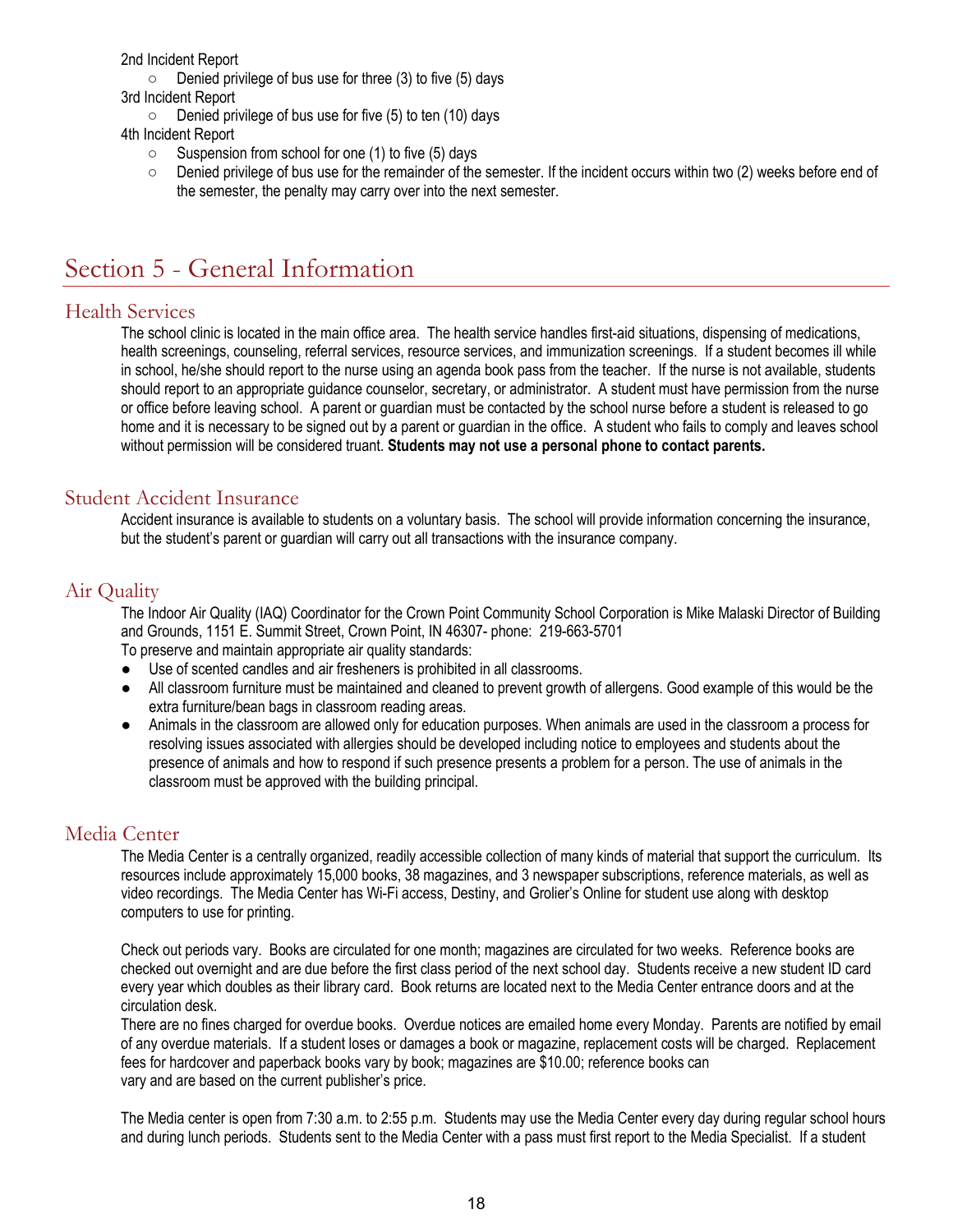wants to visit the media center during lunch they must have a pass from a teacher. Students may not bring CD programs, flash drives or other external components from home to use on Media Center computers.

More information about Crown Point Middle School Media Center may be found on the Internet at the Crown Point School Website. Valuable links to research Websites, information on the Young Hoosier Book Program and Reading Contests, and Media Center policies can be found here. A school bookstore, located in the Media Center, is available to all students. School supplies may be purchased at reasonable prices. The bookstore is open during regular school hours. Students are responsible for damages to Chromebooks and chargers.

## <span id="page-18-0"></span>Textbook Rental and Fees

Fees collected by our school pay for textbooks, consumable materials and supplies, and are due upon registration. The total cost for book rental and all class fees for the year are on each student's schedule.

Payments may be made by cash, check, in the school office, and are also accepted on-line with your Parent Access.

If you have not made arrangements for payment, or paid your account in full by the date designated upon registration, your account will be turned over to a collection agency and fees will be charged.

Assistance with textbook rental is available, pending qualification. Forms are available in the school office.

It is the responsibility of the student to return the books to the issuing teacher. You will be charged the replacement cost for lost or damaged books. Additional books will not be issued until the cost of the book is recovered or arrangements have been made for payment.

#### Refunds for Textbook Rental and Fees

Refunds for withdrawn students will be made within 30 days of the withdrawal date, or as soon as staff can confirm that all materials have been returned and are in good condition. A forwarding address must be provided. All other refunds will be processed twice each year, at the end of each semester.

If fees are owed for a prior year, current year refunds will be applied to those fees and the parent will be notified. If fees are owed for a sibling, permission will be requested from the parent to apply the refund to those fees.

Refunds will be made for the amount of \$5.00 and over. Overpayments of less than \$5.00 will remain in the fund in which it was applied unless the parent submits a request for reimbursement.

### <span id="page-18-1"></span>Bicycles/non-motorized scooters

Students may ride bicycles to school. Your bike should be parked and locked in the bike racks. We advise you to register your bike with the police. Students are not permitted to drive or ride motorized personal vehicles to school.

### <span id="page-18-2"></span>Dances

There are several dances held during the school year at Crown Point Middle Schools. Students may only attend dances at the school in which they reside. Outside students will not be permitted to attend the dances. Anyone leaving the dance will not be permitted to return. Dances will begin at 3:00 p.m. and end promptly at 4:30 p.m. There are no formal or semiformal dances. Students are to have rides at school immediately following the dance.

# <span id="page-18-3"></span>Student Conduct at After School Activities

All regular school rules and regulations apply to all school-sponsored after-school activities. This includes all athletic contests, home and away, field trips, concerts, and contests, etc.

Students are not permitted to leave the building once they have entered dances, athletic events, concerts, and contests. Students are not permitted to attend after-school events and activities unless they are in attendance for at least 1/2 of the school day.

Students are not permitted to attend after-school events and activities if they are assigned and in-school suspension, out-ofschool suspension, or are expelled.

# <span id="page-18-4"></span>Telephones

The office telephones may be used only in case of an emergency. Students are to make the necessary arrangements before leaving home for night activities. No student shall use a phone without adult supervision.

# <span id="page-18-5"></span>Medication at School

Any student who needs to take medication at school must bring the properly signed form F1 from his/her parents and physician.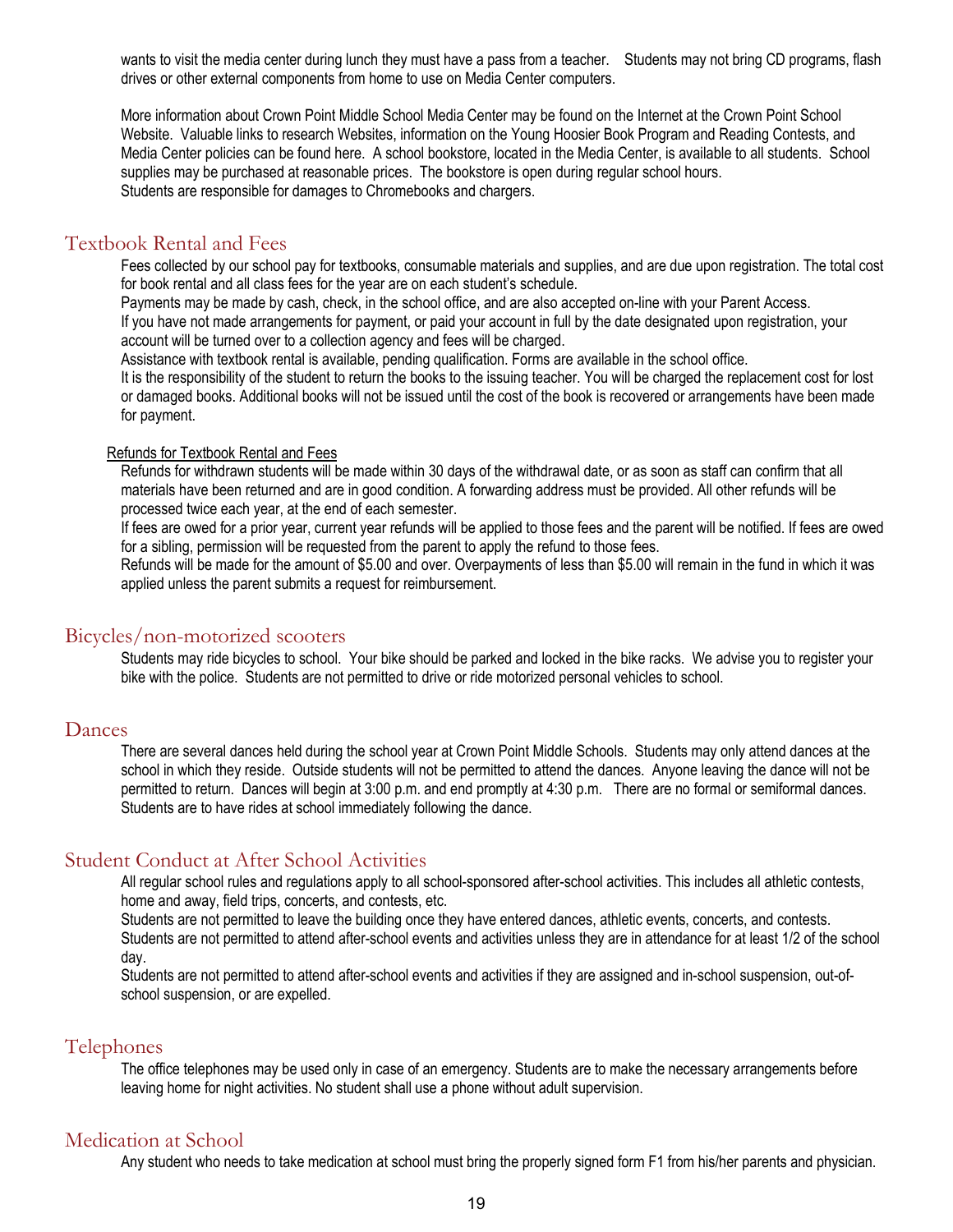The physician's note should contain the name of the medication, proper dosage, and the time to be given. All prescriptions should be in their original container with the correct name of the student. Except as noted below, students are not allowed to carry medication with them or keep medication in their locker and all medication should be kept in the nurse's office. Written instructions from a physician are required, even for non-prescription medications, such as but not limited to, Tylenol or Aspirin.

Exception: A student with a chronic disease or medical condition may possess and self-administer prescribed medication for the disease/condition only if the student's parent/guardian has filed a written authorization with the building principal or his designee stating that the student is authorized to possess and self-administer the prescribed medication. The written authorization must be filed annually. The written authorization must include a statement prepared/signed by a licensed physician stating:

- That the student has an acute or chronic disease or medical condition for which the physician has prescribed medication;
- That the nature of the disease or medical condition requires emergency administration of the medication; and
- That the student has been instructed in how to self-administer the medication.
- Students under this limited exception are responsible for the safe-keeping and proper administration of their medications

# <span id="page-19-0"></span>Lost and Found

Items that are found should be turned into the office. Lost items may be claimed only after proper identification. Unclaimed articles are periodically given to organizations for the needy.

Most lost items (including books/Chromebooks) are due to the student's own negligence or carelessness. If books/Chromebooks are missing, check your classrooms and locker before checking in the office. You should not leave your books or place them or any personal item in any locker but your own.

# <span id="page-19-1"></span>Care of the Building

The school is the student's home for seven or more hours each day. Students should take pride in their school's appearance; this means that each student must do his or her part. Students may only have this pride if they keep classrooms, corridors, washrooms, and the cafeteria as neat and clean as possible. Gum, candy wrappers, paper, and other debris makes for a poor appearance. Defacing, stealing, or destroying school property will be dealt with appropriate consequences.

# <span id="page-19-2"></span>Visitors Policy

All visitors are to report to the office and obtain visitor I.D. upon being verified by Safe Visitor software. All visitors are expected to obey the rules of the school. Students are not to bring visitors to school.

# <span id="page-19-3"></span>Athletic Contests

All school rules and regulations apply at athletic contests. Students should be attentive to the contest and participants. Anyone leaving the contest will not be permitted to return. Students are to have rides at school immediately following the contest.

# <span id="page-19-4"></span>School Closings

In the event of snow, weather conditions or any other emergency in which school may be cancelled or delayed, you will receive a phone call from our SCHOOL MESSENGER phone emergency system as soon as such a decision is reached. You may also log on to the corporation website www.cps.k12.in.us/weather. All days cancelled due to inclement weather must be made up at a later date. School closings will be announced on the following stations:

| <b>WJOB</b> | (AM) | 1230  | Hammond      |  |  |
|-------------|------|-------|--------------|--|--|
| <b>WWCA</b> | (AM) | 1270  | Gary         |  |  |
| <b>WZVN</b> | (FM) | 107.1 | Merrillville |  |  |
| <b>WMAQ</b> | (AM) | 670   | Chicago      |  |  |
| WAKE        | (FM) | 1500  | Valparaiso   |  |  |
| וממונמם חחמ |      |       |              |  |  |

ANY ANNOUNCED SCHOOL CLOSING IS FOR THAT DAY ONLY

# <span id="page-19-5"></span>Check-out Procedures

Students must have a note from a parent or guardian and the parent or their designee must sign the student out in the main office in order for students to be dismissed early.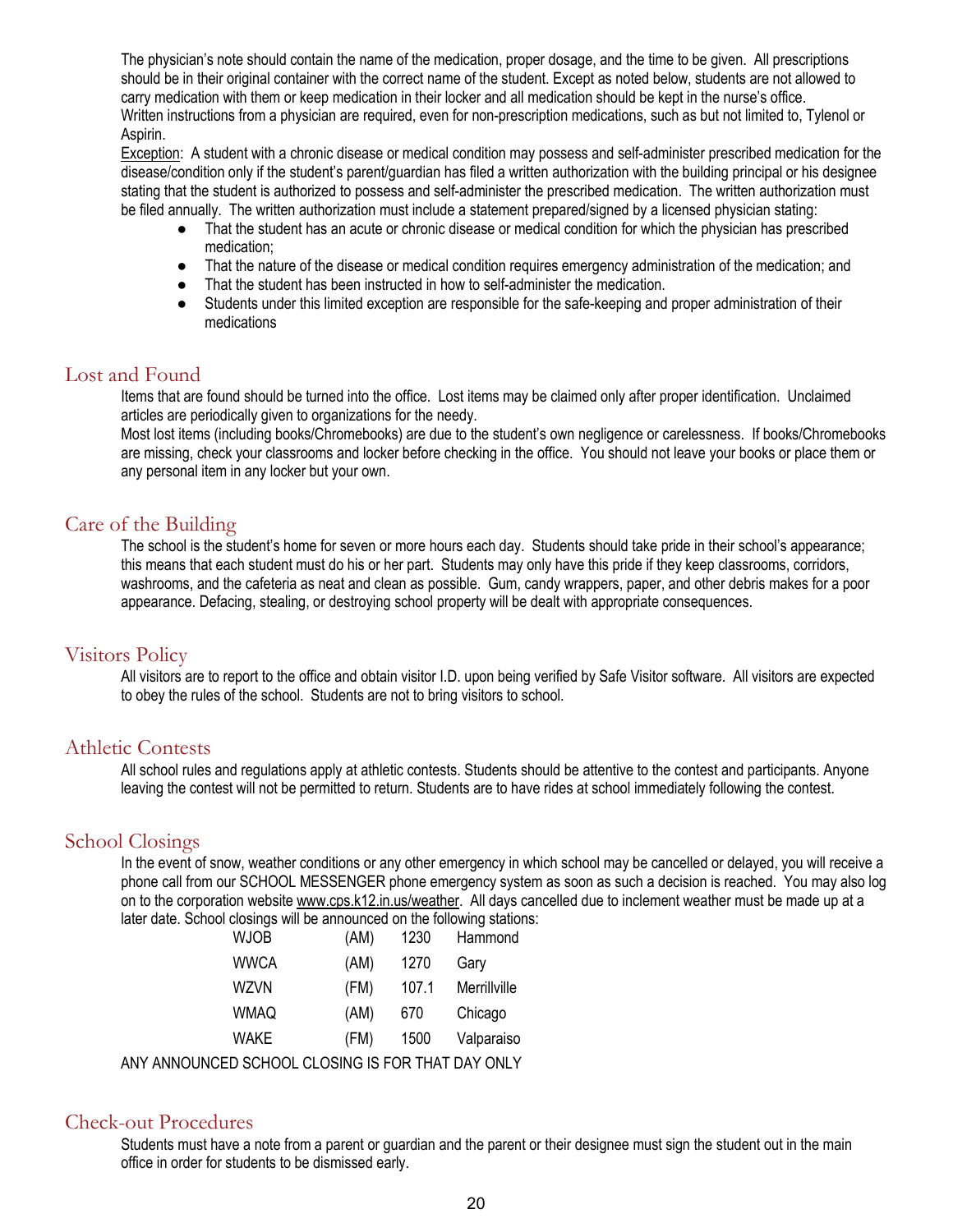# <span id="page-20-0"></span>Physical Examinations

All students entering the 6th grade, or any students new to the school corporation, are to have physical examinations completed. The front side of the card is for information provided by the parents; the reverse side is for the physician's findings. These forms were distributed to the students in the spring at the elementary schools. The completed forms are to be returned to the 1st period teachers the first week of school. Forms may be found on the Crown Point Middle School website or at the school office.

### Sports Physicals

All 6th, 7th and 8th grade students participating in athletics are required to have a physical exam. Also, all cheerleaders and dance team members are required to have physicals. These forms are obtained from the nurses' office or the individual coaches.

# <span id="page-20-1"></span>Communication

One important characteristic of strong schools is open communication between the home, school and community. It is on this foundation of communication that we build relationships and become partners in our efforts to ensure the success of every student.

Begin with the source. Talk to the person most directly involved with the issue. Most concerns are resolved at this level when information, understanding and expectations are clarified.

If necessary, continue the process. If the concern persists, it is recommended that you discuss the issue with a building administrator or counselor.

Seek further assistance. If the concern remains unresolved, ask the building principal to refer you to the person who can further discuss the issue with you. You may also contact the superintendent's office for assistance in finding the appropriate contact person (663-3371).

# <span id="page-20-2"></span>Section 6 - Internet & Electronic Media

# <span id="page-20-3"></span>Chromebook Handbook

### Taking Care of Your Chromebook

Students are responsible for the general care of the Chromebook which they have been issued by the school. Chromebooks that are broken or fail to work properly must be taken to the Media Center. If a loaner Chromebook is needed, one will be issued to the student until their Chromebook can be repaired or replaced. General Precautions

- No food or drink is allowed next to your Chromebook while it is in use.
- Cords, cables, and removable storage devices must be inserted carefully into the Chromebook.
- Students should never carry their Chromebook while the screen is open unless directed to do so by a teacher.
- Chromebooks should never be shoved into a locker or wedged into a book bag as this may break the screen.
- Do not expose your Chromebook to extreme temperatures or direct sunlight for extended periods of time. Extreme heat or cold may cause damage to the laptop.
- Always bring your laptop to room temperature prior to turning it on.

### Carrying the Chromebook

A protective bag or case for the Chromebook is suggested. It will provide basic protection from everyday use. It is not designed to prevent damage from drops or abusive handling. For example, you should not toss or drop the bag if your Chromebook is inside.

### Screen Care

The Chromebook screen can be damaged if subjected to rough treatment. The screens are particularly sensitive to damage from excessive pressure on the screen.

● Do not lean on top of the Chromebook.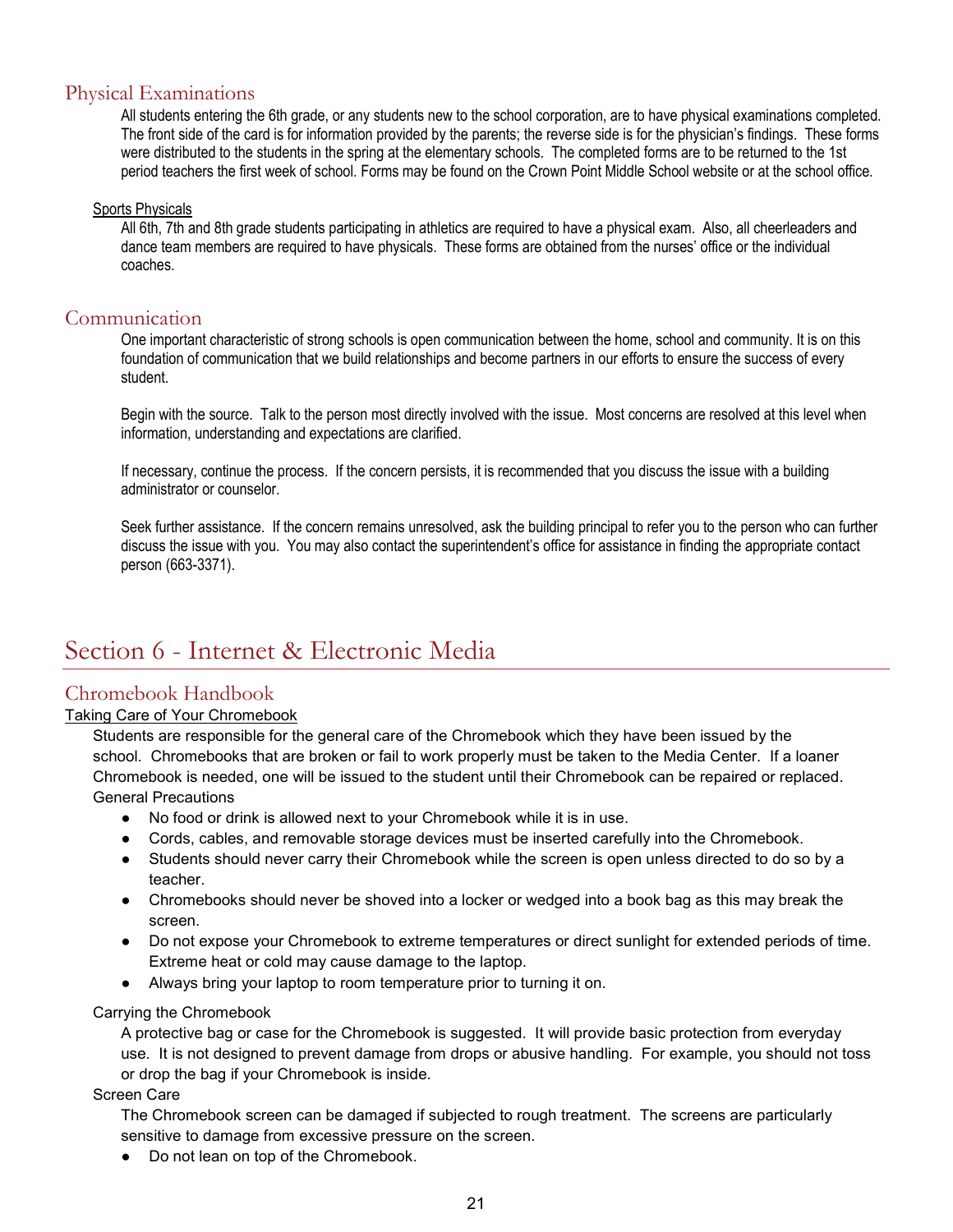- Do not place anything near the Chromebook that could put pressure on the screen.
- Do not place anything in the carrying case that will press against the cover.
- Do not poke the screen.
- Do not place anything on the keyboard before closing the lid (e.g. pens, pencils, notebooks).
- Clean the screen with a soft, dry anti-static, or micro-fiber cloth. Do not use window cleaner or any type of liquid or water on the Chromebook. You can also purchase individually packaged pre-moistened eyeglass lens cleaning tissues to clean the screen. These are very convenient and relatively inexpensive.

### Using your Chromebook

### At School

*Chromebooks must be brought to school each day in a fully charged condition.* The Chromebook is intended for use at school each and every day. In addition to teacher expectations for Chromebook use, school messages, announcements, calendars, academic handbooks, student handbooks and schedules will be accessed using the Chromebook. Students must be responsible for bringing their Chromebook to all classes, unless specifically advised not to do so by their teacher.

### At Home

*If talking the Chromebook home at night, return it fully charged.* If students leave their Chromebook at home, they must immediately phone parents to bring the Chromebook to school. Repeat violations of this policy will result in referral to administration and possible disciplinary action.

It is recommended that students not carry the AC Adapter power cord (charger) to school. If fully charged at home, the battery will last throughout the day.

### Sound

Sound must be muted at all times unless permission is obtained from the teacher for instructional purposes. **Printing** 

- *At School:* Students will not be able to print using the Chromebook. Students will need to log on to a school machine to print.
- *At Home:* The Chromebook will not support a physical printer connection. Instead, users may print to their home printers using the Google Cloud Print service. A wireless home network is required for this. <http://google.com/cloudprint>

### Managing your files and saving your work

All Students may save documents to their Google Drive, or they may save to an external memory device such as a mini-SD card or USB flash drive. Saving to Google Drive will make the file accessible from any computer with internet access. Students using Google Drive to work on their documents will not need to save their work, as Drive will save each keystroke as the work is being completed. It will be the responsibility of the student to maintain the integrity of their files and keep proper backups. Students will be trained on proper file management procedures.

### Personalizing the Chromebook

Chromebooks must remain free of any decorative writing, drawing, stickers, paint, tape, or labels that are not the property of the Crown Point Community School Corporation. Spot checks for compliance will be done by teachers, administration, or CPCSC Technicians at any time.

Chromebooks are subject to inspection and must follow the Crown Point Community School Corporation acceptable use policy.

### Originally Installed Software

Chromebook software is delivered via the Chrome Web Store. These are web-based applications that do not require installation space on a hard drive. Some applications, such as Google Drive, are available for offline use. The software originally installed on the Chromebook must remain on the Chromebook in usable condition and easily accessible at all times.

All Chromebooks are supplied with the latest build of Google Chrome Operating System (OS), and many other applications useful in an educational environment. The Chrome OS will automatically install updates when the computer is shut down and restarted.

From time to time the school may add software applications for use in a particular course. This process will be automatic with virtually no impact on students. Applications that are no longer needed will automatically be removed by the school as well.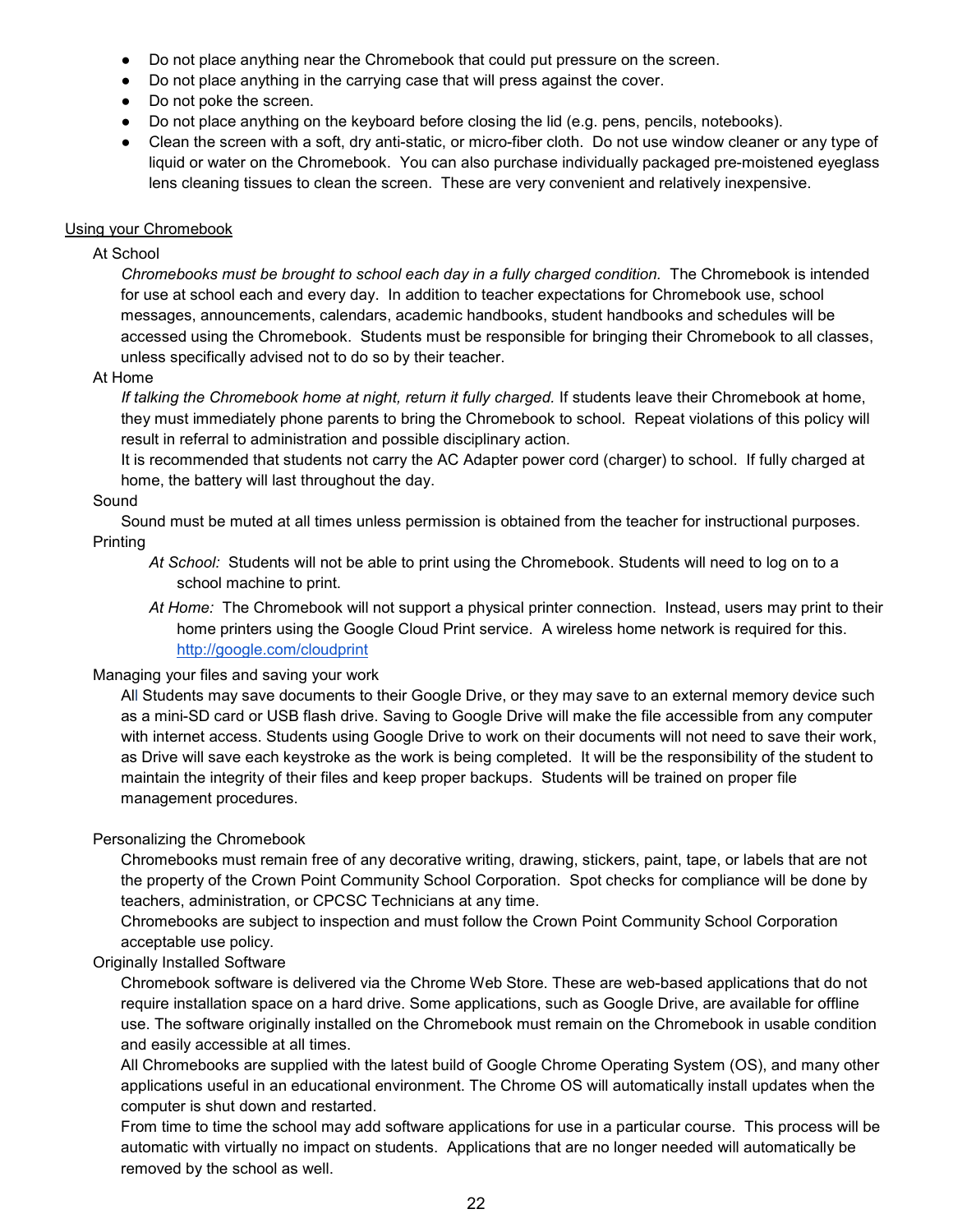## Virus Protection

Virus protection is unnecessary on the Chromebook due to the unique nature of its design.

## Additional Software

Students are unable to install additional software on their Chromebook other than what has been approved by Crown Point Community School Corporation.

## Inspection

Students may be selected at random to provide their Chromebook for inspection. The purpose for inspection will be to check for proper care and maintenance as well as inappropriate material being carried into the school.

# Procedure for Restoring the Chrome OS

If technical difficulties occur, technical support staff will use the "5-minute" rule. If the problem cannot be fixed in 5 minutes, the Chromebook will be restored to factory defaults. In a One-to-One environment it is impossible for support staff to maintain a working environment for all if too much time is spent fixing every glitch that may arise. Restoring the Chrome OS will restore the device to the state in which the user originally received it. All student created files stored on an external mini-SD card, USB flash drive, or Google Drive will be intact after the operating system is restored. All files saved on the Chromebook that have been synced to Google Drive will be intact. However, all other data (music, photos, documents) *stored on internal memory that has NOT been synced* will not be restored.

### Protecting and storing your Chromebook

Chromebook Identification

- Chromebooks will be labeled in the manner specified by the school.
- Chromebooks can be identified in the following ways:
	- o Record of serial number and CPCSC asset tag
	- o Individual's Google Account username

## *Under no circumstances are students to modify, remove, or destroy identification labels.*

### Storing Your Chromebook

When students are not monitoring their Chromebook, they should be stored in their lockers *with the lock securely fastened.* Nothing should be placed on top of the Chromebook, when stored in the locker. Students need to take their Chromebook home with them every night. The Chromebook is not to be stored in their lockers or anywhere else at school outside of school hours. The Chromebook should be charged fully each night at the student's home. Chromebooks should *never* be stored in a vehicle.

### Storing Chromebooks at Extracurricular Events

Students are responsible for securely storing their Chromebook during extra-curricular events.

Chromebooks Left in Unsupervised / Unsecured Areas

Under no circumstance should a Chromebook be stored in unsupervised areas. Unsupervised areas include the school grounds and campus, the cafeteria, unlocked classrooms, library, locker rooms, dressing rooms, hallways, bathrooms, extra-curricular bus, in a car, or any other entity that is not securely locked or in which there is not supervision.

Unsupervised Chromebooks will be confiscated by staff and taken to the office. Disciplinary action will be taken for leaving a Chromebook in an unsupervised location.

### Repairing or replacing your Chromebook:

Chromebooks Undergoing Repair

Students and parents will be charged for Chromebook damage that is a result of misuse or abusive handling. Parents will be billed for parts and labor.

Loaner Chromebooks may be issued to students when they leave their Chromebook for repair at the Media Center.

If repair is needed due to malicious damage, the school may refuse to provide a loaner Chromebook. Repaired Chromebooks will end up with the original factory image as first received. It is important that students keep their school data synced to cloud drives so documents and class projects will not be lost. Personal information that cannot be replaced should be kept at home on an external storage device.

Loss or Theft of a Chromebook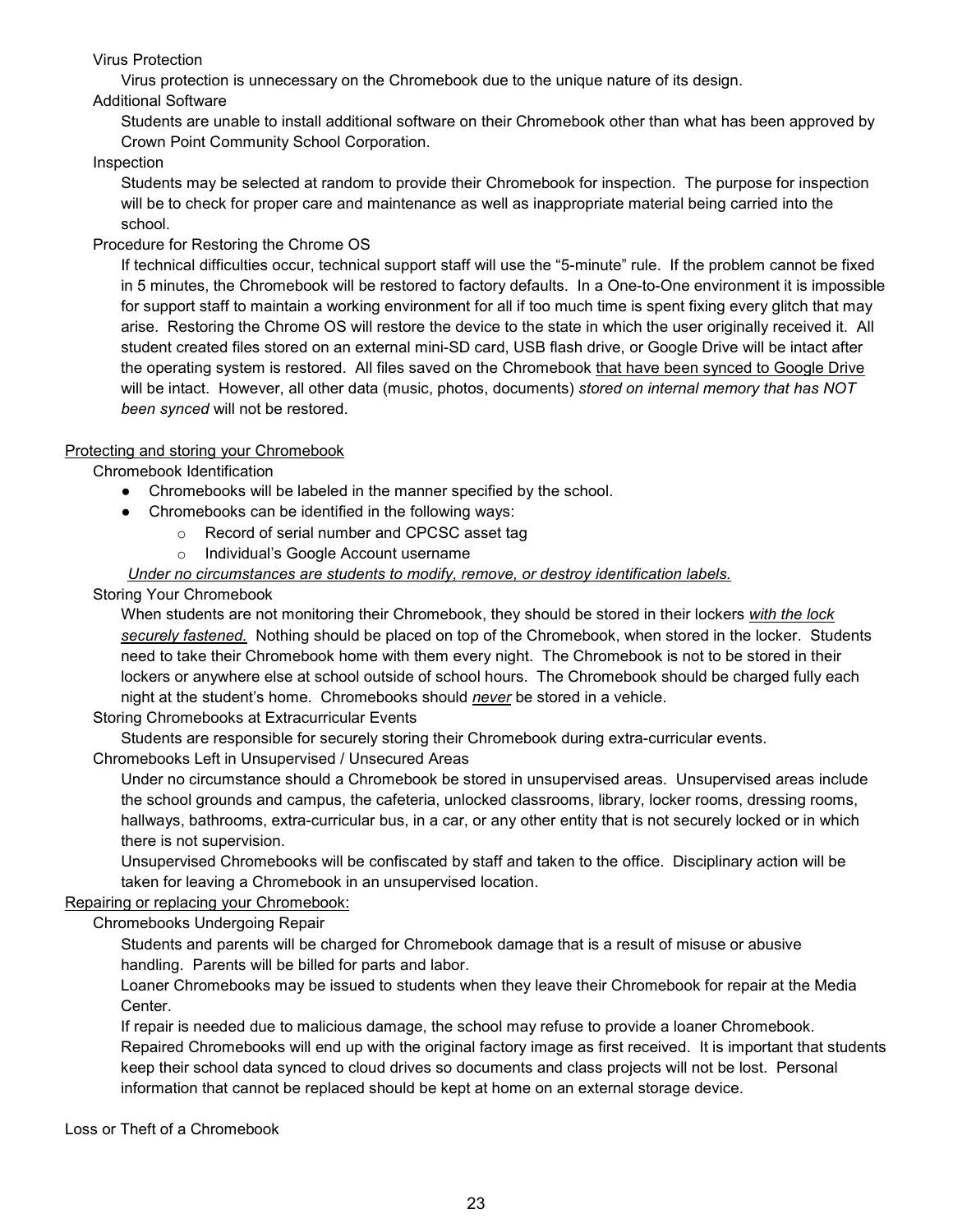The Crown Point Community School Corporation will require a police report be submitted in cases of

theft. Fraudulent reporting of theft will be turned over to the police for prosecution. A student making a false report will also be subject to disciplinary action as outlined by the school discipline code.

The Crown Point Community School Corporation will assess the Chromebook damage and repair or replace the device if the damage is determined to be accidental and within the protection guidelines.

**Parents/Students will be charged for full replacement cost of a device that has been lost or damaged due to intentional misuse or abuse.**

# <span id="page-23-0"></span>Student Pledge

- I will take good care of my Chromebook and know that I will be issued the same Chromebook each year.
- I will never leave my Chromebook unattended in an unsecured or unsupervised location.
- I will never loan out my Chromebook to other individuals.
- I will know where my Chromebook is at all times.
- I will charge my Chromebook's battery to full capacity every night I have it at home.
- I will keep food and beverages away from my Chromebook since they may cause damage to the device.
- I will not disassemble any part of my Chromebook or attempt any repairs.
- I will protect my Chromebook by always carrying it in a secure manner to avoid damage.
- I will use my Chromebook in ways that are appropriate for education.
- I will not place decorations (stickers, markers, writing, etc.) on the Chromebook.
- I understand that the Chromebook I am issued is subject to inspection at any time without notice and remains the property of Crown Point Community School Corporation.
- I will follow the policies outlined in the Chromebook Handbook and the CPCSC Acceptable Use Policy while at school as well as outside the school day.
- I will file a police report in case of theft or damage from vandalism.
- I will be responsible for all damage or loss caused by neglect or abuse.
- I agree to pay the full replacement cost of my Chromebook, power cord and charger in the event that any of these items are lost or intentionally damaged.
- I agree to return the Chromebook, power cord/charger in good working condition at the end of each school year.

# <span id="page-23-1"></span>Crown Point Community School Corporation Rules for Computer Use

Violations of these rules subject students to disciplinary action including suspension and/or expulsion as provided in Section 4 – Student Behavior, and/or restitution, loss of computer privileges, or removal from a class. Where conduct which violates these rules may constitute a crime under state and federal law, referral to law enforcement will be made.

- Students will not use the computer for illegal activities
- Students will not tamper with, harm, or destroy computer hardware.
- Students will not tamper with, harm, or destroy computer software.
- Students will not access or send obscene, profane, violent or pornographic materials.
- Student will not abuse or harass another user through electronic means.
- Students will not access any unauthorized area of the computer network.
- Students will not alter any system software or another's personal work, locally or remotely.
- Students will not download, copy, or install software.
- Students will not download, copy, save, or use any file that is obscene, profane, violent, or pornographic.
- Students will not download, copy, or install illegal software.
- Students will not tamper with, degrade, disrupt, or destroy computer data and information at any computer terminal.

Students who violate the following rules are subject to discipline including after school detentions and restricted internet use. Students who continually violate these rules are subject to suspension and/or expulsion, as provided in Section 4- Student Behavior.

- Students will not access the internet during class time except when directed by a faculty member.
- Students will not access personal email accounts during class time except when directed by a faculty member.
- Students will not lend their network or email passwords or privileges to others.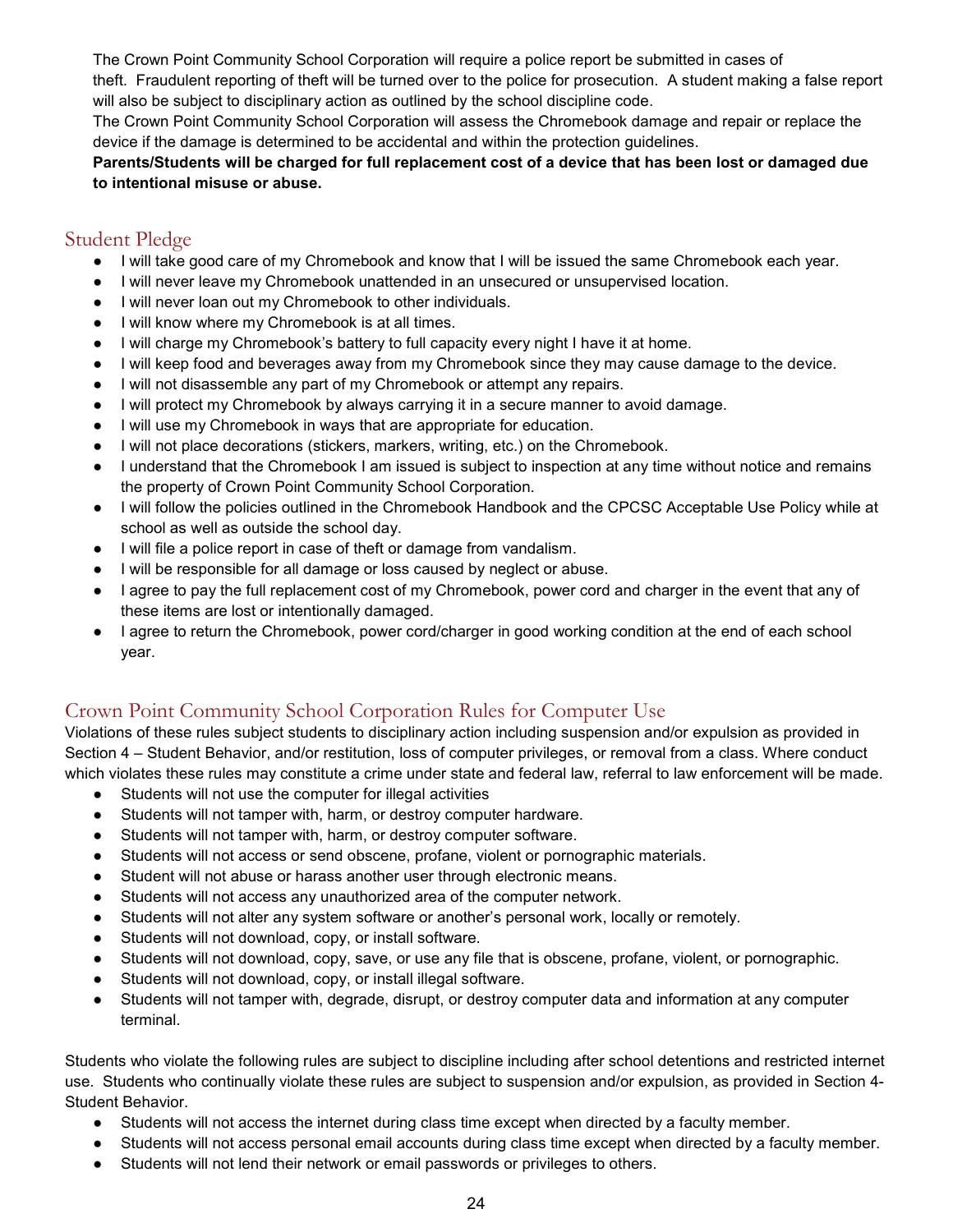● System administrators, teachers, or media specialists reserve the right to monitor and inspect all activity on the network system, storage devices, CD's, files, and emails.

# <span id="page-24-0"></span>Vandalism

Vandalism is defined as any malicious or reckless attempt to harm or destroy data of another member of the school computer network, the school computer network itself, and /or school equipment or software. Deliberate attempts to degrade or disrupt system performance of the computer network or workstation or any computer system or network on the Internet by spreading computer viruses is considered criminal activity under state and federal law and appropriate referrals to law enforcement will be made.

# <span id="page-24-1"></span>Harassment / Profanity

Do not abuse or harass another user through electronic means. Profanity or obscenity is not permitted at any time. Avoid offensive or inflammatory speech. Be courteous and polite.

# <span id="page-24-2"></span>Internet Acceptable Use Policy (AUP)

Technology has fundamentally altered the ways in which information is accessed, communicated, and transferred in society. As a result, educators are continually adapting their means and methods of instruction, and the way they approach student learning, to incorporate the vast, diverse, and unique resources available through the Internet. The School Board provides Education Technology so that students can acquire the skills and knowledge to learn effectively and live productively in a digital world. The School Board provides students with access to the Internet for educational purposes only and utilizes online educational services to enhance the instruction delivered to its students. The Corporation's Internet system does not serve as a public access service or a public forum, and the School Board imposes reasonable restrictions on its use consistent with its limited educational purpose.

This policy and its related administrative guidelines and the Student Code of Conduct govern students' use of the Corporation's personal communication devices (that is, according to Board Policy **[5136](http://www.neola.com/crownpoint-in/search/policies/po5136.htm)**, computers, laptops, tablets, e-readers, cellular/mobile telephones, smartphones, and any other web-enabled device), network, and Internet connection and online educational services ("Education Technology" or "Ed-Tech").

This policy and its related administrative guidelines and the Student Code of Conduct also govern students' use of their personal communication devices (that is, according to Board Policy **[5136](http://www.neola.com/crownpoint-in/search/policies/po5136.htm)**, computers, laptops, tablets, e-readers, cellular/mobile telephones, smartphones, and any other web-enabled device), when connected to the Corporation's network, the Corporation's Internet connection, and online educational services ("Education Technology" or "Ed-Tech").

The due process rights of all users will be respected in the event there is a suspicion of inappropriate use of the Education Technology. Users have no right or expectation to privacy when using Ed-Tech (including, but not limited to, privacy in the content of their personal files, e-mails, and records of their online activity while on the network and Internet).

First, and foremost, the Corporation may not be able to technologically limit access to services through its Education Technology, to only those services and resources that have been authorized for the purpose of instruction, study and research related to the curriculum. Unlike in the past when educators and community members had the opportunity to review and screen materials to assess their appropriateness for supporting and enriching the curriculum according to adopted guidelines and reasonable selection criteria (taking into account the varied instructional needs, learning styles, abilities, and developmental levels of the students who would be exposed to them), access to the Internet, because it serves as a gateway to any publicly available file server in the world, opens classrooms and students to electronic information resources that may not have been screened by educators for use by students of various ages.

Pursuant to Federal law, the Board has implemented technology protection measures, which protect against (e.g., filter or block) access to visual displays/depictions/materials that are obscene, constitute child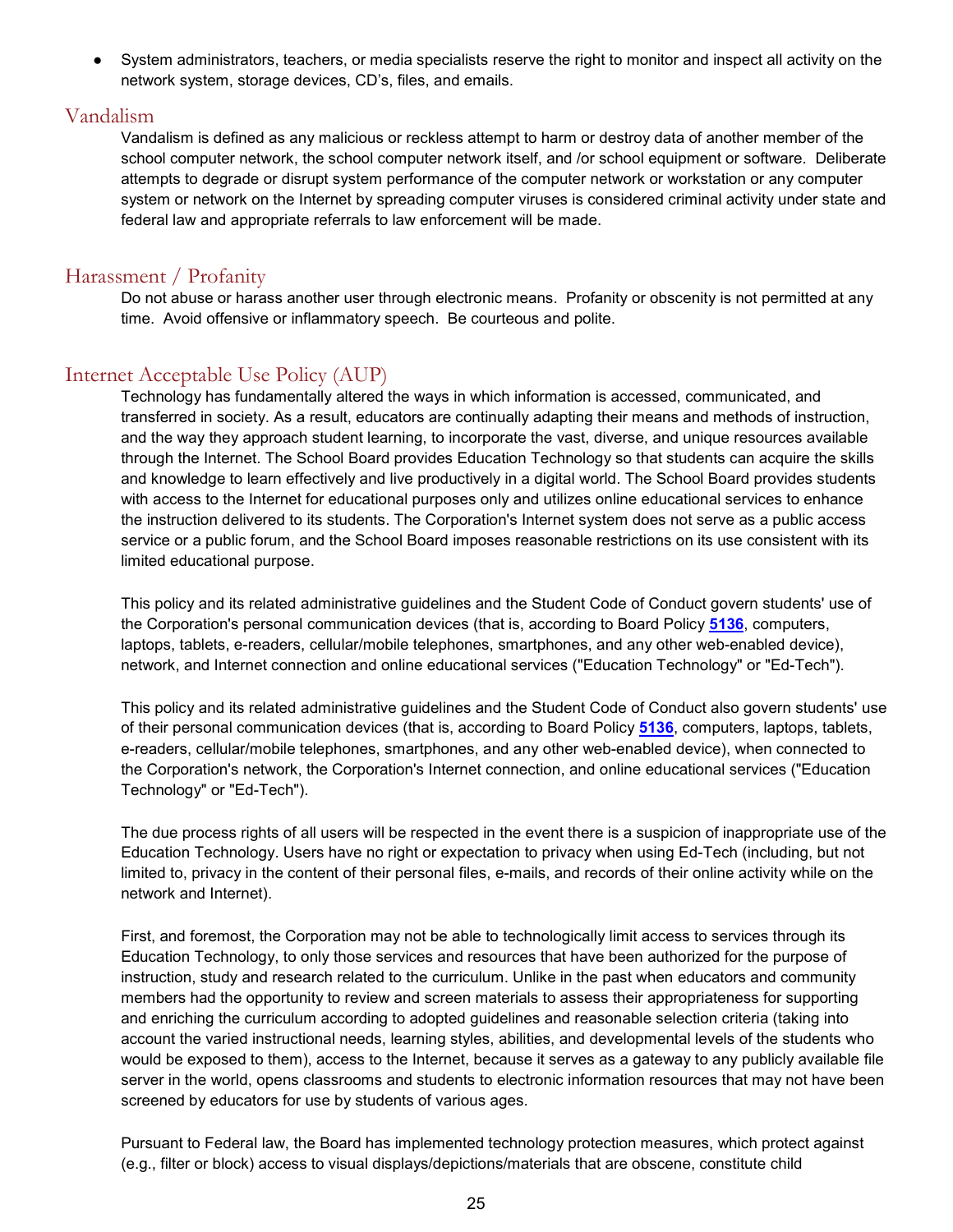pornography, and/or are harmful to minors, as defined by the Children's Internet Protection Act. At the discretion of the Board or the Superintendent, the technology protection measures may be configured to protect against access to other material considered inappropriate for students to access. The Board also utilizes software and/or hardware to monitor online activity of students to restrict access to child pornography and other material that is obscene, objectionable, inappropriate and/or harmful to minors. The technology protection measures may not be disabled at any time that students may be using the Education Technology, if such disabling will cease to protect against access to materials that are prohibited under the Children's Internet Protection Act. Any student who attempts to disable the technology protection measures will be subject to discipline.

The Superintendent or Technology Manager may temporarily or permanently unblock access to websites or online education services containing appropriate material, if access to such sites has been inappropriately blocked by the technology protection measures. The determination of whether material is appropriate or inappropriate shall be based on the content of the material and the intended use of the material, not on the protection actions of the technology protection measures.

Parents/Guardians are advised that a determined user may be able to gain access to services and/or resources on the Internet that the Board has not authorized for educational purposes. In fact, it is impossible to guarantee students will not gain access through the Internet to information and communications that they and/or their parents may find inappropriate, offensive, objectionable or controversial. Parents of minors are responsible for setting and conveying the standards that their children should follow when using the Internet.

Pursuant to Federal law, students shall receive education about the following:

- $\circ$  safety and security while using e-mail, chat rooms, social media, and other forms of direct electronic communications
- $\circ$  the dangers inherent with the online disclosure of personally identifiable information
- $\circ$  the consequences of unauthorized access (e.g., "hacking", "harvesting", "digital piracy", etc.), cyberbullying, and other unlawful or inappropriate activities by students online
- $\circ$  unauthorized disclosure, use, and dissemination of personal information regarding minors

Staff members shall provide instruction for their students regarding the appropriate use of technology and online safety and security as specified above. Furthermore, staff members will monitor the online activities of students while at school.

Monitoring may include, but is not necessarily limited to, visual observations of online activities during class sessions; or use of specific monitoring tools to review browser history and network, server, and computer logs.

Building principals are responsible for providing training so that Ed-Tech users under their supervision are knowledgeable about this policy and its accompanying guidelines. The Board expects that staff members will provide guidance and instruction to students in the appropriate use of Education Technology. Such training shall include, but not be limited to, education concerning appropriate online behavior, including interacting with other individuals on social networking websites and in chat rooms and cyberbullying awareness and response. All Ed-Tech users (and their parents if they are minors) are required to sign a written agreement to abide by the terms and conditions of this policy and its accompanying guidelines.

Students will be assigned a school email account that they are required to utilize for all school-related electronic communications, including those to staff members and individuals and/or organizations outside the Corporation with whom they are communicating for school-related projects and assignments. Further, as directed and authorized by their teachers, they shall use their school-assigned email account when signing up/registering for access to various online educational services, including mobile applications/apps that will be utilized by the student for educational purposes.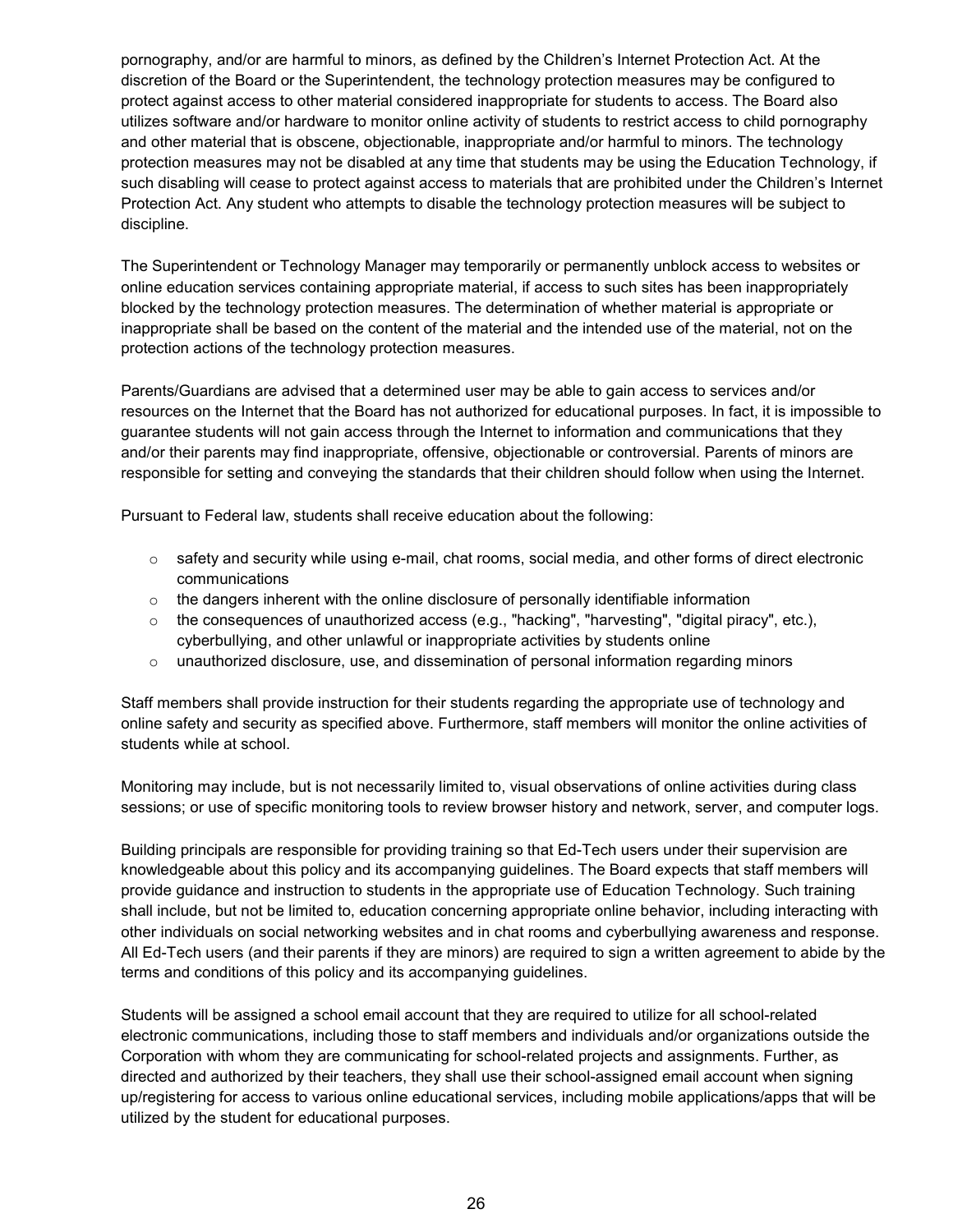Students and staff members are responsible for good behavior on the Corporation's computers/network and Educational Technology just as they are in classrooms, school hallways, and other school premises and school sponsored events. Communications on Education Technology are often public in nature. General school rules for behavior and communication apply. The Corporation does not sanction any use of Education Technology that is not authorized by or conducted strictly in compliance with this policy and its accompanying guidelines.

Students shall not access social media for personal use from the Corporation's network, but shall be permitted to access social media for educational use in accordance with their teacher's approved plan for such use.

Users who disregard this policy and its accompanying guidelines may have their use privileges suspended or revoked, and disciplinary action taken against them. Users of the Corporation's Education Technology are personally responsible and liable both civilly and criminally, for uses of Education Technology not authorized by this Corporation Policy and its accompanying guidelines.

The School Board designates the Superintendent and Technology Manager as the administrator(s) responsible for initiating, implementing, and enforcing this Policy and its accompanying guidelines as they apply to students' use of the Corporation's Education Technology.

P.L. 106-554 (2000), Children's Internet Protection Act of 2000 47 U.S.C. 254(h), (1), Communications Act of 1934, as amended (2003) 18 U.S.C. 146018 U.S.C. 2246 18 U.S.C. 2256 20 U.S.C. 6801 et seq., Part F, Elementary and Secondary Education Act of 1965, as amended (2003) 20 U.S.C. 6777, 9134 (2003) 47 CFR 54.500 - 54.523

# <span id="page-26-0"></span>Access to Corporation Technology Resources from Personal Communication Devices

The Board permits employees, students, Board members, guests, as well as contractors, vendors, agents, to use their personal communication devices ("PCDs") to wirelessly access the Corporation's technology resources (guest or business networks, servers, projectors, printers, etc.) while they are on-site at any Corporation facility. Access to the business/guest network shall require authentication.

For purposes of this policy, "personal communication device" includes computers, tablets (e.g., iPads and similar devices), electronic readers ("e-readers"; e.g., Kindles and similar devices), cell phone (e.g., mobile/cellular telephones, smartphones (e.g., BlackBerry, iPhone, etc.), and/or other web-enabled devices of any type.

Technology Manager is charged with developing [or, is directed to develop] the necessary standards for connecting PCDs to the Corporation's technology resources. The standards shall be available upon request.

The standards shall be designed and enforced to minimize the Board's exposure to damages, including, but not limited to, the loss of sensitive Corporation data, illegal access to confidential data, damage to the Corporation's intellectual property, damage to the Corporation's public image, and damage to the Corporation's critical internal systems, from unauthorized use.

The use of PCDs must be consistent with the established standards for appropriate use as defined in Policy 7540.03 and AG 7540.03 – Student Network and Internet Acceptable Use and Safety, Policy 7540.04 and AG 7540.04 – Staff Network and Internet Acceptable Use and Safety, Policy **[5136](http://www.neola.com/crownpoint-in/search/policies/po5136.htm)** and AG **[5136](http://www.neola.com/crownpoint-in/search/ag/ag5136.htm)** - Personal Communication Devices, Policy 7530.02 - Staff Use of Communication Devices. When an individual connects to and uses the Corporation's technology resources, s/he must agree to abide by all applicable policies, administrative guidelines and laws (e.g., the user will be presented with a "splash screen" that will set forth the terms and conditions under which s/he will be able to access the Corporation's technology resource(s); the user will need to accept the stated terms and conditions before being provided with access to the specified technology resource(s)).

In order to comply with the Children's Internet Protection Act ("CIPA"), the Board has implemented technology protection measures that protect against (e.g., filter or block") access to visual displays/depictions/materials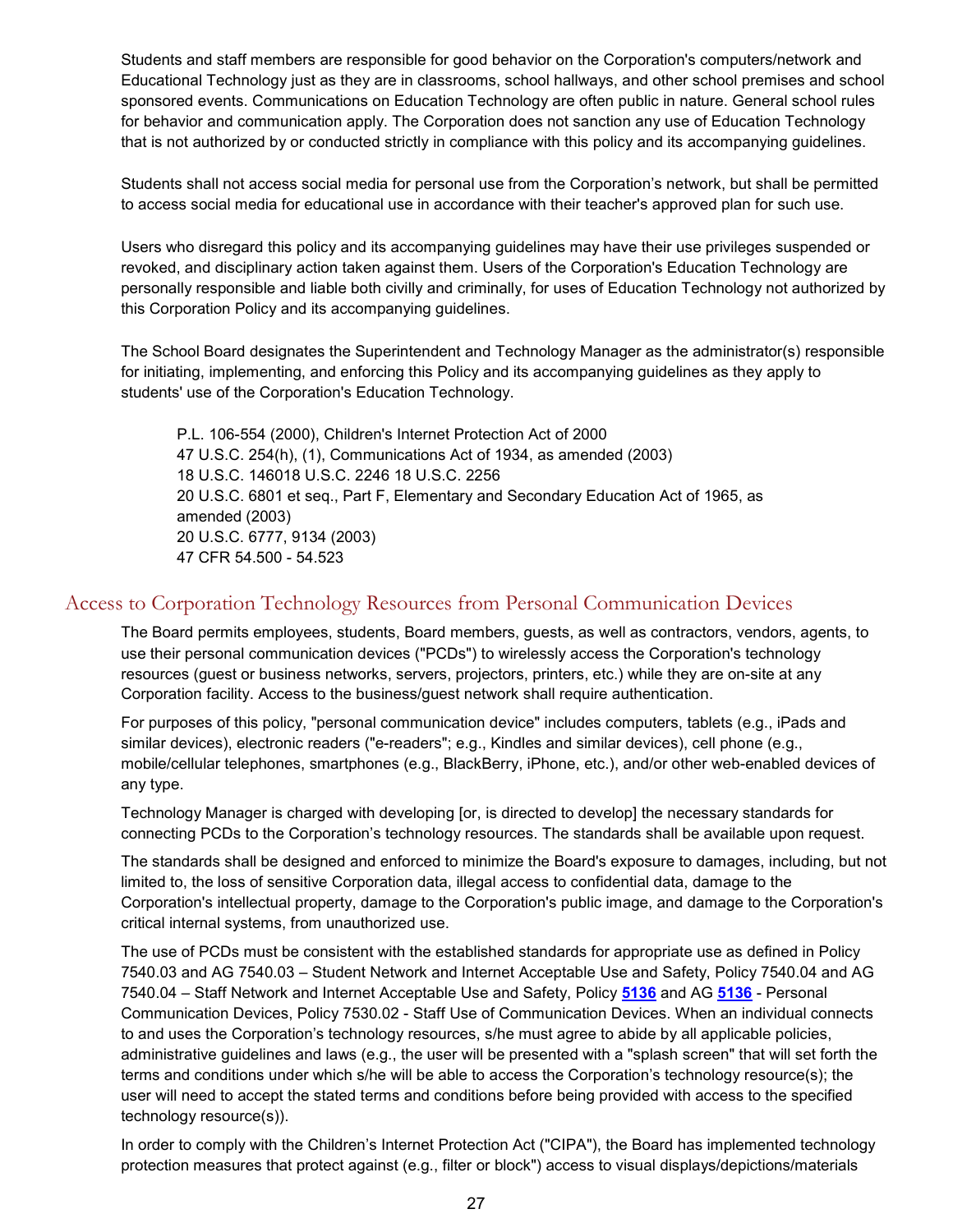that are obscene, constitute child pornography, and/or are harmful to minors. The Board also utilizes software and/or hardware to monitor online activity to restrict access to child pornography and other material that is obscene, objectionable, inappropriate and/or harmful to minors.

Any user who violates the established standards and/or the Board's Acceptable Use policy, or who accesses the Corporation's technology resources without authorization may be prospectively denied access to the Corporation's technology resources. If the violation is committed by a contractor, vendor or agent of the Corporation, the contract may be subject to cancellation. Further disciplinary action may be taken if the violation is committed by a student or employee.

The owner of a PCD bears all responsibility and assumes all risk of theft, loss, or damage to, or misuse or unauthorized use of the device while it is on Board property. This provision applies to everyone, regardless of their affiliation or connection to the Corporation. The Connection of the Corporation connection of the Corporation.

### **© Neola 2012**

# <span id="page-27-0"></span>Section 7 – Other Policies

## <span id="page-27-1"></span>Anti-Harassment

It is the policy of Crown Point Community School Corporation to maintain learning environment that is free from unlawful harassment. Such conduct includes unwelcome physical, verbal or nonverbal conduct which has the purpose of effect of interfering with you educational performance, of creating an intimidating, hostile or offensive learning environment, or of interfering with your ability to participate in or benefit from a class or educational program or activity and is based on your sex, race or color (for example, racial slurs, nicknames implying stereotypes, epithets or negative references relative to racial customs), national origin (for example, negative comments regarding customs, manner of speaking, language, surnames or ethnic slurs), religion (for instance, negative comments about religious traditions, clothing, surnames or religious slurs), disability (for instance, negative comments about speech pattern, movement, physical impairments or appearances) or any other unlawful basis. This applies to all programs and activities occurring on school property or at another location if the conduct occurs during a school-sponsored activity.

**Reporting**. If you believe you have experienced harassing conduct of this nature, and you have observed another student experience such conduct, you are encouraged to promptly report incidents of harassing conduct to your principal or to any teacher, guidance counselor, dean, assistant principal, activity sponsor, or coach, with whom you are comfortable. Making such a report in good faith will not affect your grades, class assignment, or status and will be investigated in a confidential manner, consistent with the School Corporation's legal obligations.

**Consequences**. A student committing such conduct is subject to discipline consistent with school policy. A student retaliating against a student who has made a good faith report of such conduct or against a student who participated in the investigation of such conduct is subject to disciplinary action consistent with school policy. A student who knowingly makes a false report of such conduct in an attempt to demean, harass, or embarrass that individual shall be subject to disciplinary action consistent with school policy.

# <span id="page-27-2"></span>Sexual Harassment

It is the policy of Crown Point Community School Corporation to maintain learning environment that is free from sexual harassment. This applies to all programs and activities occurring on school property or at another location if the conduct occurs during a school-sponsored activity.

Sexual Harassment:

For the purpose of this policy, unwelcome sexual advances, requests for sexual favors, and other verbal or physical conduct of a sexual nature constitute sexual harassment if:

Submission to the conduct is made either an explicit or implicit condition of the student's status in class, an educational program or activity.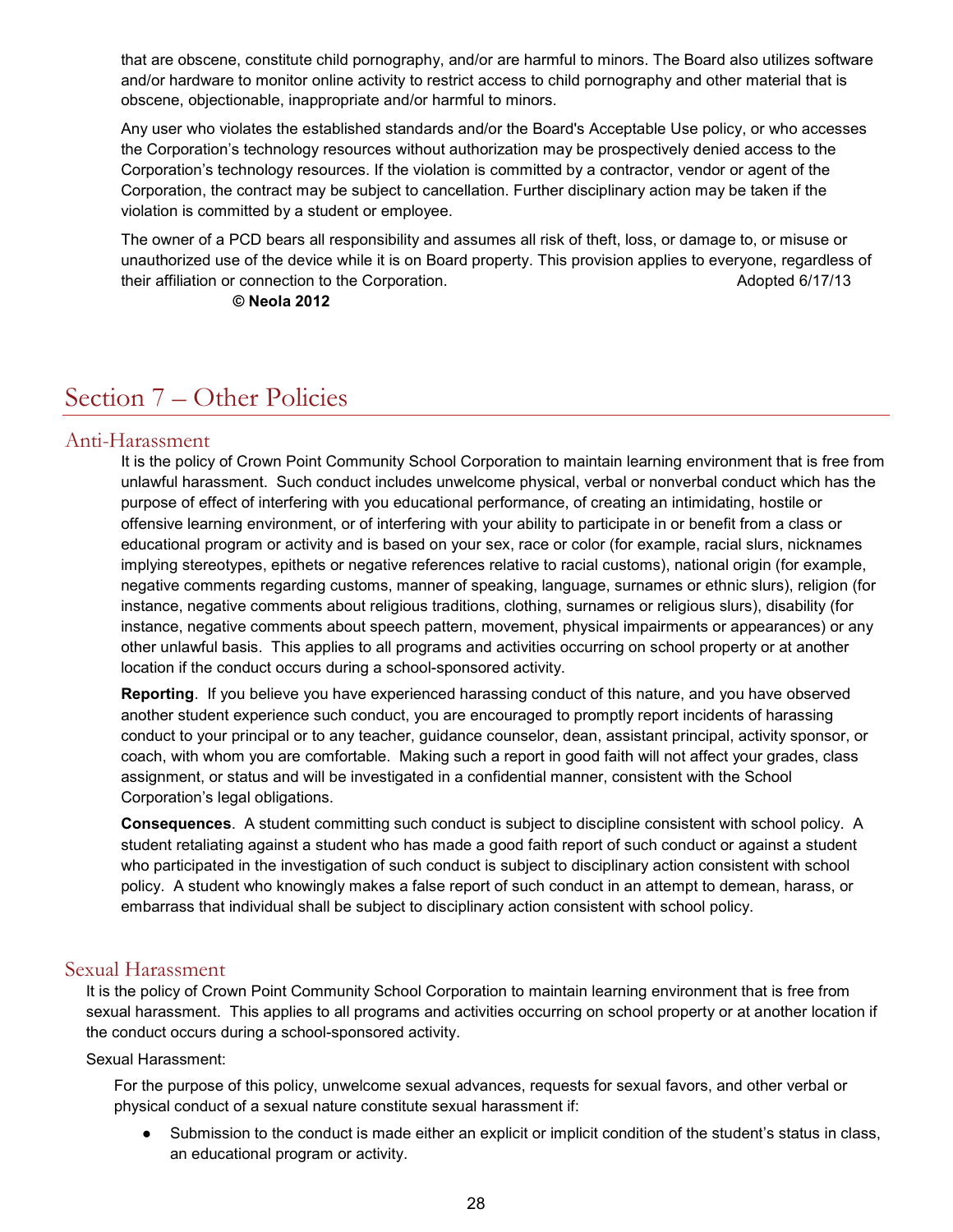- Submission to or rejection of the conduct by the student is used as a basis for educational decisions affecting the student; or
- The conduct has the purpose or effect of substantially interfering with the student's educational performance, creating an intimidating, hostile, or offensive learning environment, or of interfering with the student's ability to participate or benefit from a class or an educational program or activity.

Sexual harassment can take different forms depending on who is doing the harassing and the nature of the conduct. It may involve a school employee, another student or a volunteer to the school. Both male and female students can be victims of sexual harassment and the harasser and the victim can be of the same sex. It can occur in any school program or activity and take place on school grounds, on a school bus or, in certain circumstances, off school grounds. The conduct can be verbal – including in person, in writing, by phone, or through email, texts and other forms of electronic communications, nonverbal, or physical. Examples of conduct that may constitute sexual harassment include, but are not limited to:

- Unwelcome sexual propositions, invitations, solicitations, and flirtations.
- Physical assault.
- Threats or insinuations that a student's academic grade, promotion, classroom work or assignments, academic status, participation in athletics or extra-curricular programs or events, or other conditions of education may be adversely affected by not submitting to sexual advances.
- Unwelcome verbal expressions of a sexual nature, including graphic sexual commentaries about a student's body, dress, appearance, or sexual activities; the unwelcome use of sexually degrading language, jokes or innuendoes; unwelcome suggestive or insulting sounds or whistles; obscene telephone calls, texts or other electronic forms of communication.
- Sexually suggestive objects, pictures, videotapes, audio recordings or literature, placed in the educational environment, which may embarrass or offend students.
- Unwelcome and inappropriate touching, patting, or pinching; obscene gestures.
- A pattern of conduct, which can be subtle in nature, that has sexual overtones and is intended to create or has the effect of creating discomfort and/or humiliation to the student.
- Remarks speculating about the student's sexual activities or sexual history, or remarks about one's own sexual activities or sexual history.

Inappropriate boundary invasions by a school employee or volunteer into a student's personal space and personal life.

### Reporting:

If you believe you have been subjected to or have experienced this sort of conduct or if you have observed another student experience this sort of conduct, you are encouraged to report it immediately to your principal or to any teacher, guidance counselor, dean, assistant principal, activity sponsor, or coach, with whom you are comfortable. Making such a report in good faith will not affect your grades, class assignment, or status and will be investigated in a confidential manner, consistent with the School Corporation's legal obligations.

### Consequences:

A student committing such conduct is subject to discipline consistent with school policy. A student retaliating against a student who has made a good faith report of such conduct or against a student who participated in the investigation of such conduct is subject to disciplinary action consistent with school policy. A student who knowingly makes a false report of such conduct in an attempt to demean, harass, or embarrass that individual shall be subject to disciplinary action consistent with school policy. For additional information, refer to Board Policy 5517.

# <span id="page-28-0"></span>Disabilities and Section 504

Pursuant to Section 504 of the Rehabilitation Act of 1973 ("Section 504"), the Americans with Disabilities Act of 1990, as amended ("ADA"), and the implementing regulations (collectively "Section 504/ADA"), no otherwise qualified individual with a disability shall, solely by reason of his/her disability, be excluded from participation in, be denied the benefits of, or be subjected to discrimination under any program or activity receiving Federal financial assistance. The School Board does not discriminate in admission or access to, or participation in, or treatment in, its programs or activities. As such, the Board's policies and practices will not discriminate against students with disabilities, and will make accessible to qualified individuals with disabilities its facilities, programs,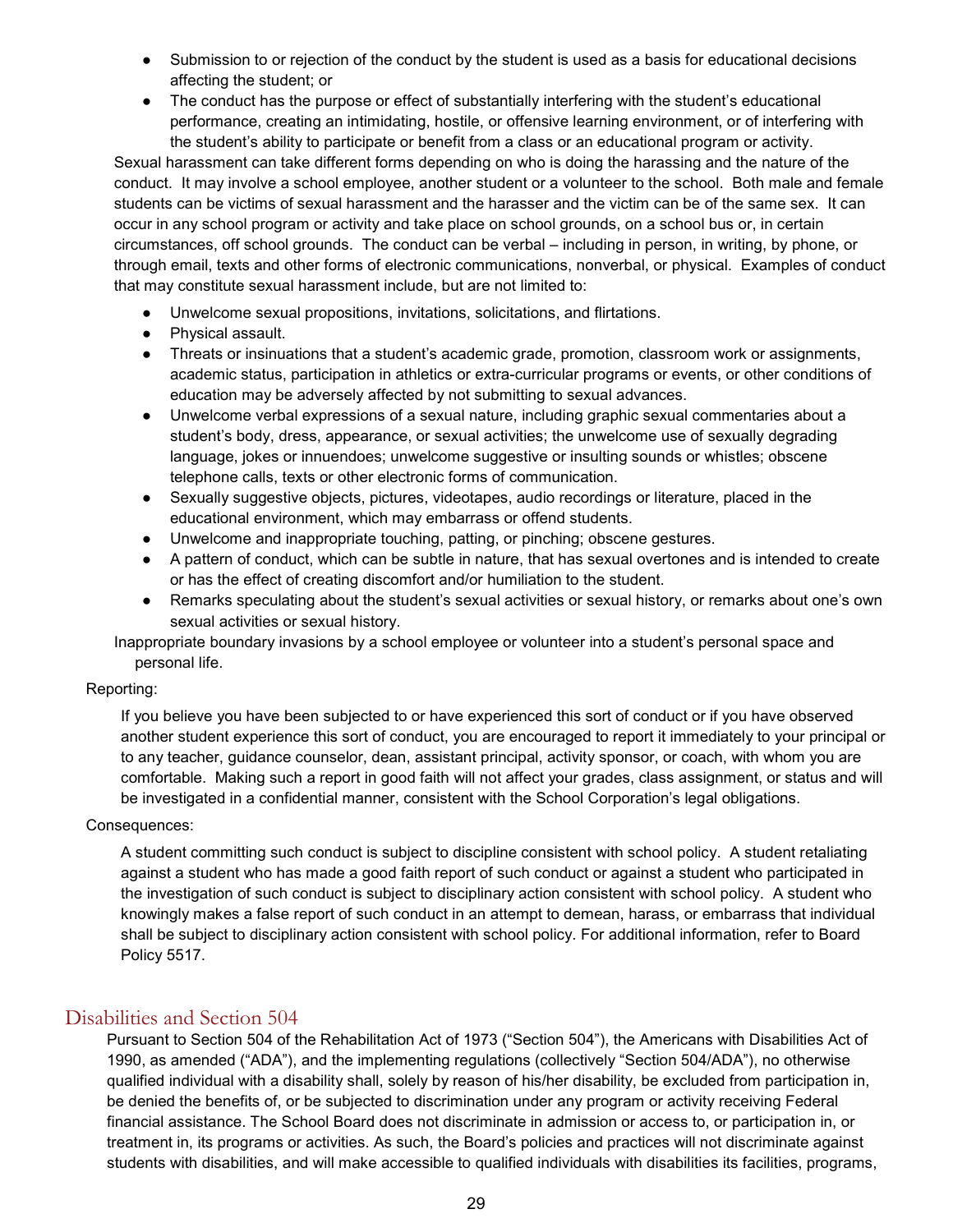and activities. No discrimination will be knowingly permitted against any individual with a disability on the sole basis of that disability in any of the programs, activities, policies, and/or practices in the Corporation.

The following person is designated as the Corporation Section 504 Compliance Officer/ADA Coordinator who is responsible for coordinating the School Corporation's efforts to comply with and fulfill its responsibilities under Section 504 and Title II of the ADA, including overseeing investigation of complaints of discrimination based on disability. A copy of Section 504 and the ADA, including copies of their implementing regulations, may be obtained from:

> Director of Personnel 200 E. North Street Crown Point, IN 46307 219-663-3371 [cpsweb@cps.k12.in.us](mailto:cpsweb@cps.k12.in.us)

# <span id="page-29-0"></span>Criminal Gangs and Criminal Gang Activity

## Policy Statement:

The School Corporation adopts this policy pursuant to State law in order to address the detrimental effects of criminal gangs and criminal gang activity on its students, demonstrate its commitment to preventing and reducing criminal gang membership and eliminating criminal gang activity, educate Corporation students, employees and parents about criminal gangs and criminal gang activity, and comply with State and Federal laws and regulations.

The Corporation prohibits criminal gang activity and similar destructive or illegal group behavior on Corporation property, on buses owned by the Corporation or used to transport Corporation students, and at schoolsponsored functions. The Corporation prohibits reprisal or retaliation against individuals who report criminal gang activity and similar destructive or illegal group behavior or who are victims, witnesses, bystanders, or others with reliable information about an act of criminal gang activity and similar destructive or illegal group behavior.

### Definitions:

The following definitions apply to this policy:

- Criminal Gang means a group with at least three (3) members that specifically either promotes, sponsors, or assists in; or participates in; or requires as a condition of membership or continued membership; the commission of a felony or an act that would be a felony if committed by an adult or the offense of battery.
- Gang Activity means a student who knowingly or intentionally actively participates in a criminal gang, or a student who knowingly or intentionally solicits, recruits, entices, or intimidates another individual to join a gang.

### Procedures for reporting and investigating suspected criminal gang activity:

All Corporation employees shall report any incidence of suspected criminal gang activity to the principal or the school safety specialist. As well, students and parents, who choose to do so, may report an incident of criminal gang activity to the principal. The principal and/or the school safety specialist may take appropriate action to maintain a safe and secure school environment, including providing appropriate intervention services.

A Corporation employee who in good faith reports an incident of suspected criminal gang activity in compliance with the procedures of this policy is immune from a cause of action for damages arising from any failure to remedy the reported incident.

Each school principal or designee shall conduct a thorough and complete investigation of each report of suspected criminal gang activity and each report of reprisal or retaliation. The principal or designee shall initiate the investigation promptly but no later than 2 instructional day(s) of the report of the alleged incident. The principal may appoint additional staff and the principal or designee may request the assistance of law enforcement to assist in the investigation for the safety of the administration, Corporation staff, or students. The investigation shall be completed and written findings prepared by the principal or designee as soon as possible but no later than 5 instructional days from the date of the report of the alleged incident.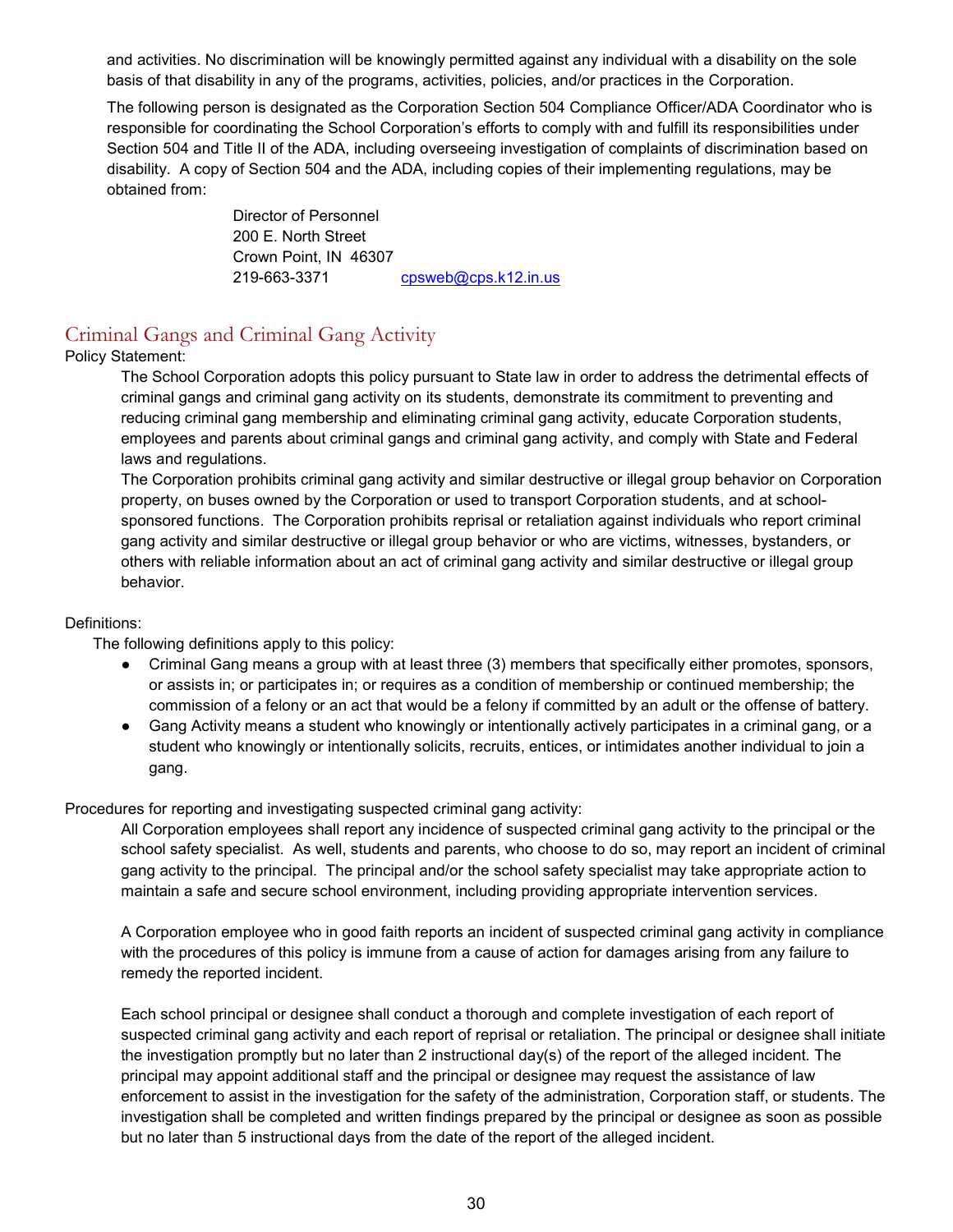The principal or designee shall submit the report to the superintendent within 10 instructional days of completing the investigation. The superintendent shall report the results of each investigation to the Board on a regular basis during its scheduled board meetings.

The Board recognizes that some acts of criminal gang activity may be isolated incidents requiring that the school officials respond appropriately to the individuals committing the acts while other acts may be so serious or involve individuals outside the school that they require a response by local law enforcement officials.

Appropriate consequences and remedial action will be imposed when students are found to have engaged in criminal gang activity, criminal gang intimidation, or criminal gang recruitment or when they are found to have engaged in retaliatory conduct towards a Corporation employee or student who reported an incident of criminal gang activity, according to the severity of the offense and considering both the developmental age of the student offender and the student's history of inappropriate behavior, per the code of student conduct. Consequences and appropriate remedial action for a student who engages in criminal gang activity may range from positive behavioral interventions up to and including suspension or expulsion. Incidents that result in the expulsion of a student(s) or alternative school placement of a student(s) may be referred to the local law enforcement officials for further investigation. The principal shall proceed in accordance with the code of student conduct, as appropriate, based on the investigation findings. As appropriate, the principal may provide intervention and/or relevant support services. The principal shall inform the parents of all students involved in alleged incidents as provided below, and, as appropriate, may discuss the availability of counseling and other intervention services.

The principal shall provide the parents of the students who are parties to any investigation with information about the investigation, in accordance with Federal and State laws and regulations. This information includes the nature of the investigation, whether the Corporation found evidence of criminal gang activity, and whether consequences were imposed or services provided to address the activity.

### Annual reporting of investigations to the State:

Each school principal or designee shall record the number of investigations of criminal gang activity disposed of internally and the number of cases referred to local law enforcement, disaggregated by race, ethnicity, age, and gender, and report this information to the Superintendent before May 15 each year.

The superintendent shall submit a written report to the Indiana Department of Education, on forms developed by the Department, before June 2 of each year outlining the activities undertaken as part of the Corporation's compliance with IC 20-26-18. This report shall include the number of investigations of criminal gang activity disposed of internally and the number of cases referred to local law enforcement for the entire Corporation in the past year, disaggregated by race, ethnicity, age, and gender.

#### Establishment of education programs

In its efforts to address criminal gang activity, the Board encourages collaboration with stakeholders to provide gang prevention and intervention services and programs, including but not limited to:

- Provide training for staff and teachers on criminal gang prevention and intervention resources on a periodic basis.
- Create collaborative plans between local school administration and community based prevention and intervention providers.
- Coordinate resources and funding opportunities to support gang prevention and intervention activities.
- Consider integrating the Gang Resistance Education and Training (G.R.E.A.T.) Program.

Information about the types of services, including family support services, for a student suspected of participating in criminal gang activity:

Support Service may include one or more of the following:

- Gang awareness education for students, parents, faculty/personnel, law enforcement, and community stakeholders that, at a minimum, shows potential for effectiveness based on research, revised and updated regularly to reflect current trends in gang and gang-like activity.
- Culturally and/or linguistically appropriate services/supports for parents and families.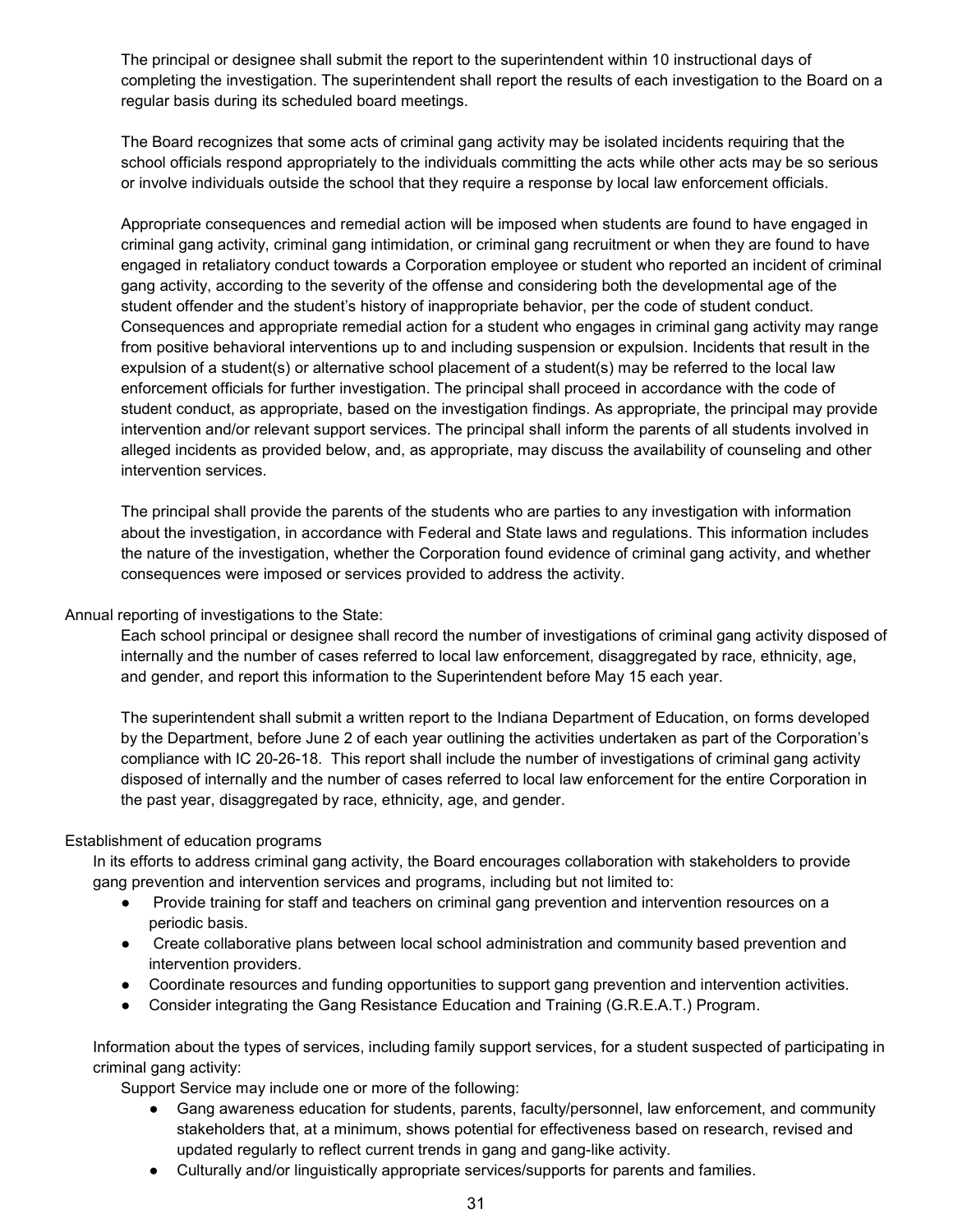- Counseling coupled with mentoring for students and their families.
- Referral to community and faith-based organizations and civic groups.
	- Job training and employment opportunities as both a deterrent to criminal gang involvement and an incentive to leave criminal gang involvement.

Recommendations concerning criminal gang prevention and intervention services and programs for students that maximize community participation and the use of federal funding

The superintendent may seek federal funding to implement criminal gang prevention and intervention services and programs, including the:

- Dissemination of criminal gang awareness information to students and parents. The gang awareness information should be revised and updated regularly to reflect current trends in gang activity
- Training for staff and teachers on criminal gang prevention and intervention resources
- Creation of formal collaboration plans between Corporation administration and community-based prevention and intervention providers to address criminal gang prevention and intervention
- Coordination of resources and funding opportunities to support gang prevention/intervention activities
- Integration of available School Resource Officer Programs
- Incorporation of the Gang Resistance Education and Training (G.R.E.A.T.) Program into the curriculum

### Publication of the policy:

This policy shall be annually disseminated to parents who have children enrolled in a school within the school corporation This may be done through distribution of student handbooks and all other Corporation publications that set forth the comprehensive rules, procedures and standards for schools within the Corporation.

IC 20-18-2-2.8 IC 20-19-3-12 IC 20-26-18-1 *et seq*. IC 20-33-9-10.5 IC 20-33-9-14 IC 35-31.5-2-27.4 IC 35-31.5-2-74 IC 35-31.5-2-264.5 IC 35-45-9-1 IC 35-45-9-3 IC 35-45-9-4 IC 35-45-9-5 **© Neola 2016**

# <span id="page-31-0"></span>Student Records

The Family Educational Rights and Privacy Act (FERPA) affords parents and students over 18 years of age ("eligible students") certain rights with respect to the student's education records. These rights are:

- The right to inspect and review the student's education records within 45 days of the day the School receives a request for access.
- The right to request the amendment of the student's education records that the parent or eligible student believes is inaccurate.

Parents or eligible students may ask the School to amend a record that they believe is inaccurate. They should write the School principal (or appropriate school official), clearly identify the part of the record they want changed, and specify why it is inaccurate. If the School decides not to amend the record as requested by the parent or eligible student, the School will notify the parent or eligible student of the decision and advise them of their right to a hearing regarding the request for amendment. Additional information regarding the hearing procedures will be provided to the parent or eligible student when notified of the right to a hearing.

The right to consent to disclosures of personally identifiable information contained in the student's education records, except to the extent that FERPA authorizes disclosure without consent.

One exception, which permits disclosure without consent, is disclosure to school officials with legitimate educational interests. A school official is a person employed by the School as an administrator, supervisor, instructor, or support staff member (including health or medical staff and law enforcement unit personnel); a person serving on the School Board; a person or company with whom the School has contracted to perform a special task (such as an attorney, auditor, medical consultant, or therapist); or a parent or student serving on an official committee, such as a disciplinary or grievance committee, or assisting another school official in performing his or her tasks.

A school official has a legitimate educational interest if the official needs to review an education record in order to fulfill his or her professional responsibility as further described in Board Policy 8330.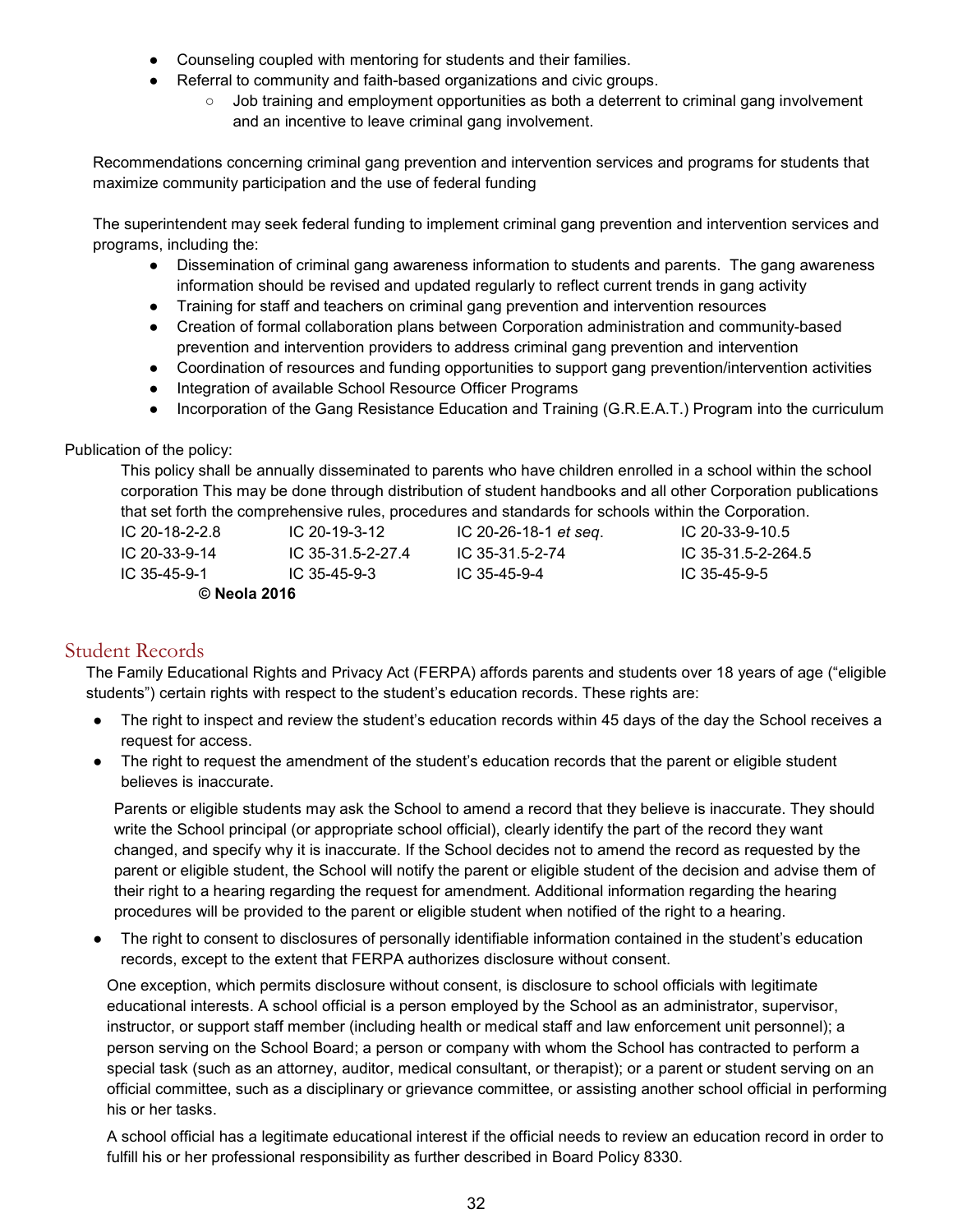Upon request, the School discloses education records without consent to officials of another school district in which a student seeks or intends to enroll.

● The right to file a complaint with the U.S. Department of Education concerning alleged failures by the School Corporation to comply with the requirements of FERPA. The name and address of the Office that administers FERPA are:

> Family Policy Compliance Office U.S. Department of Education 400 Maryland Avenue, SW Washington, DC 20202-4605

# <span id="page-32-0"></span>Use of Medications

The School Board shall not be responsible for the diagnosis and treatment of student illness. The administration of prescribed medication and/or medically-prescribed treatments to a student during school hours will be permitted only when failure to do so would jeopardize the health of the student, the student would not be able to attend school if the medication or treatment were not made available during school hours, or the child has a disability and requires medication to benefit from his/her educational program.

For purposes of this policy, "medication" shall include all medicines, including those prescribed by a physician and any non-prescribed (over-the-counter) drugs, preparations, and/or remedies. "Treatment" refers both to the manner in which a medication is administered and to health-care procedures which require special training, such as catheterization or intravenous or intramuscular injection.

Before any prescribed medication or treatment may be administered to any student during school hours, the Board shall require the written prescription from the child's physician accompanied by the written authorization of the parent (see Form 5330 F1). This document shall be kept on file in the office of the school nurse, and made available to the persons authorized to administer medication or treatment. The prescription must be in its original container, labeled with the student's name and the exact dosage. At no time is the school to administer a dosage other than that authorized by the physician's prescription.

Both must also authorize any self-medication by the student. In addition, the physician's statement authorizing self-medication must include the information set forth in Policy 5330.01 - Self-Administered Medication.

The Board requires the prior written consent of the parent before any non-prescribed medication or treatment may be administered (see Form 5330 F1a and Form 5330 F1b). These documents shall be kept in the office of the school nurse. Except in the case of authorized self-medication, all forms of medication shall be administered by the School Corporation in accordance with the Superintendent's guidelines. No student is allowed to provide or sell any type of over-the-counter medication to another student.

Topical sunscreen products. USDA- approved topical, non-aerosol sunscreen products are exempt from this requirement. While on school property or at a school sponsored event or activity, a student may possess and use a topical, non-aerosol sunscreen product. A school employee may assist a student in applying the sunscreen product with written permission from the student's parent or guardian.

Violations of this rule will be considered violations of Policy 5530 – Drug Prevention and of the Student Code of Conduct/Student Discipline Code.

Students who may require administration of an emergency medication may have such medication stored in the nurse's office and administered in accord with this policy. However, if authorization (Form 5330 F3) for selfmedication has been provided by the parent and physician which complies with the requirements of Policy 5330.01 - Self-Administered Medication, then the student may retain possession of the self-administered medications.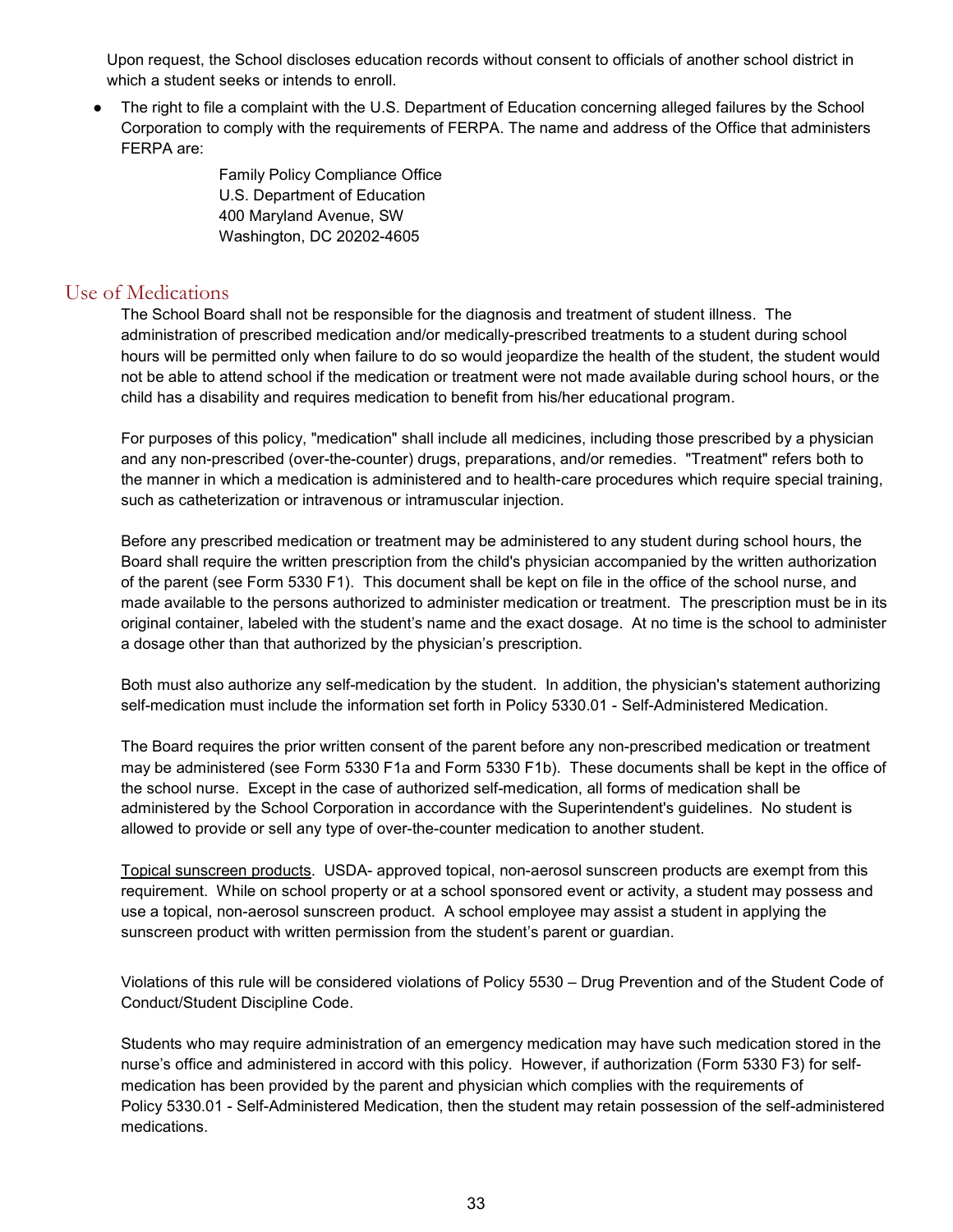The Corporation or a school in the Corporation may fill a prescription for auto-injectable epinephrine and store the auto-injectable epinephrine in a school in the Corporation if a health care provider who is licensed in Indiana and whose scope of practice includes the prescribing of medication writes the prescription for autoinjectable epinephrine for the school or Corporation. The school shall store the auto-injectable epinephrine in a safe location in which only school personnel have access.

A school nurse may administer auto-injectable epinephrine obtained via a prescription written for the school or Corporation by a health care provider who is licensed in Indiana and whose scope of practice includes the prescribing of medication to any of the following individuals if the individual is demonstrating signs or symptoms of life-threatening anaphylaxis and the individual does not have epinephrine at the school or the individual's prescription is not available:

- o Students at the school
- o School personnel
- o Visitors of the school

School employees may administer auto-injectable epinephrine obtained via a prescription written for the school or Corporation by a healthcare provider who is licensed in Indiana and whose scope of practice includes the prescribing of medication if the following are met:

The school employee has voluntarily received training in:

- recognizing anaphylaxis;
- the proper administration of auto-injectable epinephrine;
	- $\circ$  by a health care provider who is licensed or certified in Indiana, for whom the administration of auto-injectable epinephrine is within the health care provider's scope of practice, who has received training in the administration of auto-injectable epinephrine, and who is knowledgeable in recognizing the symptoms of anaphylaxis and the administration of autoinjectable epinephrine.

The individual to whom the epinephrine is being administered is:

- a student at the school;
- a member of school personnel; or
- a visitor at the school.

# Low THC Hemp Extract

Low THC Hemp Indiana law defines "low THC hemp extract" as a product:

derived from Cannabis sativa L., that meets the definition of industrial hemp; that contains not more than three-tenths percent (0.3%) delta-9-THC (including precursors); and that contains no other controlled substances

Prior to school personnel administering a low THC hemp extract substance, in addition to the above requirements, the following criteria must be met:

- Parent/Guardian has provided the school with written permission to administer the product to his/her child and has verified that the product was acquired from a retailer that meets the requirements of state law;
- Product is in the original packaging and is unopened;
- Student's health care provider has provided the school with a prescription to administer the substance which includes the dose, route and time of administration; and
- Product has been approved by:
	- $(1)$  the federal Food and Drug administration or the federal Drug Enforcement Agency as a prescription or over-the-counter drug or (2) meets the packaging requirements of state law.
- Low THC hemp extract substance must be in packaging that contains the information required by state law. A school nurse or other trained school personnel will determine if the packaging complies with the law prior to the low THC hemp extract being administered.

Medication that is possessed by a school for administration during school hours or at school functions, for students in grades K-8 may be released only to the student's parent or to an individual who is eighteen (18) years of age or older and who has been designated, in writing, by the student's parent to receive the medication.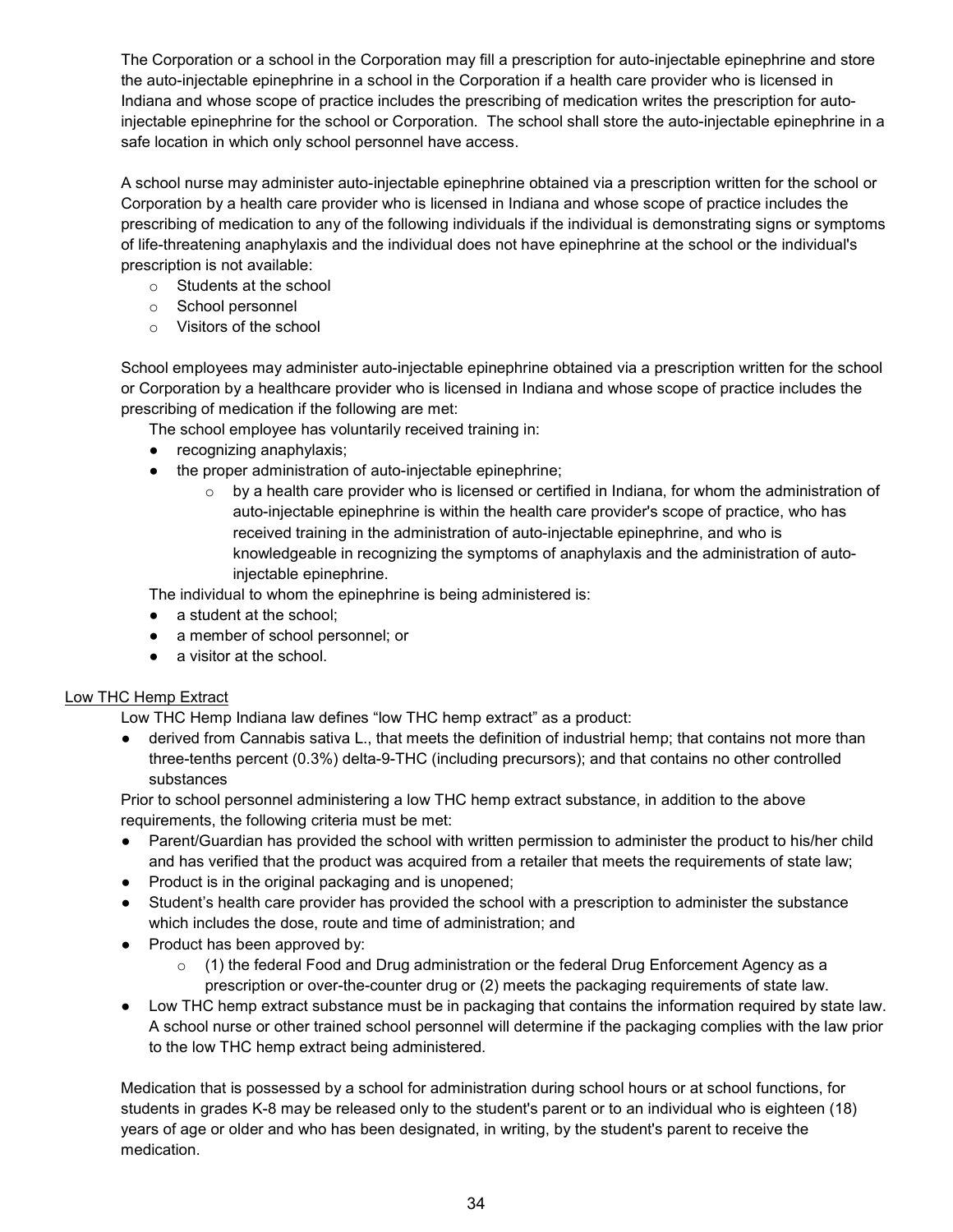A school may send home medication that is possessed by the school for administration during school hours or at school functions with a student in grades 9-12, if the student's parent provides written permission for the student to receive the medication.

The Superintendent shall prepare administrative guidelines, as needed, to address the proper implementation of this policy.

#### Self-Administered Medication

A student may possess and self-administer medication for chronic diseases or medical conditions provided the student's parent files a written authorization with the principal. The written authorization must be filed annually. A physician's written statement must be included with the parent's authorization.

The physician's statement be filed annually and include the following information:

- $\circ$  An acute or chronic disease or medical condition exists for which the medication is prescribed.
- $\circ$  The student has been given instruction as to how to self-administer the medication.
- o The nature of the disease or medical condition requires emergency administration of the medication.

The School or School Board is not liable for civil damages as a result of a student's self-administration of medication for an acute or chronic disease or medical condition except for an act or omission amounting to gross negligence or willful and wanton misconduct.

# <span id="page-34-0"></span>Our District's Safety Hotline

Safety is one of our district's top priorities, that's why we're now using SafeSchools Alert, a tip reporting system that allows students, staff, and parents to submit safety concerns to our administration five different ways:

- App: Search for "SafeSchools Alert" in the App Store to download for free
- Phone: 219.306.8063
- Text: Text your tip to 219.306.8063
- Email: 1789@alert1.us
- Web: [http://1789.alert1.us](http://1789.alert1.us/)

Easily report tips on bullying, harassment, drugs, vandalism or any safety issue you're concerned about. Tips may be submitted anonymously too. Thanks in advance for helping to make our school community a safer place to work and learn! We appreciate your support.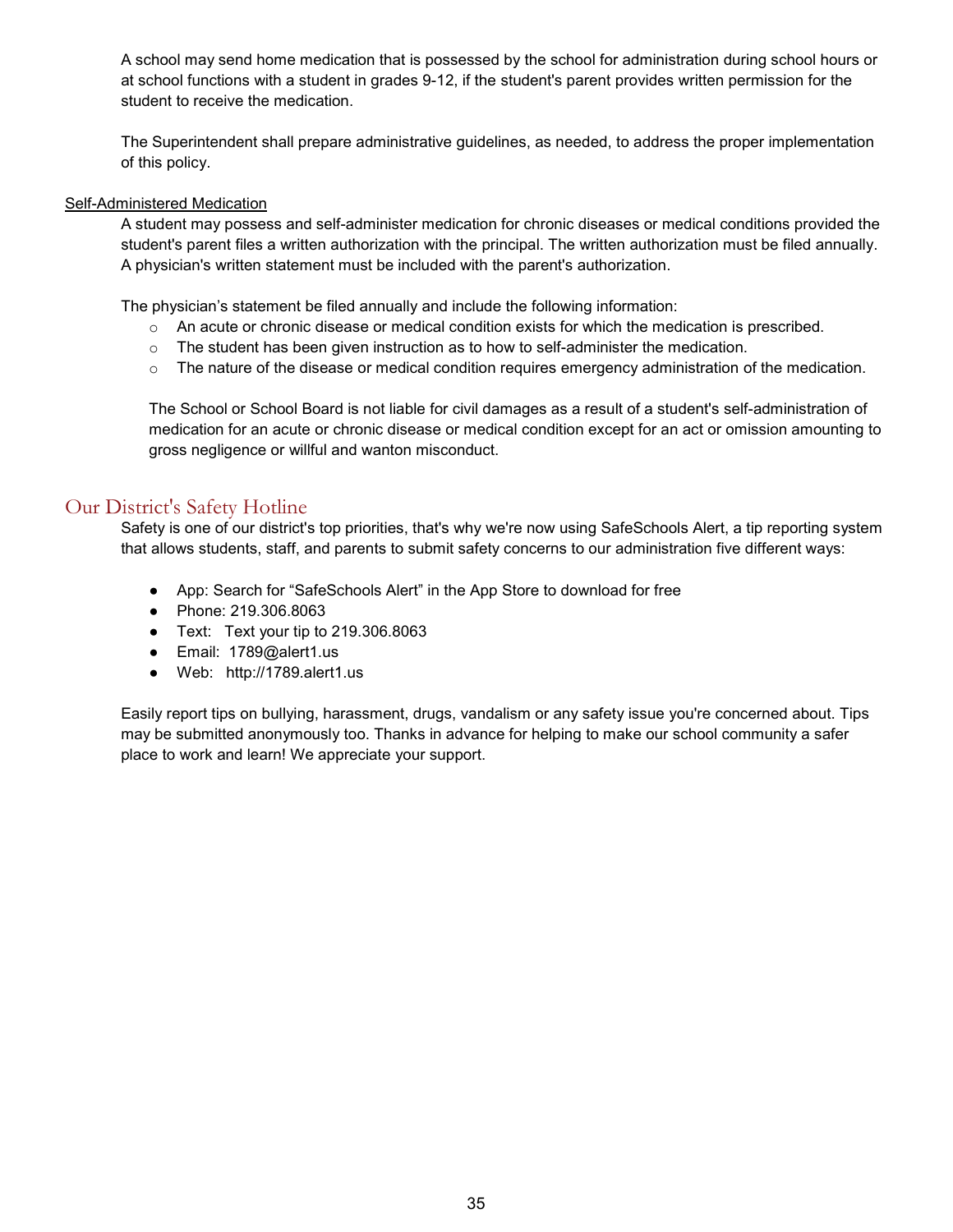# <span id="page-35-0"></span>Section 8 - Athletics

All procedures governing the athletic programs at Crown Point Middle Schools are covered in the Crown Point Middle Schools Athletic Handbook.

We are very proud of our interscholastic athletic program. We believe that the mental, physical, and emotional growth of a middle high school student can be greatly enhanced by participating in a well-developed athletic program.

| Boys' Sports |                                       |        | Girls' Sports                         |  |
|--------------|---------------------------------------|--------|---------------------------------------|--|
| Fall         | Cross Country – 6th, 7th & 8th grades | Fall   | Cross Country – 6th, 7th & 8th grades |  |
|              | Football – 8th grade                  |        | Volleyball - 7th & 8th grades         |  |
| Winter       | Basketball – 7th & 8th grades         |        | Cheerleading - 7th & 8th grades       |  |
|              | Wrestling $-$ 6th, 7th & 8th grades   |        | Dance Team $-7$ th & 8th grades       |  |
| Spring       | Track $-$ 6th, 7th & 8th grades       | Winter | Basketball $-7$ th & 8th grades       |  |
|              | Football - 7th grade                  |        | Cheerleading $-7th$ & 8th grades      |  |
|              | Tennis - 6th, 7th & 8th grades        |        | Dance Team $-$ 7th & 8th grades       |  |
|              |                                       | Spring | Track $-$ 6th, 7th & 8th grades       |  |
|              |                                       |        | Tennis $-$ 6th, 7th & 8th grades      |  |

All students interested in athletics are invited to try out. Announcements will be made through school announcements as to when meetings or tryouts will be held. All students must have a physical examination before they can practice for any sport.

*Due to an ongoing effort to update our policies and procedures, certain School Board policy numbers may change during the course of the school year. Policies referred to in this manual should be cross-referenced by title or purpose.*

# <span id="page-35-1"></span>Crown Point Middle Schools Athletic Handbook

### Purpose

This handbook explains the policies of the interscholastic athletic program at Crown Point Middle Schools. It is a privilege, not a right, to take part in extracurricular activities, thus the athlete is required to abide by the rules as written in this book. As noted in the Indiana High School Athletic Association (I.H.S.A.A.) by-laws: any school may establish their own set of guidelines above and beyond those set by the state.

### Philosophy

The administration at Crown Point Middle Schools believe that it is their responsibility to organize and administer a sound program of athletics which will make a definite contribution to the student-athlete, his or her school, and to the community.

- We believe the welfare of the individual student-athlete is the primary concern of our athletic program. The opportunity to participate in athletic competition is provided for the student-athlete. It is never the intent of the athletic competition to take precedence over the welfare of the individual student-athlete.
- We believe that good sportsmanship should be taught, modeled, and demonstrated by coaches, athletes and fans.
- We believe that the mental, physical, and emotional growth of a student can be greatly enhanced by participating in a well-developed athletic program.
- We believe that many participants can find a purpose in their schoolwork and in their lives through a sound athletic program.
- We believe that athletics can be a catalyst in increasing school morale and can provide a positive channel for student enthusiasm.

### Student-Athlete's Responsibilities

The privilege of participating in the Crown Point Middle Schools program is extended to each Crown Point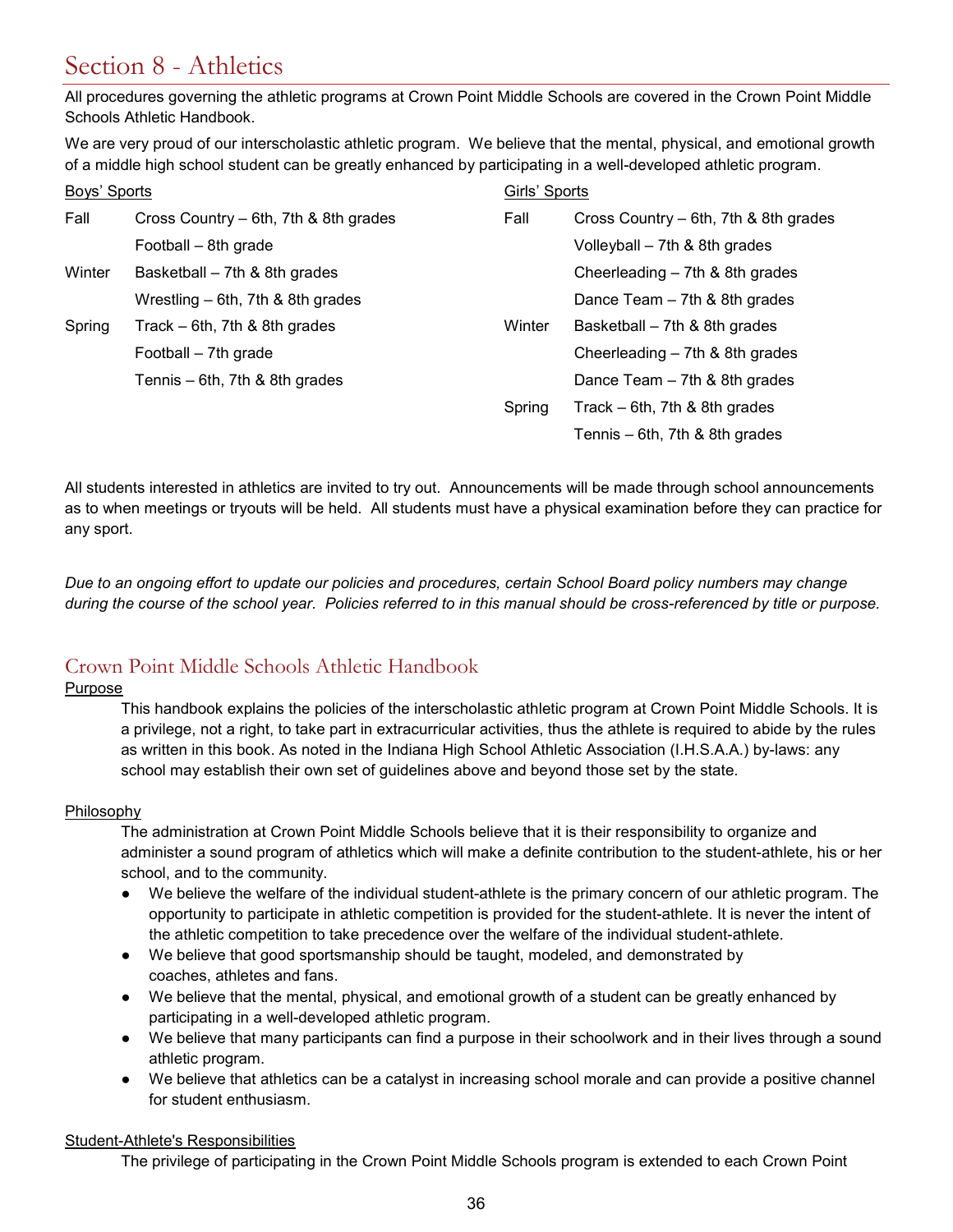Middle School student regardless of sex, creed, race, or national origin provided that he/she is willing to assume certain responsibilities related to our athletic program. We ask that each student-athlete and his/her parents read and understand our philosophies and regulations in order for the Crown Point Middle School athletic program to function smoothly.

We are certain that Crown Point Middle School student-athletes will benefit from the time they will spend in athletics. If at any time parents/legal guardians wish to discuss any phase of their child's athletic experience, contact the coach or athletic director. We are employed to offer our student-athletes the best athletic program possible. We need and depend on parent/guardian cooperation and support to aid coaches and athletic directors in promoting a successful athletic program for Crown Point Middle School students.

All parents/legal guardians of Crown Point Middle School student-athletes are to sign the last page of this handbook along with sons/daughters who are participating in our program during the current school year. Parents'/guardians' signatures are proof that the signers have read this book and support our regulations.

### **Eligibility**

Crown Point Middle School athletes will be declared eligible or ineligible on the day report cards are dispersed.

- $\circ$  Any athlete with two (2) failures on a report card will be ineligible to participate in athletic contests until the next grading period (9 weeks).
- $\circ$  Athletes that are ineligible will not be reinstated unless improvement is shown at the time interim reports are distributed (4-1/2 weeks from report cards).
- o Improvement constitutes passing grades in every class.
- $\circ$  It is the responsibility of the athlete to take the interim report to his/her guidance counselor for reinstatement.
- $\circ$  Students are not to resume competition until the coach has written notice from the office confirming the improved interim report.
- $\circ$  The responsibility of determining athletic eligibility rests with the coach who will submit rosters to the athletic director. The athletic director will verify the eligibility information and place the records on file in the athletic office. Coaches will be informed as to which athletes have had eligibility revoked.
- $\circ$  Ineligible athletes may continue to practice with a team but should not dress for games.

### Participation

- Student-athletes are encouraged to participate in as many sports as possible. This effort will strengthen the entire athletic program and make the student-athlete better rounded.
- Students may participate in two sports during one season. For example, a student may run cross-country and play volleyball in the fall.
- An athlete must be in school on the day of an athletic contest for a minimum of three (3) classes. Exceptions for funerals or other personal emergencies will be granted.

#### **Tryouts**

The athletic department is sensitive to the needs of the athletes during the tryout period. It is the school's desire to see that as many student-athletes as possible are involved in the program during the athletic season. Unfortunately, due to facility space, time constraints, numbers of equipment, and additional factors, limitations are placed on sizes of teams for each individual sport.

- Choosing the members of the various athletic teams is the responsibility of the coach. The Varsity Coach of each individual sport may assist in the selection.
- Before tryouts begin, coaches will provide information to all candidates of the team at a meeting. Such information shall include:
	- $\circ$  Length of tryout period a minimum of three (3) days.
	- o Objectives used to select the members of the team.
	- o Distribution of practice and competition schedule.
	- o Explain the commitment necessary to join the team.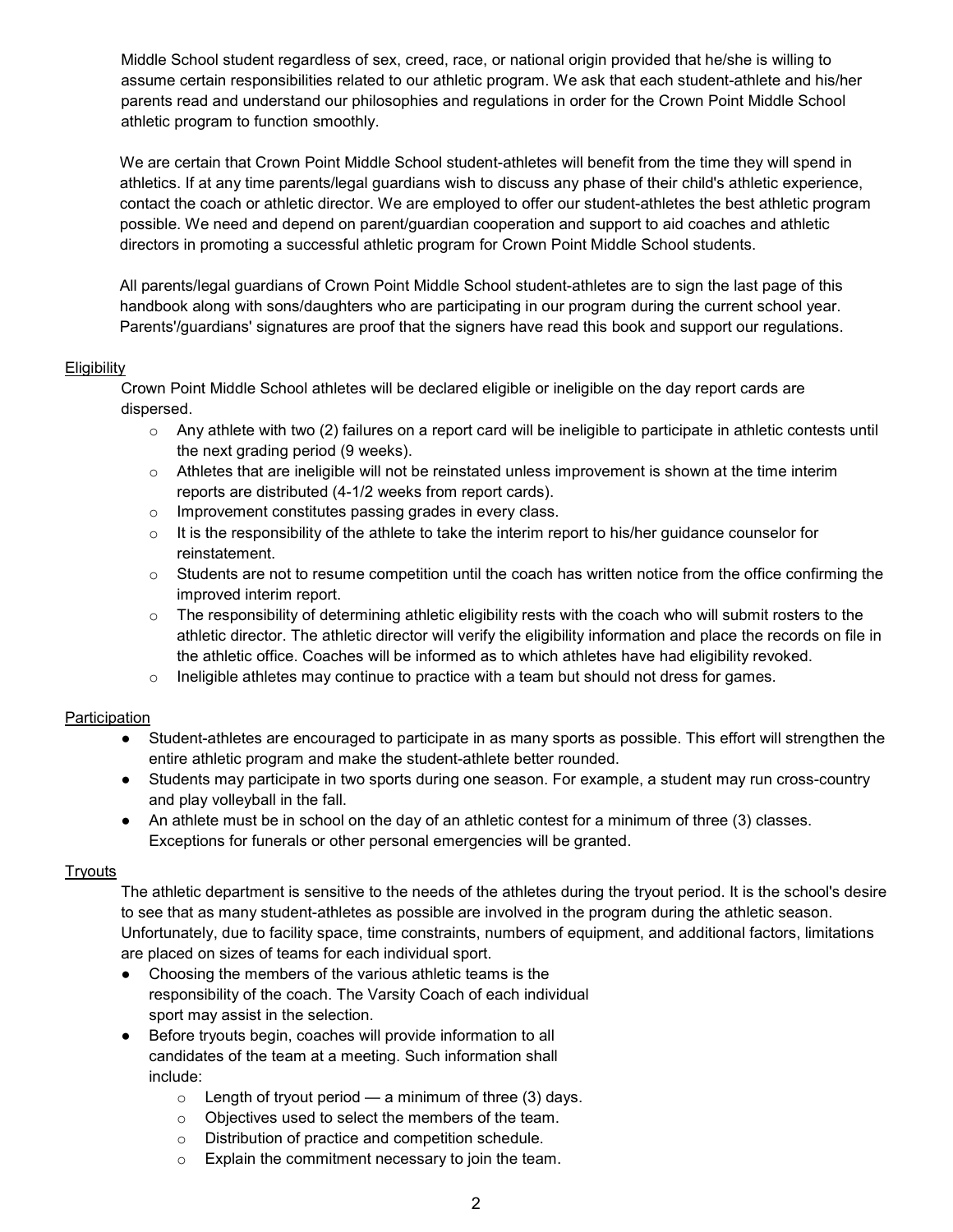- When lowering the numbers on teams becomes a necessity, a coach will provide the following opportunities for each player:
	- o Lists or rosters of team membership will not be posted. Each coach will meet with each candidate individually to discuss strengths, weaknesses, and squad membership or reason for non-membership.
	- o Coach will discuss options or alternatives for those individuals who do not make the team. An alternative might be assisting as a manager on the team

## **Appearance**

Student-athletes are expected to:

- Dress in a fashion that demonstrates self-respect and a respect for school.
	- o Uniforms must be tucked in at all times.
- No jewelry during practice or games.
- Individual coaches may set additional grooming requirements.

## Conduct, Character, Discipline

Student-athletes and managers are expected to be citizens in good standing. Training rules will be enforced for conduct in and out of school throughout the entire calendar year (including summer). Discipline for a violation of training rules is under the jurisdiction of the coach and school administration. Reporting violations will be either by admission of wrongdoing by the student-athlete or by an adult observance of the wrongdoing brought to the attention of the athletic director who will investigate the allegation.

### Major Training Violations

- Use and/or possession of alcoholic beverages.
- Use and/or possession of illegal drugs in any form.
- Use and/or possession of tobacco in any form, including e-cigarettes or any electronic vaporizing device.
- Violation of any civil laws.
- Failure to comply with the rules and regulations put forth in the Crown Point Middle Schools Handbook.
- Disrespect to any member of the Crown Point School's faculty and staff.

### **Consequences**

- A first offense violation of Rules 1-4 will result in the athlete's suspension for a minimum of 20% of the team's contests in the current season. A second violation will result in the athlete's suspension from all athletic activities for the remainder of the school year.
	- $\circ$  Should an athlete commit a violation out of season, he/she will serve the suspension once their season starts.
- A student suspended from school will not be permitted to participate in any athletic practice or contest.
- A student serving an Alternative Classroom on the day of a contest may not participate in the contest.

### Due Process

If the athletic director declares the student-athlete ineligible for interscholastic competition the student-athlete may request a hearing by an athletic council which will consist of the athletic director, the student's coach, the principal or his assistant, a coach from another sport and a faculty advisor. The decision of this council will be final.

### **Equipment**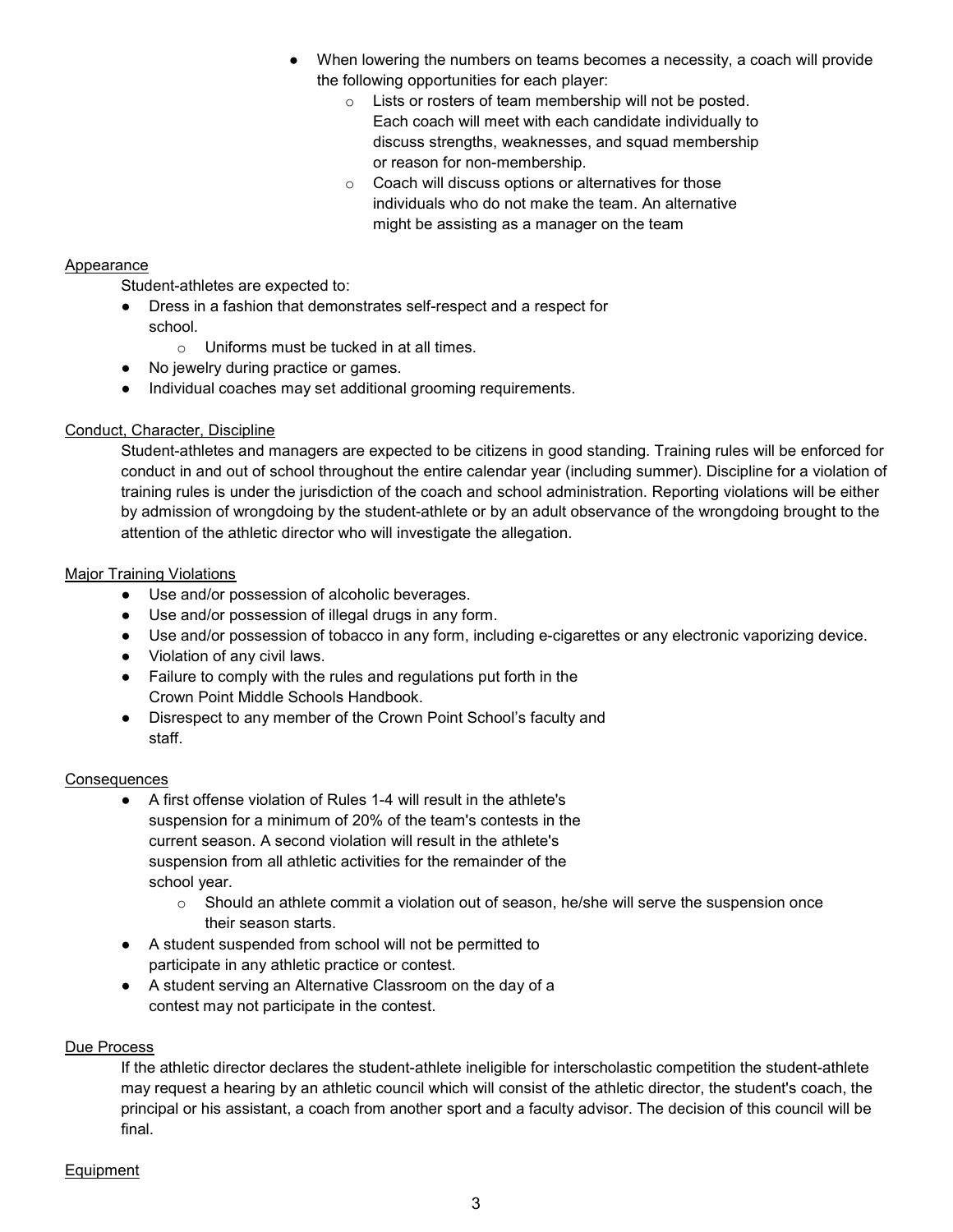All equipment issued at the beginning of an athletic season must be returned at the end of that season before an athlete is eligible for another sport. Debt slips will be turned into the secretary for lost or abused equipment as well as equipment that are not returned. Athletes will be charged the replacement cost.

#### Physicals

All students participating in athletics are required to have a physical exam. These forms are obtained from the nurses' office or from the individual coaches. Athletes will not be allowed to try out or practice unless a current physical is on file. A new physical must be dated by the physician after April 1 of the year in which the school year begins.

### **Transportation**

The Crown Point Community School Corporation shall provide authorized transportation services for all student-athletes and coaches of athletic teams to all away contests.

A \$25 transportation fee is required for each season an athlete participates. The transportation fee will be collected at the beginning of each season. Checks need to be made payable to Robert A. Taft Middle School or Colonel John Wheeler Middle School.

A certified bus driver will transport athletes. In the event that a bus is not available, the coach will drive a vehicle with no more than 15 passengers including the driver.

All athletes are expected to ride the bus to and from the athletic event. Only in the case of an emergency, when a parent/legal guardian asks for an exception to this rule, may the individual coach make an exception.

#### Insurance

Crown Point Middle Schools offer athletic insurance to those individuals who are interested in paying for their own student-athlete plan. These forms can be obtained in the office. If you have adequate family insurance that covers your child in case of injury, sign the waiver at the end of this book. Athletes will not be allowed to practice unless an insurance waiver is on file. Please contact the athletic director for further information if necessary.

### CROWN POINT MIDDLE SCHOOL GUIDELINES FOR THE USE OF SOCIAL NETWORKING MEDIA

As an educational institution, Crown Point Middle Schools support and encourage the rights of individuals to free speech. However, student-athletes should be concerned with any behavior that might embarrass themselves, their families, their teams, their community and /or the Crown Point Middle Schools. This includes any activities conducted online through social networking sites (i.e. Facebook, Myspace, Friendster, podcasting, blog sites, You Tube, Twitter, or chat rooms among others). This also includes the practice of sexting which is a term coined by the media that generally refers to youth writing sexually explicit messages, taking sexually explicit photos of themselves or others in their peer group, and transmitting those photos and/or distributing these photos. Participation in athletics at the Crown Point Middle Schools is a privilege, not a right. As a student-athlete at the Crown Point Middle Schools, you are a representative of the school and the community, and as such, you are always in the public eye. This fact places certain additional demands upon how you must live your life. Keep the following guidelines in mind as you participate in any of the aforementioned public media: Before participating in any online community, understand that anything posted online is available to anyone in the world. Any text or photo placed online is completely out of your control at the moment it is placed online, --even if you limit access to your site. You are not to post information, photos, or other items that could embarrass you, your family, your team, the Athletic Department or the Crown Point Middle Schools. This includes items that may be posted on your page by others or transmitted on your cellular device. You should not post your address, phone numbers, birth date, or other personal information. You could be opening yourself up to predators or stalkers. Exercise caution as to what information you post on your website about your whereabouts or plans. This will help prevent stalkers or other criminally minded individuals from gaining access to you. Be aware of who you add as a friend to your site. Many people are looking to take advantage of student-athletes or seek connection with student-athletes to give them a sense of membership on a team. Coaches and athletic department administrators can and do monitor these websites. Disparaging remarks about teammates, coaches, or school officials can serve as grounds for suspension from competition or dismissal from teams, as well as possible legal ramifications. Students-athletes will face disciplinary measures for violation of team policies, athletic department policies, and /or state and federal laws. Any admissions of conduct in violation of any of these policies or laws found on a student-athlete's website will